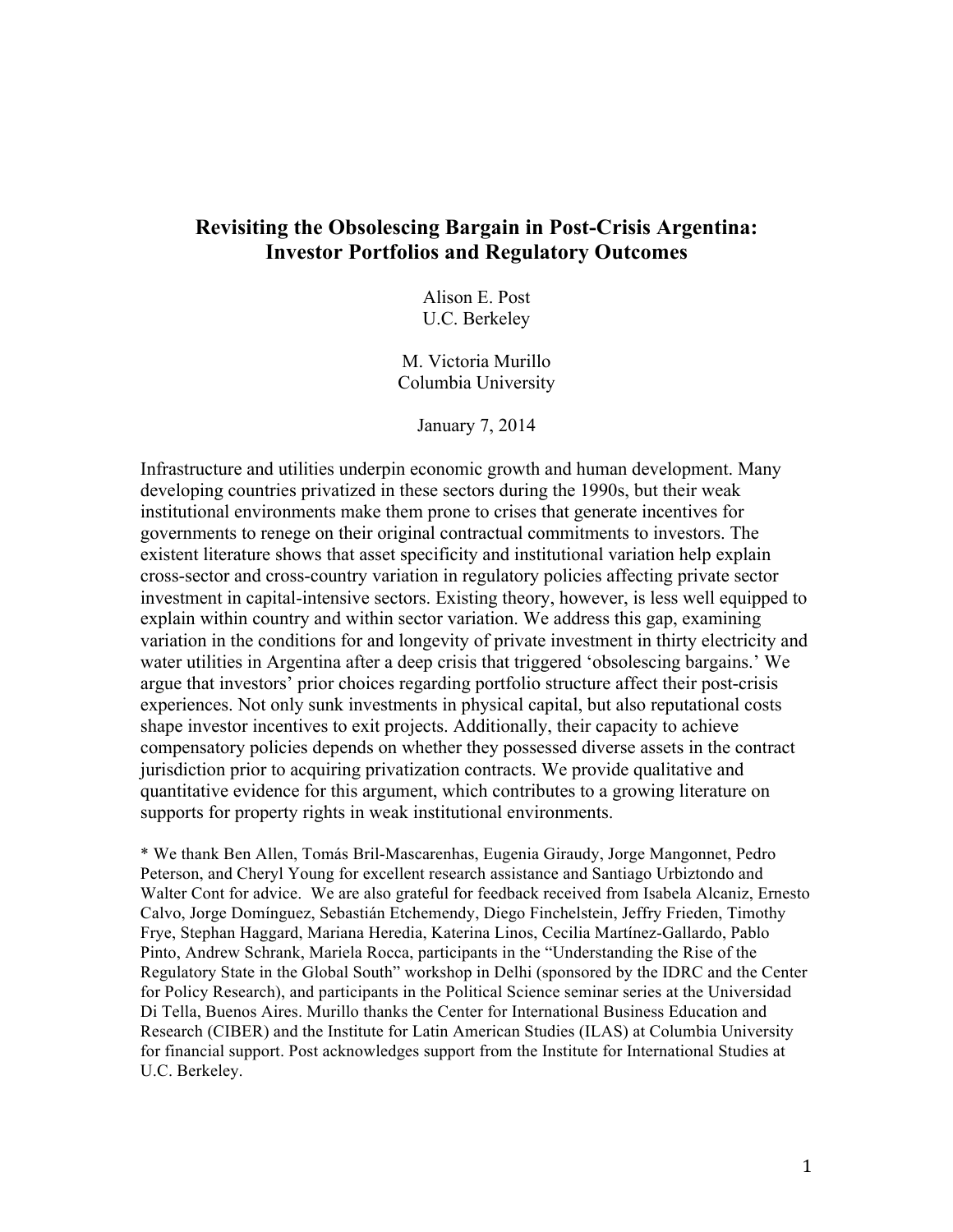Infrastructure and utilities—electricity, telecommunications, transportation, and water and sanitation systems—provide essential underpinnings for economic growth and human development. <sup>1</sup> During the 1990s, dozens of developing countries privatized utilities and infrastructure services, expecting that multinationals would bring muchneeded funds and technology: 133 low- and middle-income countries privatized state enterprises in the telecommunications sector, 107 in the energy sector, 82 in transportation, and 61 in water and sanitation between 1990 and 2009.<sup>2</sup> Governments typically structured these privatizations as long-term contracts, so as to allow investors sufficient time to recoup their significant upfront expenditures in system upgrading and expansion.

The political economy literature has long focused on the risks faced by investors in capital-intensive sectors in developing countries. Kindleberger and Vernon famously argued that foreign investors in infrastructure face an "obsolescing bargain" in which governments can renege on original commitments once firms have invested in fixed capital. <sup>3</sup> It is the immobility of their assets that exposes investors to regulatory expropriation. Political scientists subsequently made a more general version of this argument, suggesting that investors whose assets are immobile cannot credibly threaten to exit, and as a result exert little policy influence.<sup>4</sup> The institutionalist literature explains cross-national variation in the extent to which the "obsolescing bargain" holds for capitalintensive sectors by focusing on institutional checks and balances that sustain 'credible'

<sup>1</sup> E.g. Modi et al. 2005; Rodrigue, Comtois, and Slack 2009; UNICEF-WHO [World Health Organization and United Nations Children's Fund Joint Monitoring Programme for Water Supply and Sanitation (JMP)] 2008, 2.

<sup>2</sup> PPIAF-World Bank 2011.

<sup>3</sup> Kindleberger 1969, 149–151; Vernon 1971, 46–53.

<sup>4</sup> Lindblom 1977, 180; Bates and Donald Lien 1985, 61; Winters 1996; Jensen 2006, 3.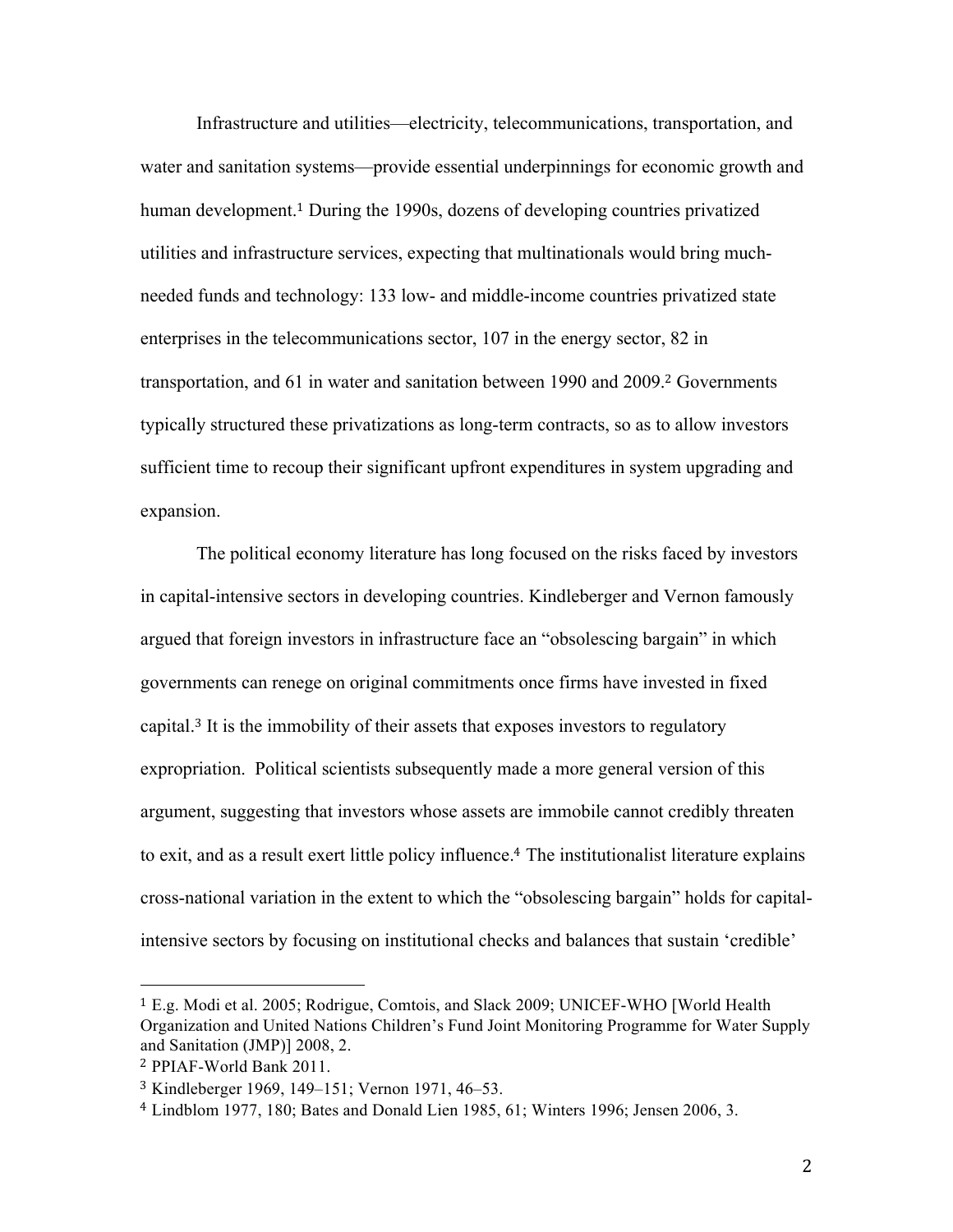governmental commitments to protect property rights, including through regulatory institutions. <sup>5</sup> Taken together, these arguments suggest that infrastructure and utilities privatization contracts in weak institutional environments are likely to be particularly vulnerable to the "obsolescing bargain."

While these political economy approaches rightly suggest such investments are vulnerable, our research suggests there is significant variation in investor experiences following major crises within single countries and sectors. During the 2001-2002 Argentine crisis, the government suspended all utility contracts and nullified the exchange rate guarantees they contained. The post-crisis status quo thus marked a decided setback relative to the pre-crisis period for all investors in privatized utilities. However, in the water and sanitation and electricity distribution sectors—both characterized by large sunk costs—we observe surprising variation in investors' willingness to continue operating in the country and ability to secure compensatory policies that helped them adjust to post-crisis realities. For instance, one-third of the lead investors operating in the electricity and water sectors remained in the market until the end of 2009. Meanwhile, one-quarter of the investors in both sectors eventually reached comprehensive agreements with government authorities providing for rate increases, reductions in investment obligations, and state investment subsidies designed to compensate them for the changes in contractual terms contractual changes governments had made directly following the crisis.

<sup>5</sup> This logic applies to economic growth (e.g., North and Weingast 1989; Acemoglu et al. 2003., as well as narrower processes such as foreign direct investment Henisz 2002. ; Daude and Stein 2007.) and investment in regulated industries, such as utilities and infrastructure Levy and Spiller 1994; Levy and Spiller 1996; Henisz 2002; Manzetti and Rufin 2006, iii.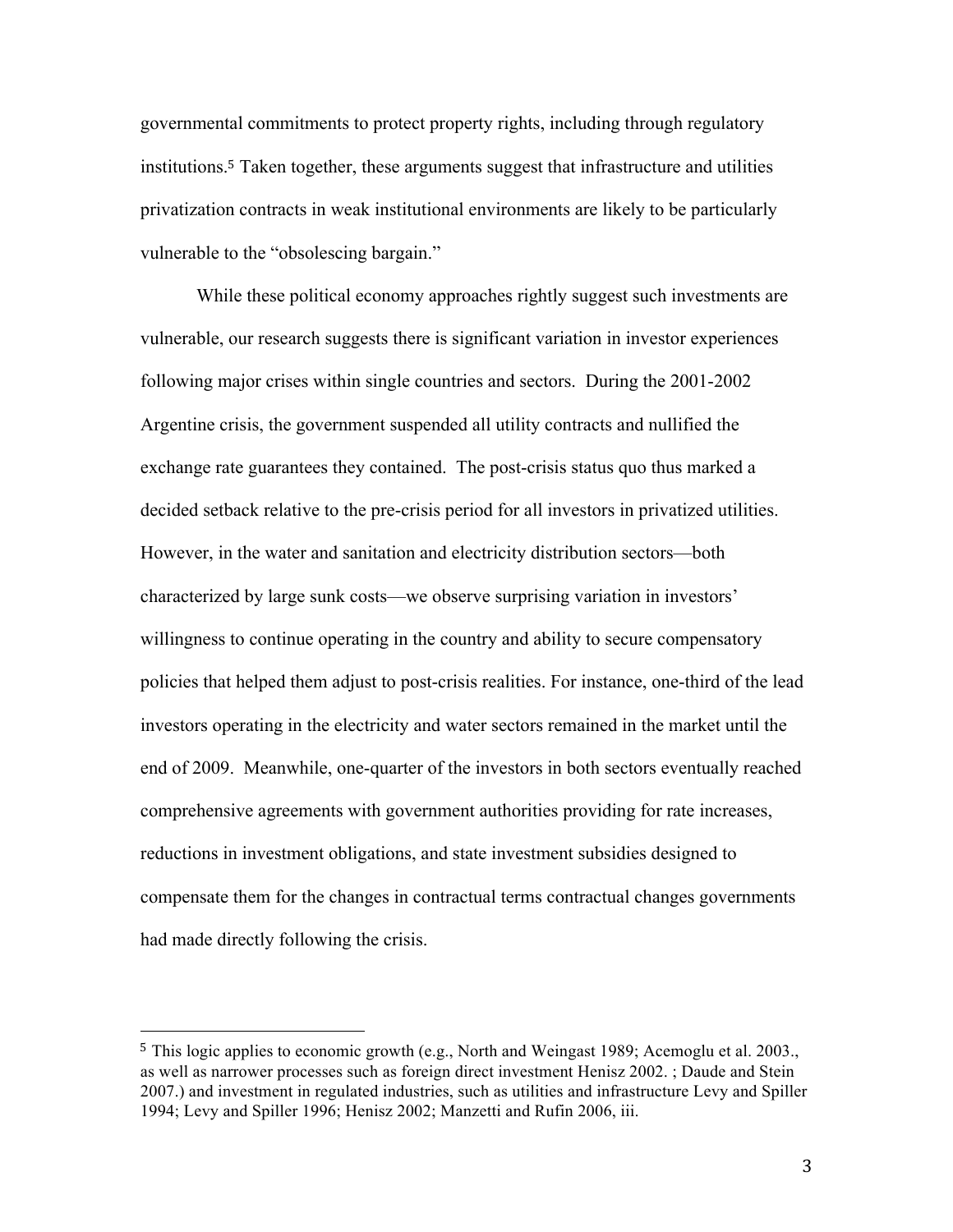Argentina's post-crisis experience is by no means unique. The Asian crisis, for example, inflicted similar difficulties on the Indonesian economy and populace, and prompted the government to revisit electricity generation contracts with private investors. One also observes variation in investor experiences during post-crisis negotiations regarding changes in power prices. Five consortia chose to exit and file international arbitration claims when the government pushed generators to lower prices, six agreed to shut down their projects, while fourteen negotiated with government ministers, arriving at revised contracts workable for both parties.<sup>6</sup>

In light of this variation, we argue that to fully understand the circumstances under which the "obsolescing bargain" occurs, it is important to consider not only levels of capital-intensity and institutional configurations, but also how investor portfolios prior to acquiring a privatization contract affect their subsequent probabilities of exiting the market and their success in negotiations with host governments in the aftermath of a shock. We highlight the importance of two particular aspects of portfolio structure: *reputational exit costs* and *cross-sector diversification* within the contract jurisdiction.

Consistent with existing theory, we posit that exit costs increase investor patience and willingness to stay in the market, even in the absence of renegotiation agreements addressing their concerns. However, whereas the literature focuses on sunk costs in the form of physical capital, we highlight the importance of the reputational costs of exit, which can vary significantly within capital-intensive sectors. That is, investors for whom country assets comprise a large share of their asset portfolio or whose brand names would suffer from exit should exhibit greater patience while waiting for policy concessions or

 <sup>6</sup> Wells and Ahmed 2007, 267–9.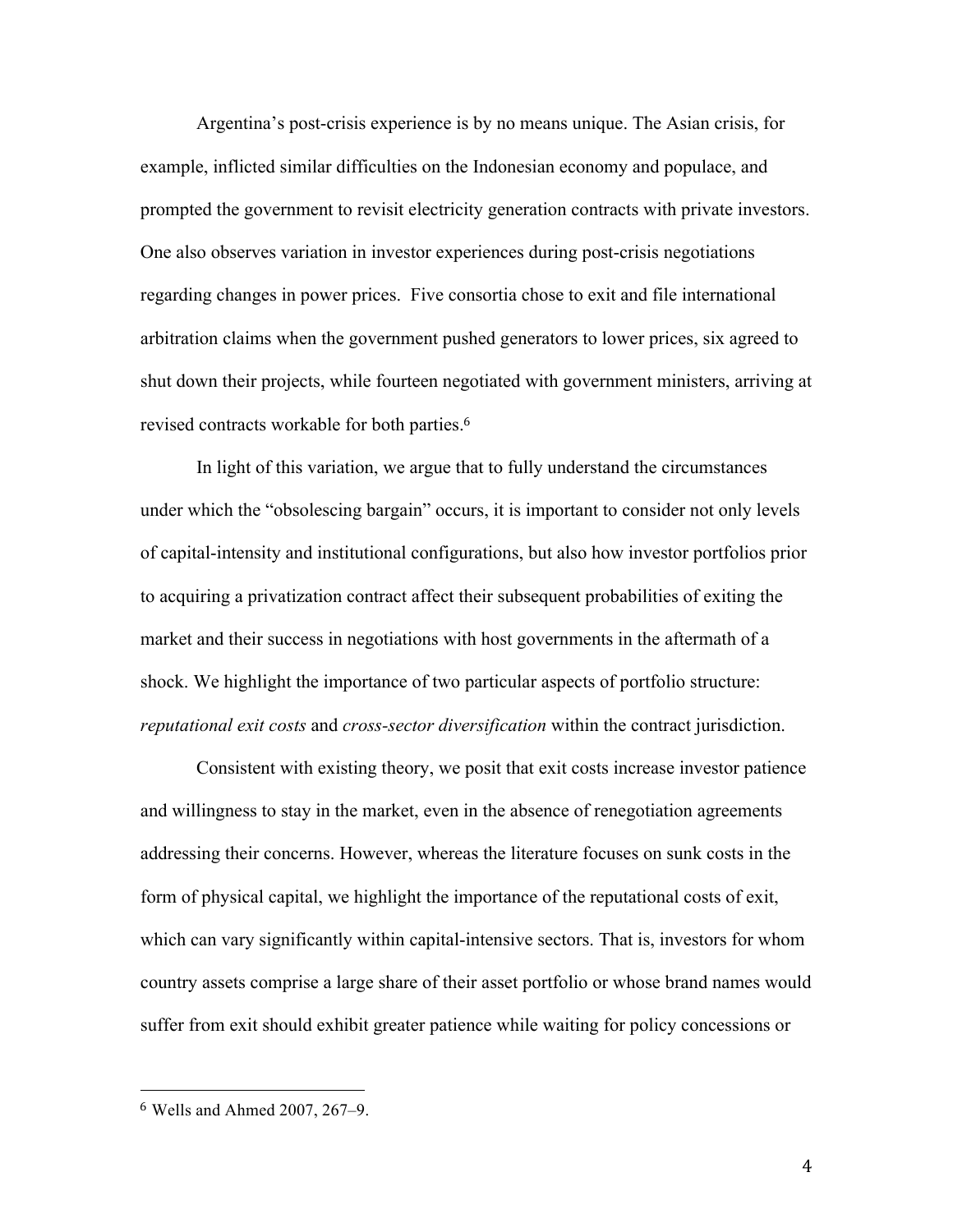an opportunity to sell their assets than other investors. Such reputational costs associated with exit, as well as reputational costs more generally, have received insufficient attention within the international political economy literature.<sup>7</sup>

Second, *diversification across sectors* within the political jurisdiction that granted their contract contributes further to investor patience while providing greater flexibility for bargaining relative to one's peers. Prior diversification allows investors to entertain a wider set of negotiating outcomes, including compensation for their losses through sidepayments that benefit other operations. Hence, diversified investors are more likely to achieved compensatory policies than investors that are not diversified in the contract jurisdiction. The latter argument implies that some form of 'crony capitalism' may be associated with the survival of privatization contracts in weak institutional contexts

Hence, whereas reputational exit costs increase the patience of investors facing crises that generate *regulatory dominance--*regulatory policymaking providing consumers with short-term benefits at the expense of private investors<sup>8</sup>--locally diversified portfolios endow investors with a greater ability to secure policy concessions that help them cope with post-crisis conditions. By highlighting these dynamics, our study contributes both to our understanding of the politics of investment in infrastructure sectors, and more generally of investment in weak institutional environments, prevalent in much of the developing world.

We provide an initial assessment of our argument's explanatory power in Argentina following its 2001-2002 economic crisis. We analyze the experiences of fifty-

 $<sup>7</sup>$  The concept of reputational costs have been applied more frequently to investor concerns to</sup> avoid corruption allegations (e.g. Wells and Ahmed 2007, 264) and develop reputations for responsibility and good behavior (see Jackson and Brammer 2014 for a review).

<sup>8</sup> Murillo 2009, 41.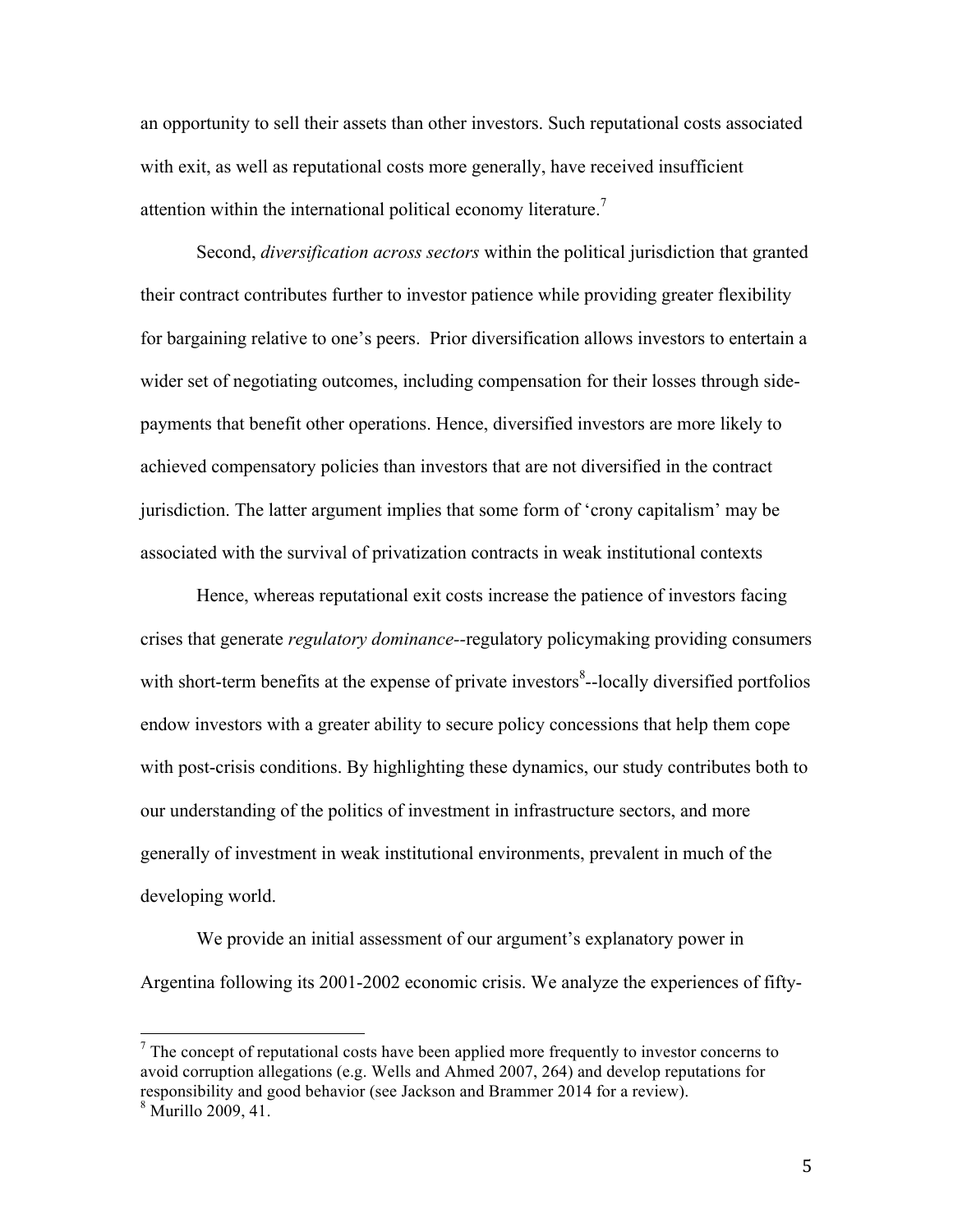four investors holding majority stakes at some point in time in the thirty provincial and national contracts in the electricity distribution and water and sanitation sector. The national and provincial governments' decision to suspend existing contracts following the crisis served as a common prompt for investors to reconsider their commitment to the Argentine market: investors desired contract renegotiations that would relieve them of some of the burden of post-crisis adjustment and considered exit if agreements were not quickly forthcoming. Because contract renegotiations followed a common template and concluded agreements unequivocally benefited firms, this period provides a rare opportunity to examine how portfolio characteristic affect the probability of pro-investor agreements and investors' decisions regarding market exit that is uncomplicated by thorny questions of how to measure whether or not renegotiation outcomes benefit firms.

We assess the explanatory power of our argument through case studies and quantitative analysis. Our case studies allow us to examine directly the relationships between investors' portfolio structure, contract renegotiation, and exit decisions whereas the statistical analyses provides an initial test of its comparative scope across two sectors and many provinces in Argentina.

In the next section we present our theoretical framework. Section two explains our research design and data collection strategy. The following section presents four case studies, while the fourth and fifth sections analyze patterns of market exit and contract renegotiation for all provincial and national electricity distribution and water and sanitation concessions in Argentina. The last section concludes.

#### **I. BARGAINING UNDER DURESS**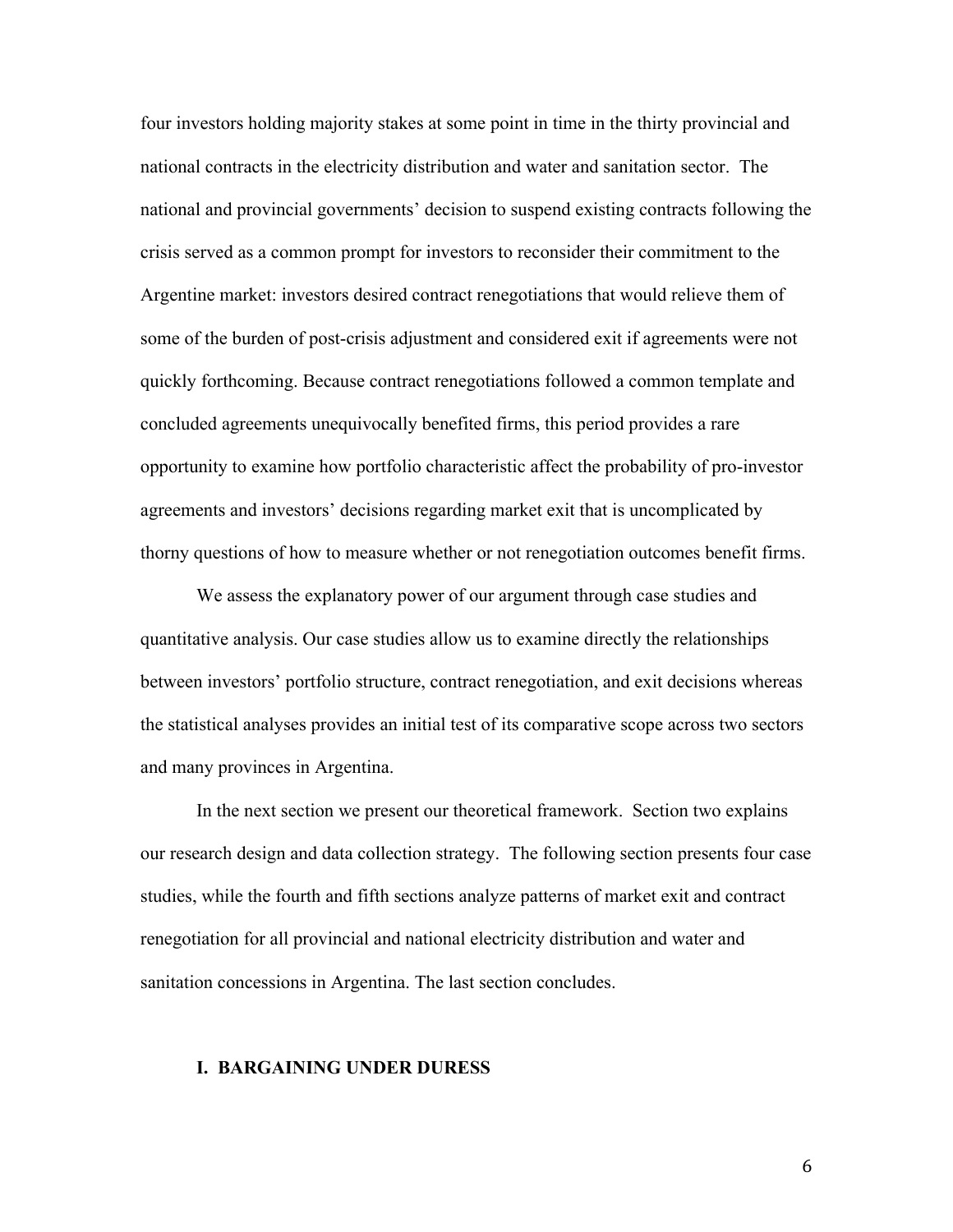Economic shocks are very common in the developing world. Weak political institutions in these countries accentuate levels of economic volatility and susceptibility to crisis.<sup>9</sup> By dramatically worsening voter's incomes and living conditions, economic shocks tend to force elected officials to focus on their political survival in the short run. Investors in utilities and infrastructure are particularly vulnerable following shocks because their services are consumed by the majority of the population. <sup>10</sup> Interest groups can capitalize upon crisis environments, developing coalitions in favor of revising contractual terms to the detriment of firms. <sup>11</sup> In sum, crises reduce investor leverage while encouraging politicians to modify contracts in ways that help compensate for declines in consumer living conditions.

Following crises that generate *regulatory dominance* investors seek policies that improve their post-crisis situation. Given the scope and salience of utility rates for the general population and the weak de facto independence exercised by regulatory agencies, these policies must be secured through direct negotiations with elected officials or their appointees rather than regulatory officials, whose role is usually limited to technical assistance. Elected officials prefer renegotiation agreements that are low visibility (e.g. that avoid immediate and large price hikes), not reached during competitive elections, and that avoid transferring responsibility for politically risky services back to the public sector. Investors' portfolio structures are crucial to explaining variation in the investorgovernment interactions that ensue.

<sup>9</sup> Acemoglu et al. 2003.

<sup>10</sup> Levy and Spiller 1994; Savedoff and Spiller 1999.

<sup>11</sup> Henisz and Zelner 2005, 370.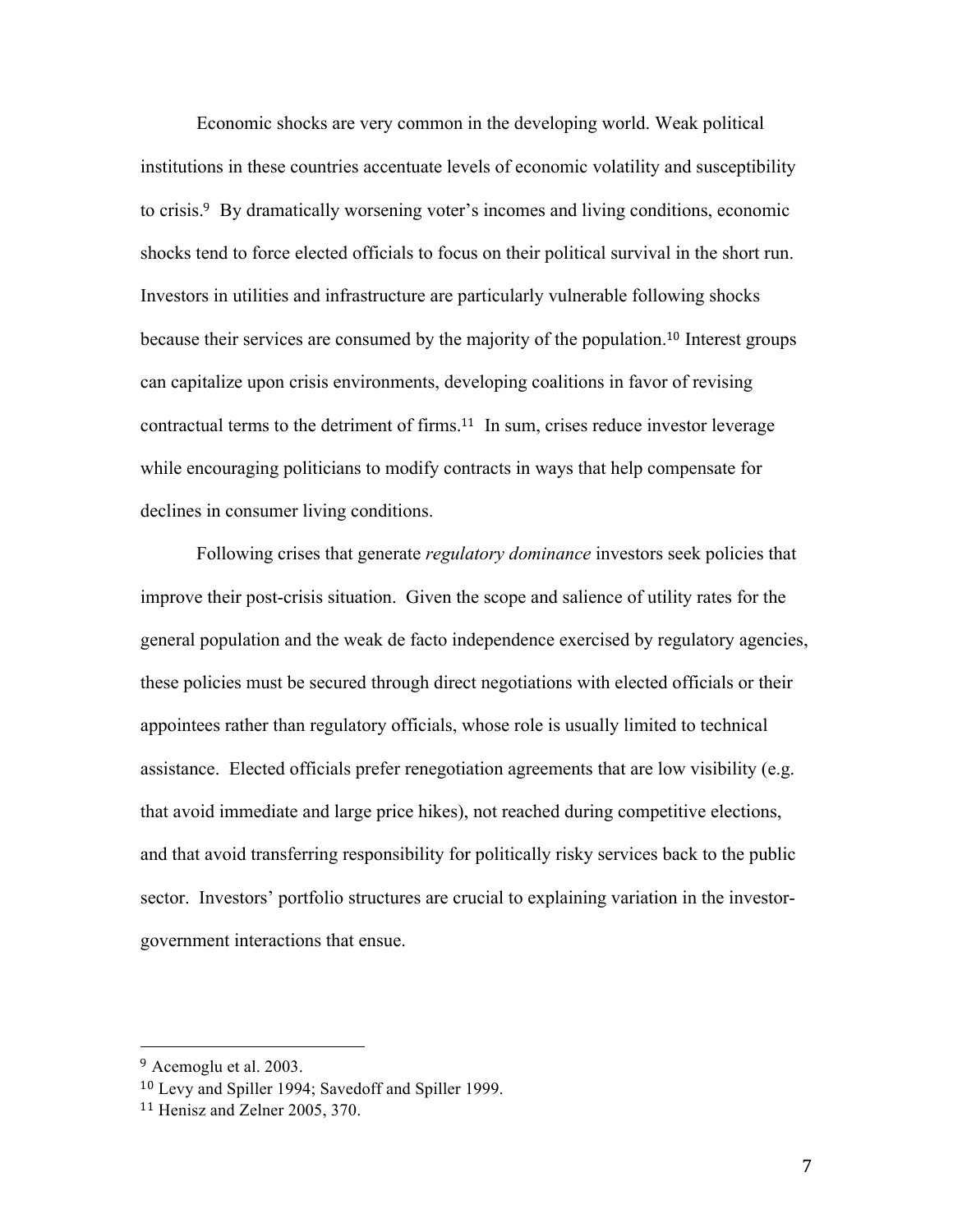## **Portfolio Structure and "Forced Loyalty"**

Political economy scholarship suggests that there are two ideal typical strategies for spreading risk: across countries and across sectors within the same country. Multinationals tend to manage risk by diversifying across countries while specializing in particular sectors. <sup>12</sup> This strategy is particularly prevalent in capital-intensive sectors characterized by high sunk costs and thus more subject to country-specific political risks. <sup>13</sup> Large firms of the developing world, such as Latin America's business groups, instead tend to diversify across sectors, particularly within their home market. Crosssector diversification helps them insure against political and economic volatility within their home country.<sup>14</sup> Any particular firm may mix these strategies—as recent expansion efforts by developing country firms suggest. The particular portfolio structure adopted by investors, we argue, affects their willingness to continue negotiating with host governments (rather than exiting their projects) and their ability to secure policy concessions following shocks.

# a) *Reputational Exit Costs and Market Exit*

The political economy literature tends to assume that investors in capital-intensive industries have high exit costs due to their sunk investments in physical capital. <sup>15</sup> Exit costs in capital-intensive sectors, however, can actually vary significantly. Analytically, it is useful to distinguish between how prior organizational choices affect the *financial* and

<sup>12</sup> Vernon and Wells 1986, 10; Ghosal and Westney 2005, 4.

<sup>13</sup> Shafer 1994.

<sup>14</sup> Schneider 2008; Schneider 2009; Khanna and Yafeh 2007.

<sup>&</sup>lt;sup>15</sup> The obsolescing bargain literature starts from this assumption. See also Frieden 1991; Shafer 1994.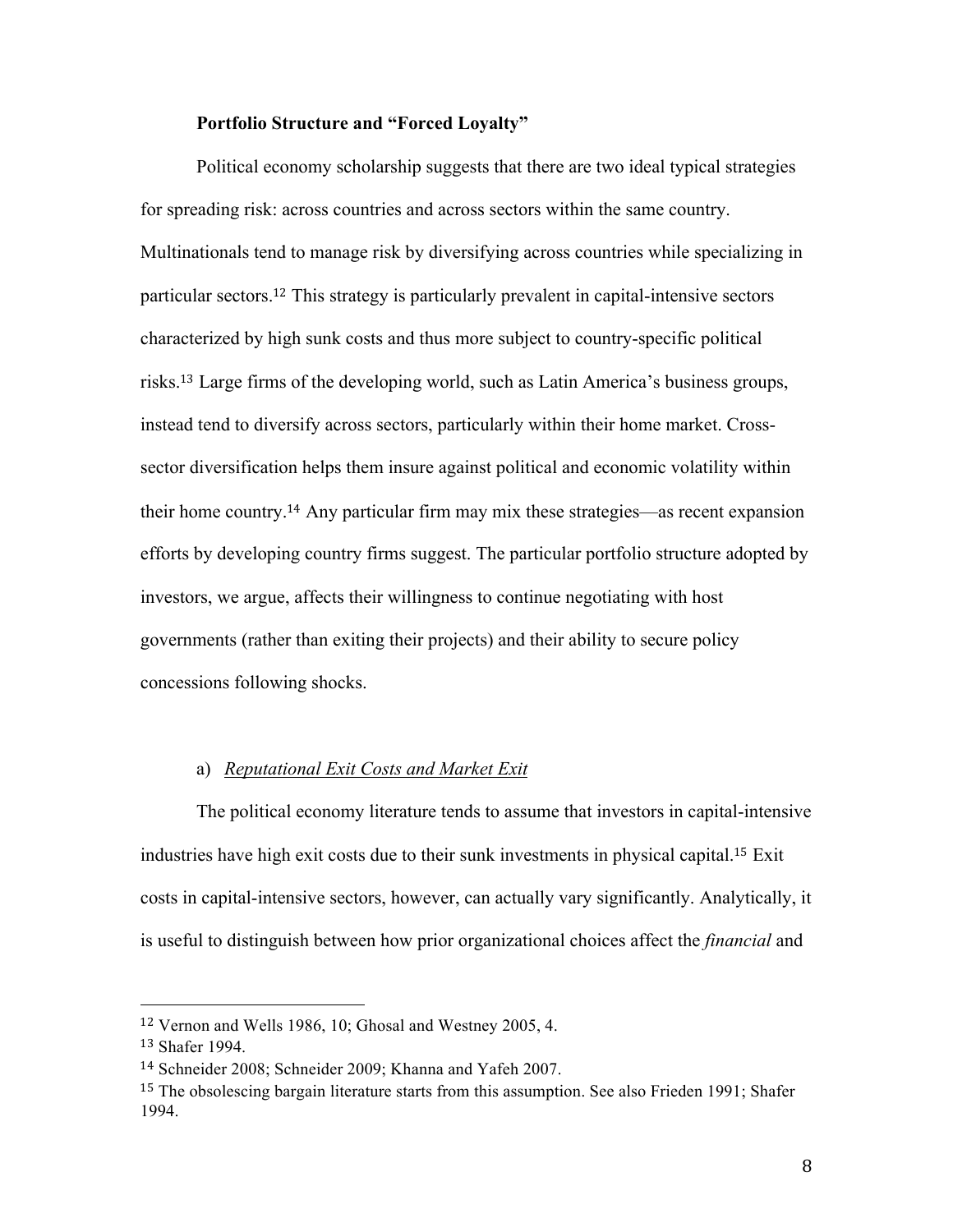*reputational costs of exit*. <sup>16</sup> The financial costs of exit are high when the impact of writing down losses associated with a particular project on a firm's broader portfolio are higher when sunk costs—including entry costs and accumulated liabilities—are significant relative to the size of a firm's portfolio in the country and region. Yet investors also face significant non-financial impacts when exit could affect the political environment or public opinion surrounding their other operations in the country. Additionally, they may worry exit could negatively affect their brand name. Such reputational costs can very important to investors in sectors of varying levels of capital intensity, yet have not been explored sufficiently in the international political economy literature on the obsolescing bargain.

Considering reputational exit costs thus allows us to improve our understanding of within-sector variation in investor decisions to exit privatization contracts at times of regulatory dominance. Whereas financial losses can be written down following crises and investors may recoup additional funds through international arbitration rulings—it is harder to achieve compensation for reputational exit costs through existing institutional mechanisms.<sup>17</sup> Exit carries strong reputational consequences in international markets when a large fraction of the investor's overall portfolio falls within that country or if the firm has a strong brand name in the sector in question. Exit can also affect a firm's reputation with domestic politicians, and thus affect a firm's other regulated assets in a country—even in other jurisdictions when contracts are regulated at the subnational level.

<sup>16</sup> On firms' intangible reputational assets, and their importance for capital markets, see Clark and Wrigley 1997.

 $17$  Over the last thirty years, most developing countries consented to international arbitration for foreign investors in the event of investment disputes through bilateral investment treaties, domestic investment law, and individual contracts.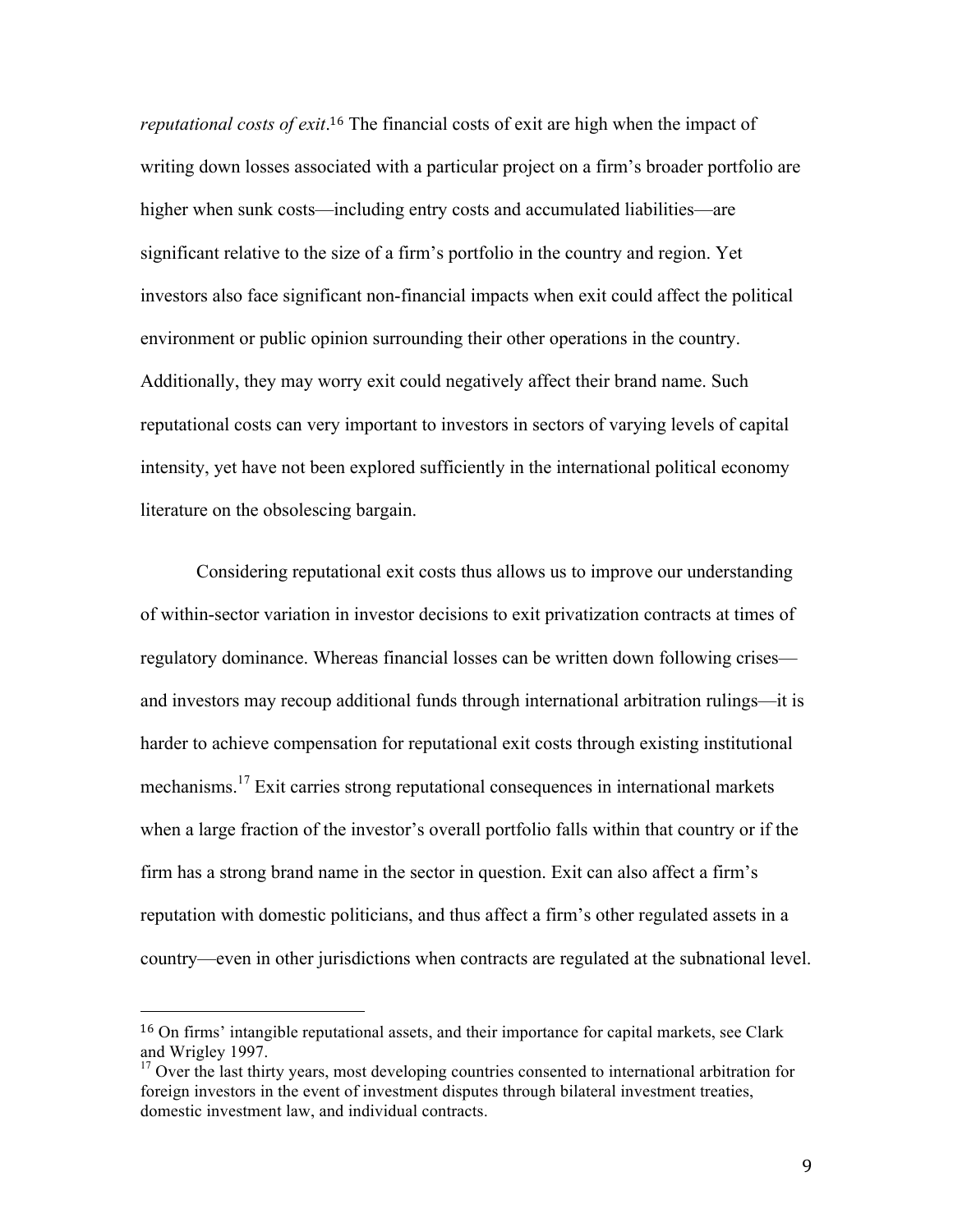Strong reputational exit costs thus generate a *forced loyalty* that makes investors less likely to exit and therefore more subject to continuing *regulatory dominance*, while at the same time granting them more time to attract a buyer for their assets.<sup>18</sup> High reputational costs of exit thereby increase investors' propensity to remain in their contracts even without a successful renegotiation agreement helping them adjust to post-crisis realities, thus pointing to a dimension on investor vulnerability that has not been sufficiently analyzed by the existing literature.

#### *b) Diversification and Policy Concessions*

 

Whereas a focus on reputational exit costs helps explain exit decisions, we must turn another aspect of portfolio structure to understand the likelihood of securing compensatory policies. Holding diverse assets within the jurisdiction of one's contract increases the probability of reaching a settlement offering improvements upon the status quo with host governments because it affords flexibility in negotiations. First, having other assets at stake in the jurisdiction extends investor time horizons in negotiations, which allows governments and firms to wait for politically opportune moments with lower electoral competition to reach agreements. Cross-sector diversification in the contract jurisdiction also generates a wider set of potential negotiating outcomes. Having other assets at stake also makes investors more willing to accept benefits staggered over time, or that are more modest, which in turn increases the probability of reaching an

<sup>18</sup> Wells and Ahmed (2007: 267–272) show how other investments in Indonesia increased the cost of exit and the willingness to renegotiate contracts for investors fearful of the impact of their actions in other developing countries.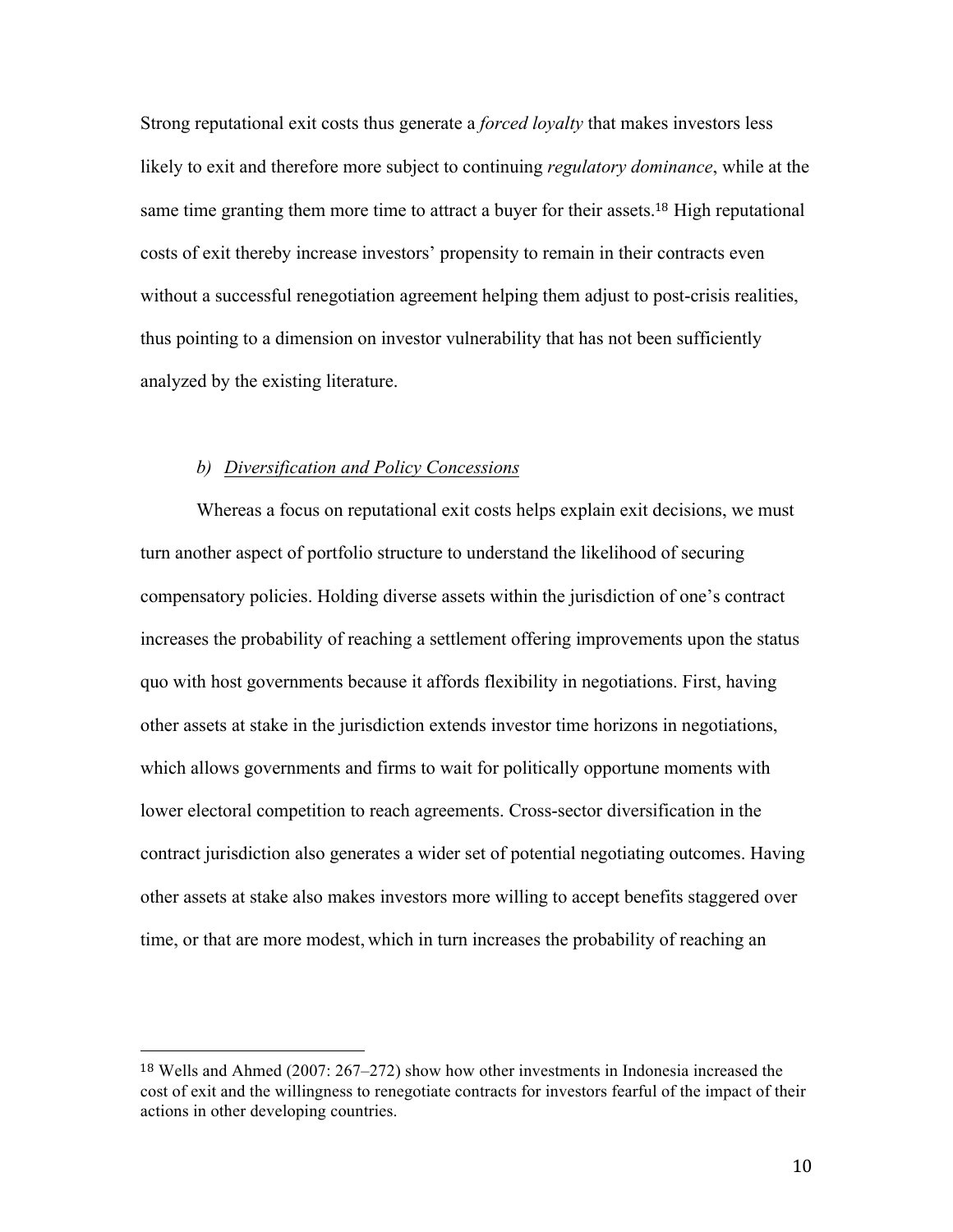agreement.<sup>19</sup> Diverse local holdings—especially of regulated assets—also increase the range of settlements that investors can reach—including deals that span multiple sectors and in areas that may be less salient for voters. <sup>20</sup> (Depending on the legislation in place, such informal deals may or may not be legal.)

The implications of an argument focusing on cross-sector diversification vary depending on whether contracts are granted by national or subnational governments. When contracts are granted at the national level, we would expect conglomerates with diverse assets in a country to be more likely to secure policy concessions and to stay in the market. When contracts are granted at the subnational level, *only* firms with diverse holdings in the subnational jurisdiction that granted their contract will be likely to obtain policy concessions and stay longer.

While existing theory suggests that lower exit costs—and by implication, lower reputational exit costs of the sort we examine here—would increase investor leverage in firm-government negotiations, and thus increase investors' chance of obtaining compensatory policies, we do not expect to observe a strong relationship between reputational exit costs and post-crisis renegotiation outcomes for two reasons. First, lower reputational exit costs should be associated with lower levels of patience in firmgovernment negotiations. Lower patience would mean that investors would be less willing to wait for opportune political moments, such as periods of low political

<sup>19</sup> Ibid., 267; Chan and Levitt 2011, 317–19, argue that lead investors possessing other significant interests in a country are more likely to accede to contract renegotiations rather than pursue international arbitration, but do not spell out their logic in terms of time horizons and the staggering of benefits.

<sup>20</sup> For a fuller treatment, see Post 2014. This logic runs counter to Frieden 1991, 33., who contends that diversification will reduce lobbying incentives, and decrease firms' policy influence. For reviews of theories of "issue linkage" within the field of international relations, see Alt and Eichengreen 1989; Eichengreen and Frieden 1993; Lohmann 1995; Davis 2004.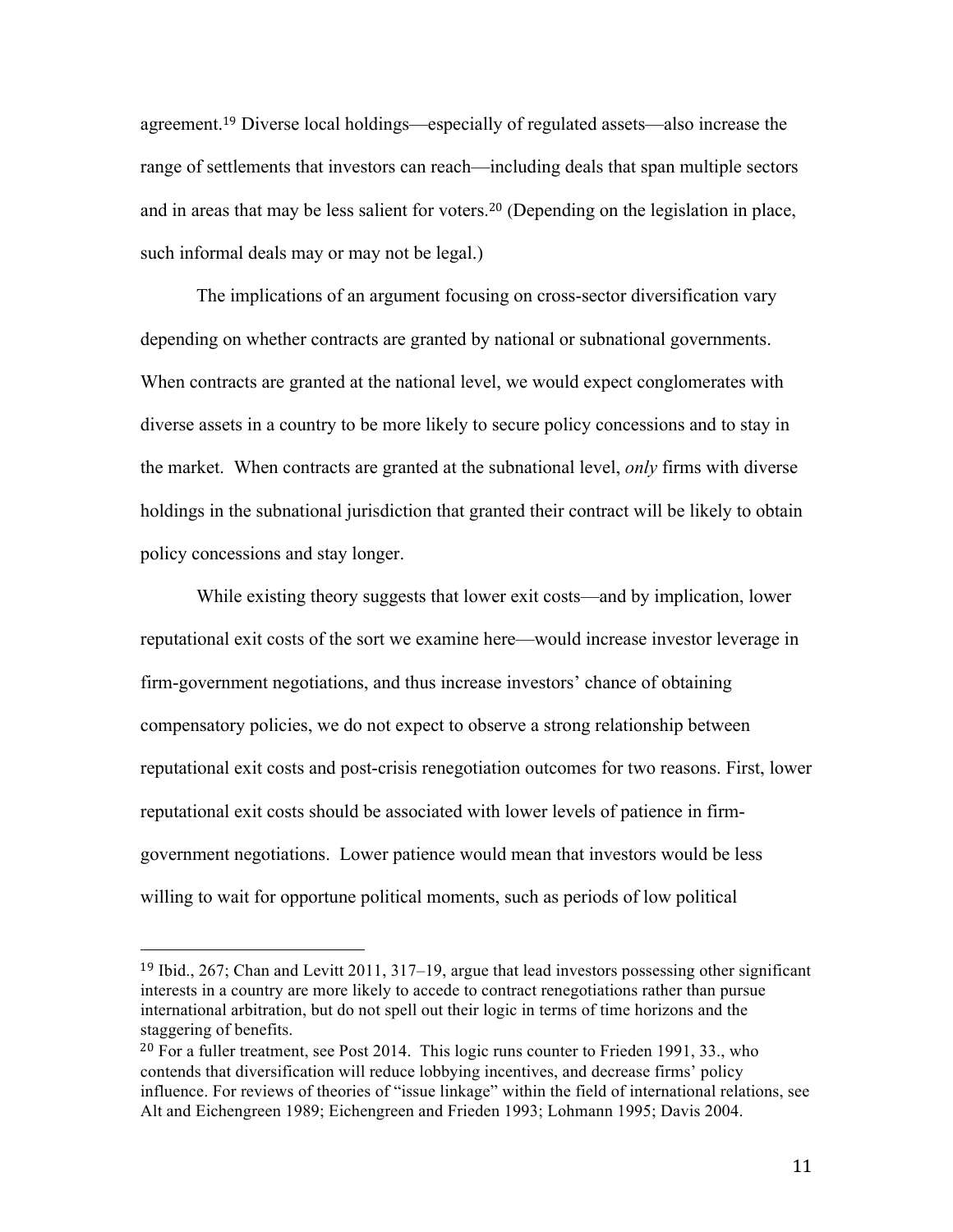competition or non-election years, to conclude agreements, than investors with higher exit costs. Second, lower reputational exit costs do not provide for alternative means of compensating investors outside of the sector in which the investor holds its contract, thus restricting negotiating outcomes to a smaller set of possible negotiation agreements, many of which involve potentially contentious elements such as consumer rate increases.

In short, cross-sector diversification increases the probability of obtaining compensatory policies representing an improvement upon the status quo, while both cross-sector diversification and reputational exit costs are likely to increase the likelihood firms will remain in the market, even in the absence of a negotiation agreement.

# **II. Research Design**

 

This study compares the explanatory power of our framework with that of competing arguments by analyzing the relationship between investors and host governments in thirty privatization contracts in two sectors, electricity distribution and water and sanitation, in Argentina following its 2001-2 crisis. Focusing on investors' experiences in post-crisis Argentina offers a number of analytical advantages. The Argentine privatization program was more extensive than most in Latin America, and also occurred at the subnational level.<sup>21</sup> Following federal government efforts to privatize utilities servicing the Buenos Aires metropolitan area, fourteen of Argentina's twenty-four provinces privatized their electricity distribution systems and thirteen provinces privatized their urban water and sanitation systems. All privatizations followed a common policy template promulgated

 $21$  For data on the number of contracts granted within other countries within both sectors, see PPIAF-World Bank (2013).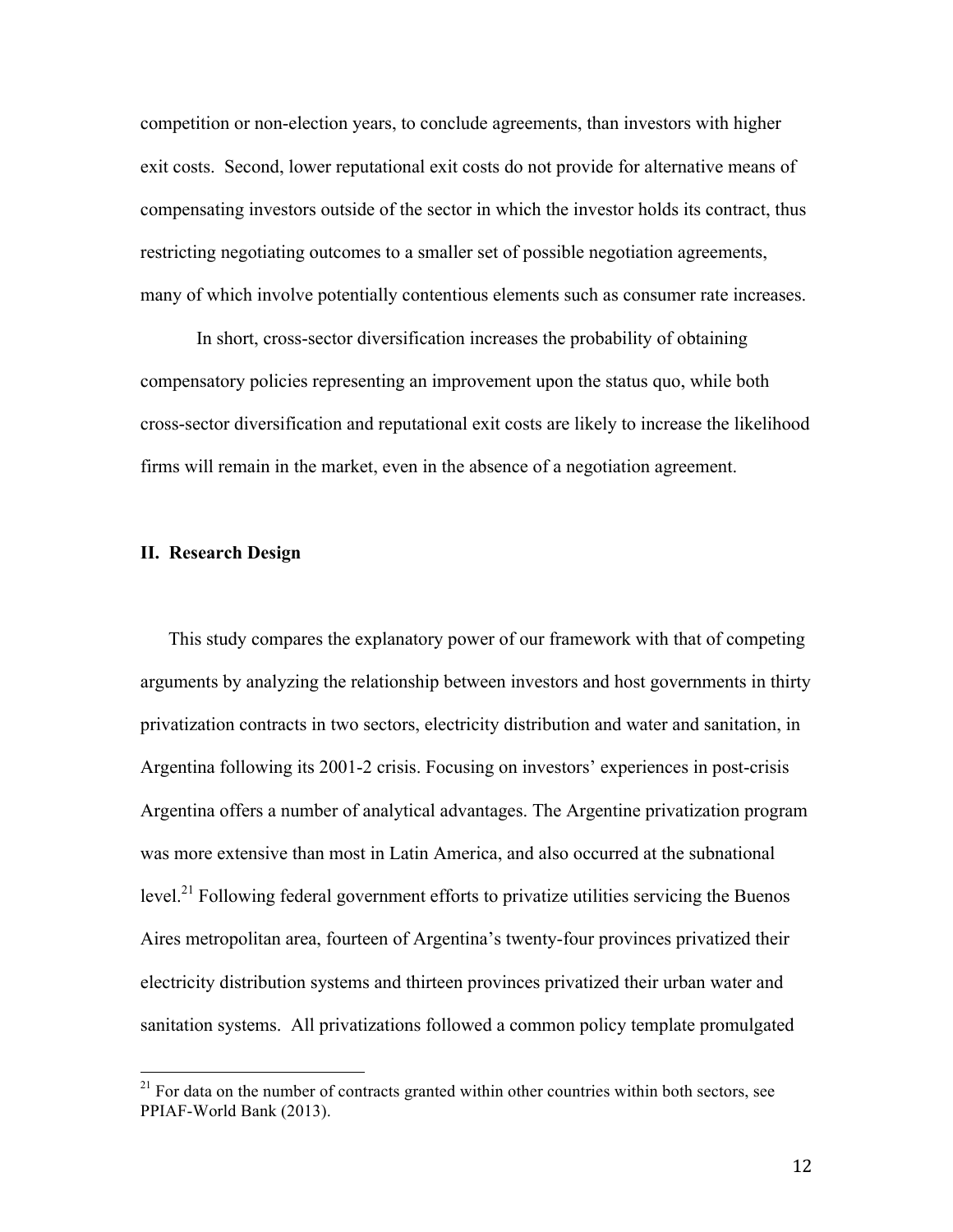by the international financial institutions and national government technocrats: the concession contract model, which kept infrastructure assets in state hands while assigning private sector operators investment and operational responsibilities for services.<sup>22</sup> In all cases, privatization contracts for both electricity distribution and water and sanitation systems were designed as geographic monopolies because of the important economies of scale associated with network development. Provinces set up formally independent regulatory agencies to monitor the providers' compliance with contractual goals.<sup>23</sup> Because provincial governments adhered closely to national and templates, this yielded an unusually large set of comparable contracts in both sectors. Focusing on varied investor experiences within the country allows one to hold constant cultural factors, the national political environment, privatization program design, $^{24}$  the macroeconomic context, and foreign investor access to international arbitration, while still analyzing a large number of cases (30 contracts and 54 lead investors). Including both electricity distribution and water and sanitation in our analysis helps us ensure that our findings generalize beyond one infrastructure sector.

Just as importantly, the conceptualization, measurement and interpretation of our two outcomes of interest—policy concessions and market exit—is unusually straightforward in post-crisis Argentina because policies adopted immediately following the crisis provided a common prompt for renegotiation and exit. Most concession contracts included exchange rate guarantees that would have triggered large increases in consumer rates following the January 2002 devaluation, which effectively reduced the

 $^{22}$  In both the water and electricity sectors, consultants adapted standard contract and regulatory agency templates promulgated by the national government to local socio-economic conditions.  $23$  Only the electricity concessions in San Luis and San Juan were regulated by agencies that were formally dependent on the provincial administration.

<sup>&</sup>lt;sup>24</sup> See Murillo 2009 for a study of the divergent features of national privatization programs.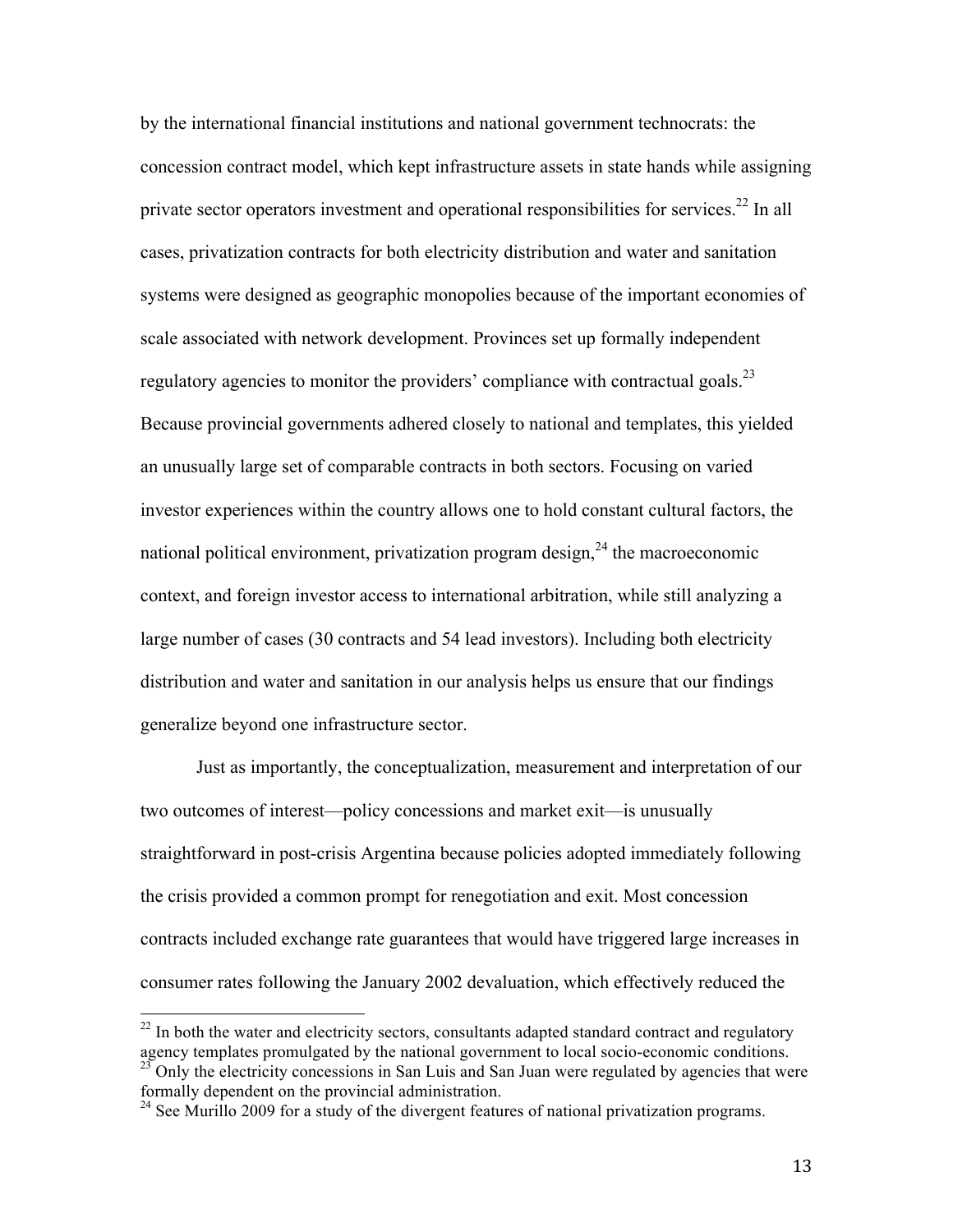value of concessionaires' revenue by two-thirds relative to the dollar.<sup>25</sup> Following the crisis, rate increases of this magnitude were clearly politically impossible.26 (In February 2002, 81% of the population opposed providers' demands to "adapt" public service prices to the new cost structure created by the devaluation.) In response, the national government and provincial governments suspended existing contracts and froze consumer rates at levels existing prior to the 2002 devaluation. Subsequent contract renegotiations focused on compensating firms for this shock and can be universally interpreted as improvements for investors as they permitted consumer rate increases to partially compensate for inflation, and provided state subsidies for consumer rates or investments.

Our analysis triangulates between different types of evidence. We first present two paired comparisons of firm-government negotiations in the water and sanitation and electricity distribution sectors. We examine two matched electricity cases where investors possessed different reputational exit costs and two water cases that are similar except with respect to investor diversification. Our analysis of these cases uses process tracing to highlight the mechanisms outlined in our theory. They also allow us to address potential concerns regarding endogeneity and selection bias.

We then conduct duration analyses of the association between our main variables of interest and the timing of contract renegotiation accords and investor exit for the full set of contracts. This allows us to examine the extent to which our theory is consistent with general trends in both sectors and provide a preliminary assessment of alternative explanations derived from other theoretical perspectives. While we deliberately control

<sup>&</sup>lt;sup>25</sup> The Argentine peso had been pegged to the U.S. dollar since 1991.

<sup>&</sup>lt;sup>26</sup> In 2002, electricity consumption dropped by 6.8% and pay arrears reached 60%. See Foster 2004.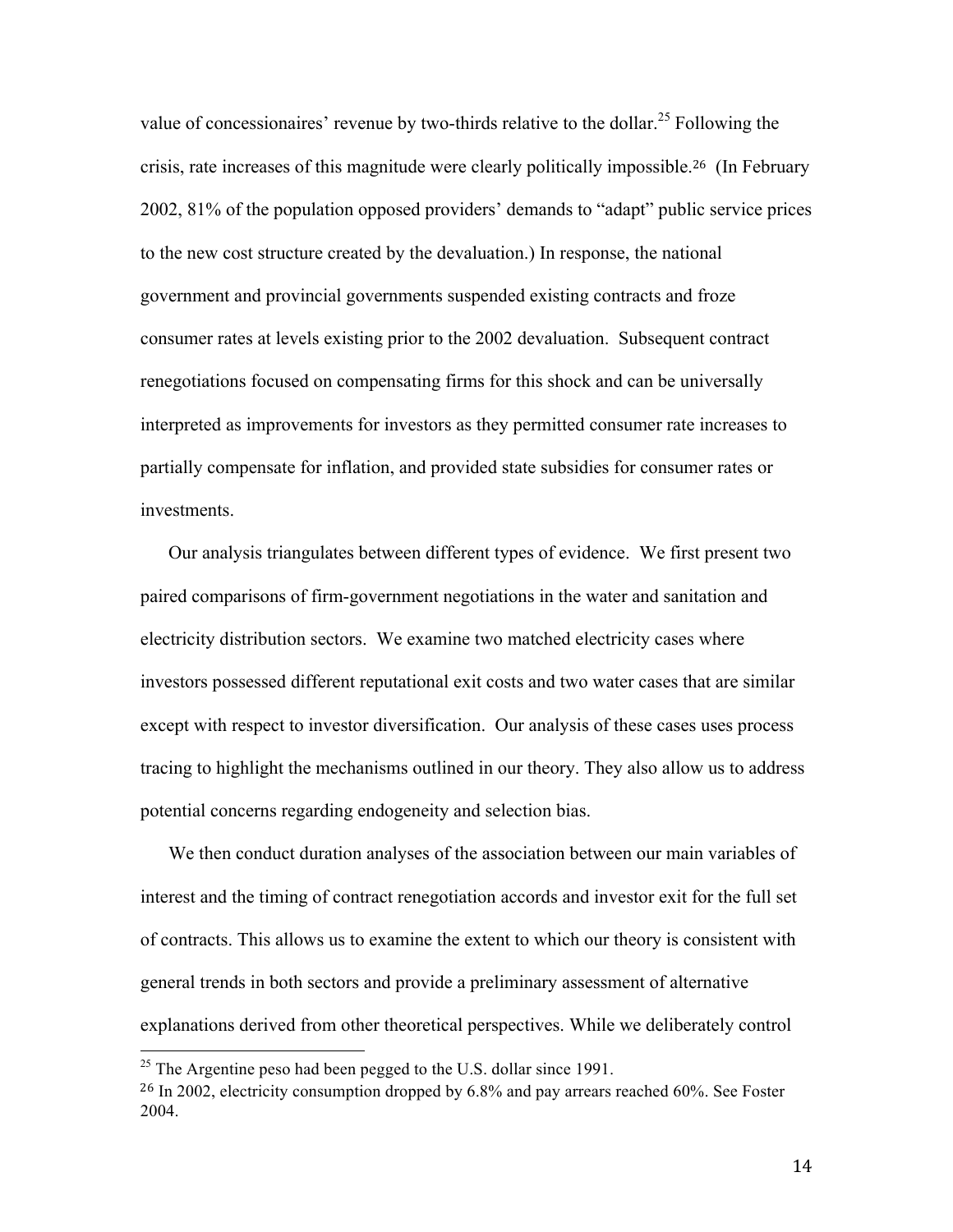for these factors in our case studies, they vary in the broader data set.<sup>27</sup> The economics literature on regulatory incentives, for instance, suggests that regulatory institution and policy design should affect expropriation incentives. <sup>28</sup> Institutionalist approaches to regulatory credibility emphasize the importance of examining whether varying levels of checks and balances in the contract jurisdiction affect regulatory outcomes.<sup>29</sup> In addition, scholars have argued that investor country of origin should matter. Developing country firms possess comparative advantages in infrastructure sectors in the developing world because they have context-appropriate "political capabilities" (rather than portfolio structures that position them to negotiate effectively, as we argue). <sup>30</sup> In addition, the Varieties of Capitalism literature implies that investors from coordinated market economies (CMEs) should be better able to maintain incomplete and relational contracts involving renegotiation than investors from liberal market economies  $(LMEs)$ .<sup>31</sup>

# **III. Data and Coding**

The analysis in this paper rests on a significant amount of original data collection on the thirty provincial and national-level concession contracts in Argentina in both sectors in place after the 2001-2002 crisis. Because a number of investors sold their stakes to new entrants, we are able to code renegotiation outcomes and exit decisions for fifty-four consortia of investors in the post-crisis period (2002 – 2009). Our analysis

 $27$  This analysis can only provide us with a preliminary assessment because we do not have enough cases to utilize standard statistical techniques to address the possibility of selection or non-equivalence of treatment and control groups, such as matching or selection models. <sup>28</sup> Laffont and Tirole 1993.

<sup>29</sup> Levy and Spiller 1994; Henisz 2002.

<sup>30</sup> Holburn and Zelner 2010.

 $31$  Hall and Soskice (2001: 8). While this argument is typically used to examine firm behavior in the home market, analysts have begun to examine the extent to which they apply to behavior in foreign markets. Geppert *et al.* (2006) reviews this literature.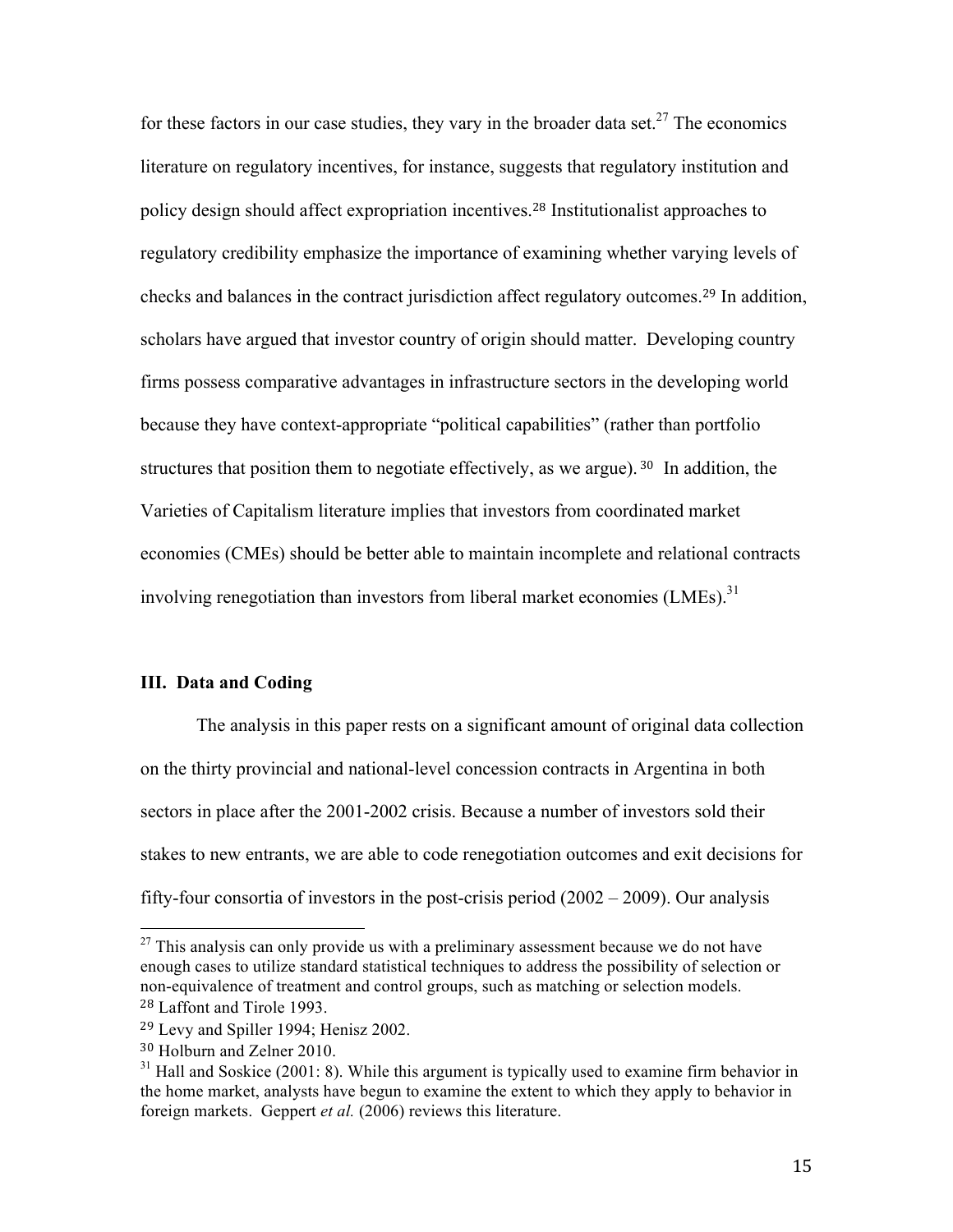focuses on the lead investors, or those possessing at least 50 percent stakes in the concessions, as they typically served as the technical operators and managers of the concessions. For several concession contracts, ownership was split 50/50 between two lead investors. In such cases, we have collected data for each of these lead investors and weighted each by 0.5 in the quantitative analysis. The data itself, as well as coding information, is provided in the paper's online appendix.

Our dependent variables are investor exit and contract renegotiation. For investor exit, we compiled annual data on the lead investor in place in each contract and whether or not it exited in that year. We group together exits via two avenues: a) sale of a lead investor's equity stake in a concession to another investor (a change that required the permission of governmental authorities); and b) contract cancellation by the host government, investor, or both parties, which culminated in government takeover of services. It is reasonable to group these together because contract cancellation typically followed a decision by the investor to leave and unsuccessful firm and government efforts to find suitable investors willing to take over controlling stakes in the concessions.

Our second dependent variable is renegotiation outcomes. Negotiation processes between the provincial and national governments and concessionaires followed a common sequence. Discussions first focused on a set of easier, less controversial topics such as the reciprocal forgiveness of debts and state subsidies to finance reduced rates for poor consumers. Following the signing and legislative ratification of what was termed a "partial" or "transitory" accord, negotiations proceeded to more difficult topics: revisions to the formulae used to calculate consumer rates and investment commitments—i.e., the full set of policies that would adapt the concessions to post-crisis economic and political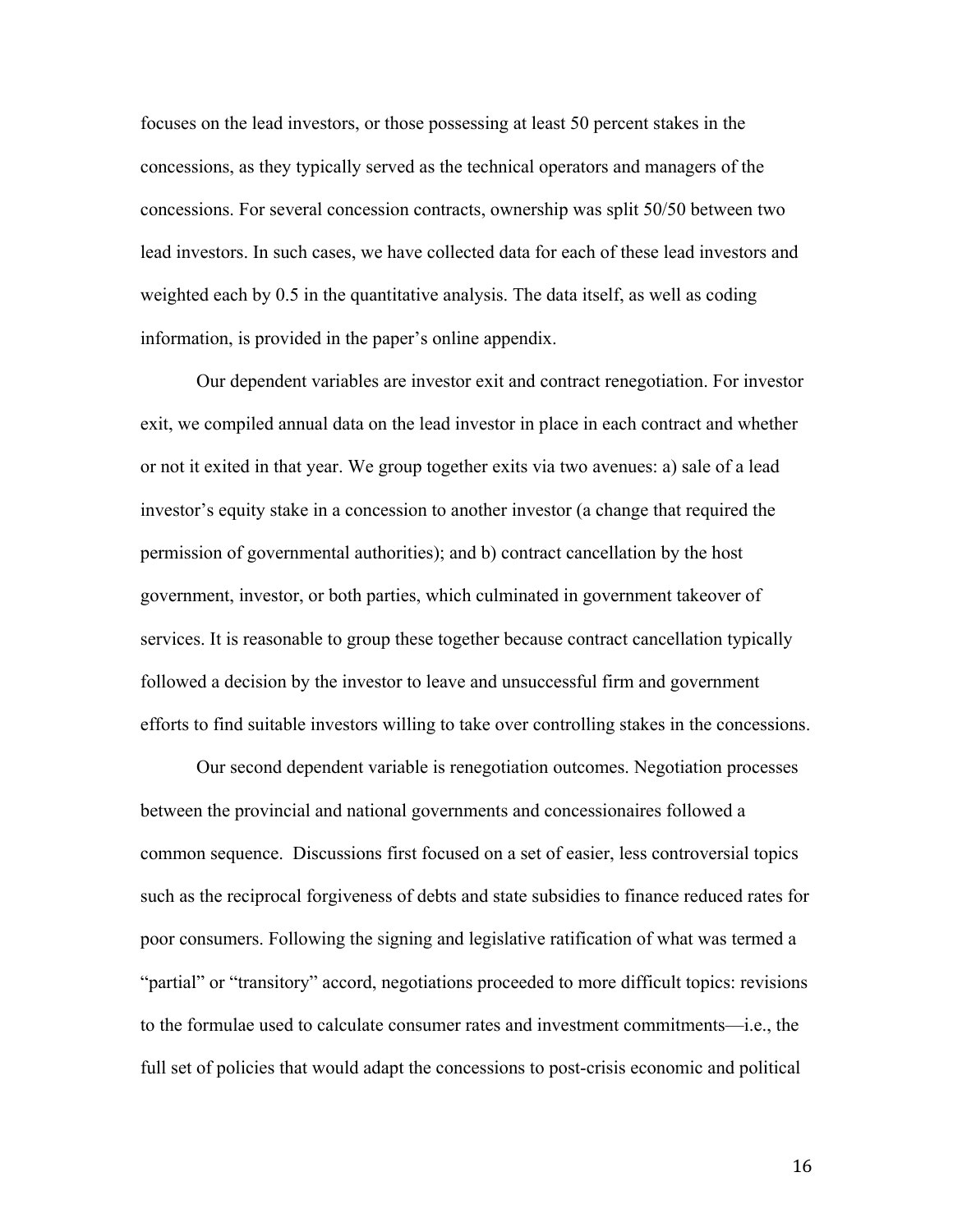realities. An agreement covering these topics was termed a "comprehensive" or "integral" accord in the legislation used to ratify the renegotiation agreements. We documented whether or not lead investors were able to achieve either (or both) types of accords, as well as the dates agreements were reached, based on regulatory documentation, ratifying legislation, provincial news coverage and Azpiazu *et al*. <sup>32</sup> We then created two dichotomous dependent variables. The first reflects whether or not investors and host governments were able to achieve a full accord in a given year. As a robustness check, we coded a second dependent variable capturing whether or not both parties achieved a partial accord.<sup>33</sup>

Based on primary source evidence, we scored each lead investor for the portfolio characteristics in our framework. We first score lead investors' reputational and financial *exit costs* prior to post-crisis negotiations*.* The *reputational*, or non-financial, cost of exit is coded as low, medium, or high based on whether or not Argentine assets comprised at least 10% of the investor's overall portfolio at the time of the crisis, whether or not the investor possessed a strong brand name in the sector, and whether or not the investor possessed other holdings in regulated industries in Argentina. Each of the components is weighted equally in the index. In several cases, we adjust our score for the first component—the importance of Argentine assets for the investor—based on case knowledge of additional reasons investors might value their Argentine holdings. We document the source materials used to score each component, as well as the rationale for adjustments, in the online appendix. The *financial* costs of exit are coded as low, medium, or high based on the ratio of the investor's sunk costs in a project relative to the

 

<sup>32</sup> Azpiazu, Bonofiglio, and Nahón 2008.

 $33$  Because partial accords were always achieved prior to full accords, this includes cases in which full accords were subsequently reached.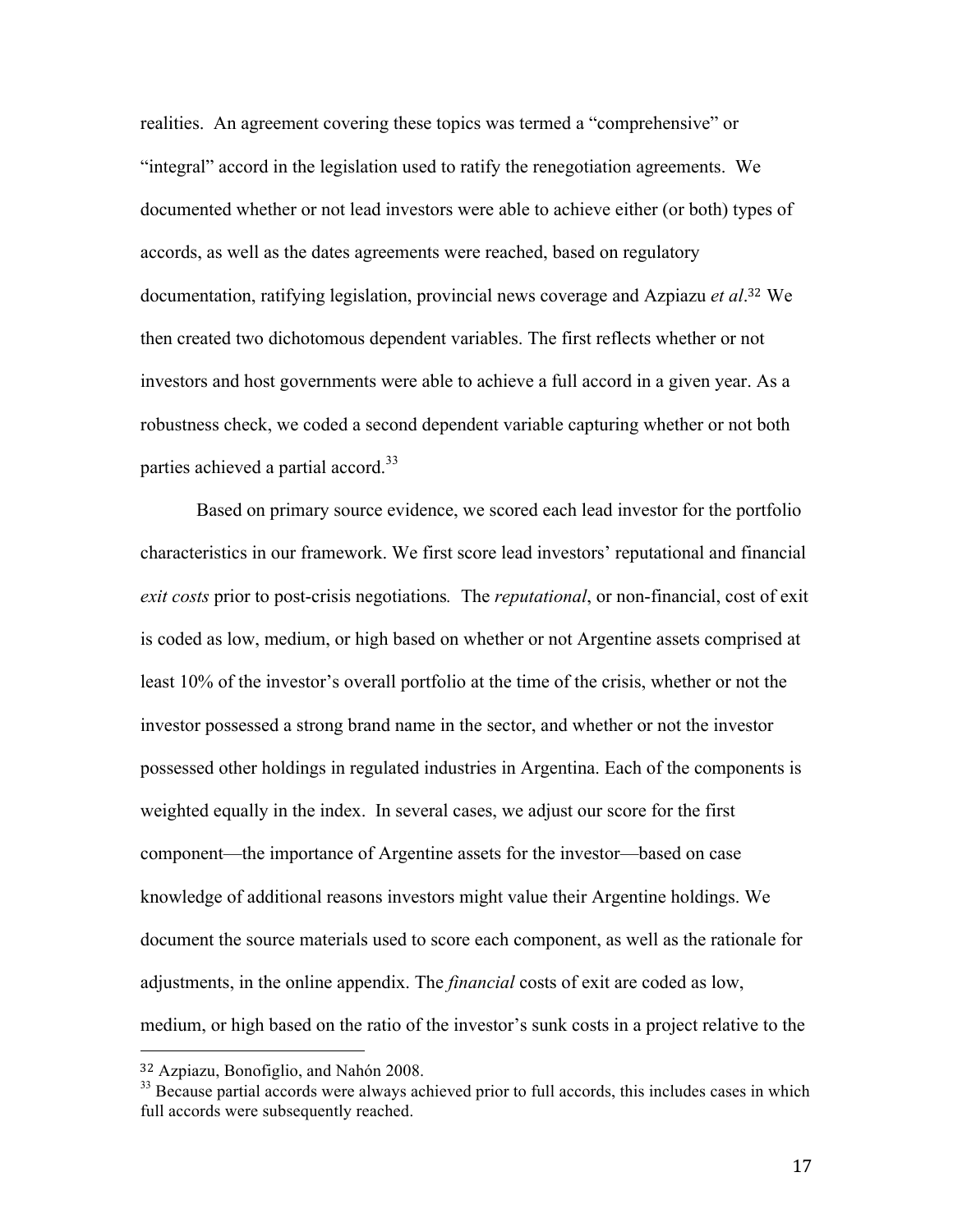size of its overall portfolio; the trichotomous coding best reflected clustering in the data. In contrast, the "diverse local holdings" variable is dichotomous, and reflects whether or not the lead investor possessed significant holdings in other sectors within the jurisdiction that granted their concession contract—either a province or the national government—at the time of market entry. We did not observe borderline cases that were difficult to place in either cell. Our measure of local diversification captures whether investors have assets in other sectors in the contract jurisdiction; because provinces granted most contracts, this means that many investors with significant Argentine holdings across multiple sectors were not diversified within the province in question.

We also coded an annual variable indicating whether or not the lead investor is publicly listed to control for the impact of this feature on management capacity to negotiate informally with the government. Additionally, we categorized each concession contract as small, medium, or large based on the number of consumers, consumption levels, and the affluence of the concession areas so that we could control for the attractiveness of contracts to investors; for electricity contracts, we use 2000 and 6000 Gigawatt hours as thresholds, whereas for water—where residential consumption is rarely metered—we use thresholds of 500,000 and 1 million consumers. To assess alternative explanations emphasizing that variation in institutional checks and balances can affect regulatory outcomes, we utilize Giraudy's dataset on "dispersion of authority" in the Argentine provinces (Giraudy 2010). We extend Gervasoni's dataset on gubernatorial alignment with the Argentine national executive, to generate a proxy for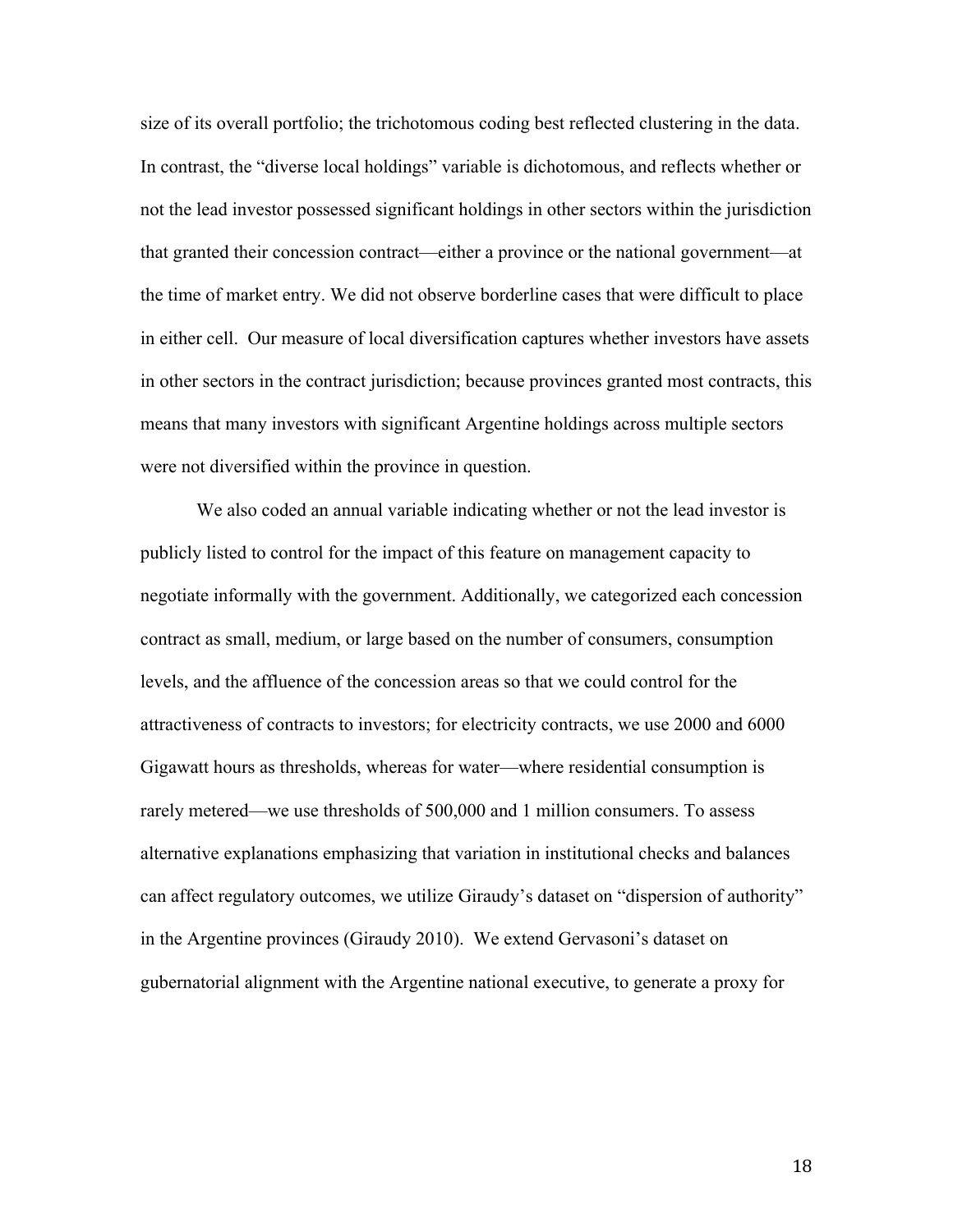access to federal funds by governors as a control variable (Gervasoni 2010).<sup>34</sup> Sources for all variables, as well as descriptive statistics, are presented in Table A.I (appendix).

#### **IV. Case Studies of Market Exit and Contract Renegotiation**

In this section, we present four of the thirty case studies of individual concession contracts we compiled for this project to illustrate the causal process suggested by our theoretical framework. We have selected cases in which our main independent variables vary, but which are similar with respect to market size, which should affect the attractiveness of the market for investors, and domestic/foreign investment, which affects whether or not firms can resort to international arbitration.

**a) Reputational Exit Costs and Investor Exit: Electricity Distribution Case Studies** We first compare the contrasting experiences of two publicly listed US investors in medium-sized electricity markets (approximately 270,000 users); both investors entered the concessions after buying from the original bidders, but had different reputational exit costs. Both concessions attracted a similar number of domestic and international bidders when they were privatized—American, Spanish, and Chilean MNCs competed in both cases. Both contract were won by American companies with low reputational exit costs who subsequently sold to other US investors before the crisis. These newcomers, however, possessed different levels of reputational exit costs prior to the crisis, which helps explain why one investor exited shortly after the crisis while the other continued until the end of the period we study.

<sup>&</sup>lt;sup>34</sup> See the appendix and on-line appendix for details.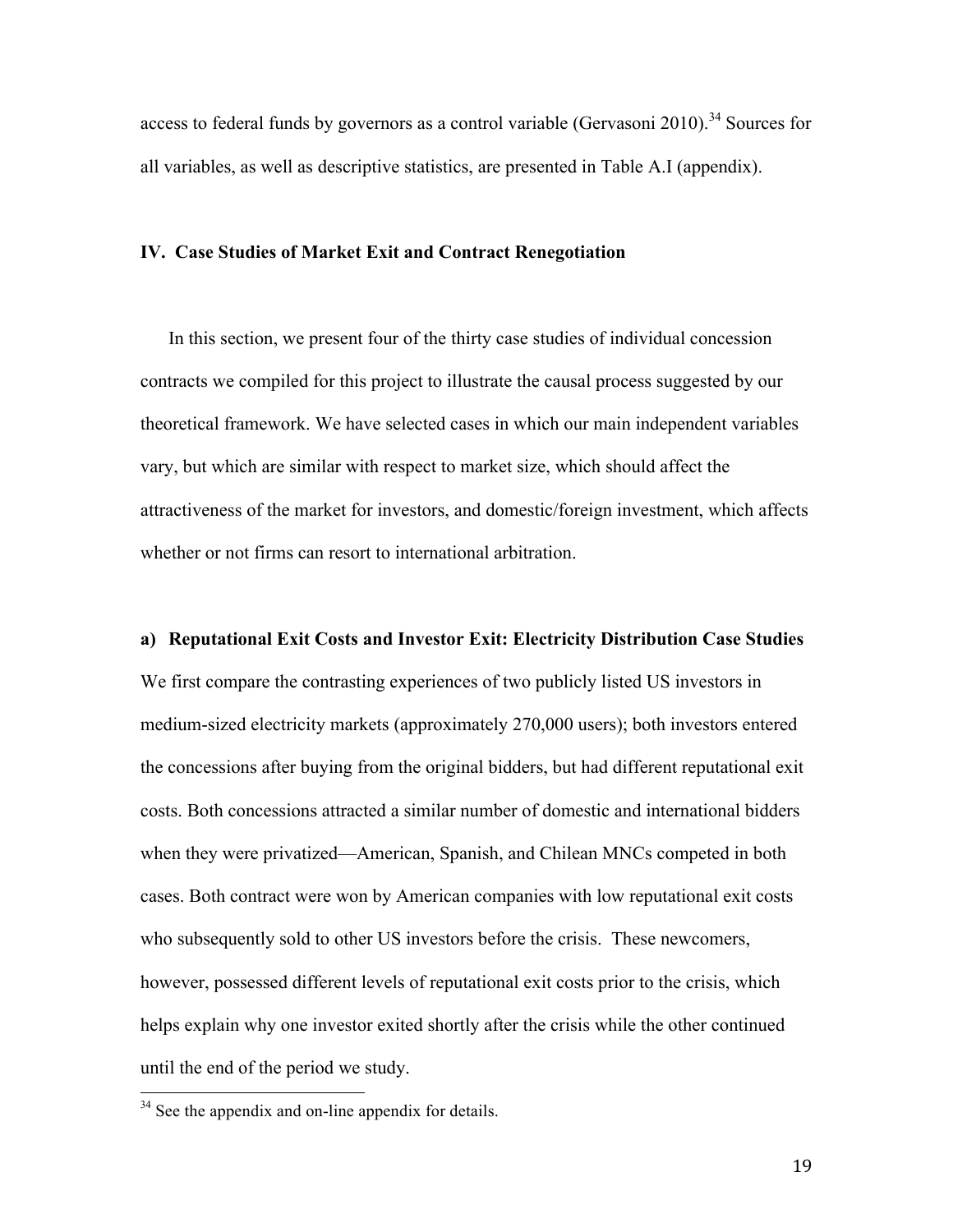## *i. Low Reputational Exit Costs*

The experience of the American Public Service Enterprise Group (PSEG), which controlled the province of Entre Rios' electricity distribution company (Edeersa), illustrates the dynamics of post-crisis renegotiation when investors expect market exit to impose few reputational costs. Four years after Edeersa was privatized by the Peronist governor of Entre Rios province, Jorge Busti, the lead investor—American firm CMS (Consumer Energy) —abandoned all its regional holdings and sold its shares in Edeersa to the US corporation PSEG. PSEG was trying to establish a position in Argentina while preparing for bids in upcoming privatizations in neighboring Córdoba and Santa Fe provinces. PSEG's Edeersa assets were severely affected by the crisis because the concessionaire possessed a US\$78 million, dollar-denominated debt. After the devaluation, interest rates skyrocketed relative to revenues, especially because the province required the Edeersa to accept payment from consumers in provincial bonds not accepted by Edeersa suppliers.

PSEG perceived its reputational exit costs to be low in this context. First, its plans to acquire contracts in Córdoba and Santa Fe were frustrated when the provinces chose not to privatize. It had also sold its shares in the three distribution companies of the province of Buenos Aires and its minority shares in two generation plants (San Nicolas and Parana) to AES in 2001. Hence, by January 2002 the firm's Argentine holdings comprised solely by Edeersa—were small relative to its overall portfolio, which was concentrated in the US.<sup>35</sup>. Moreover, the company had shifted its focus to renewable

<sup>&</sup>lt;sup>35</sup> According to Business Week, PSEG is a publicly traded diversified energy company (NYSE: PEG), with 2008 annual revenues of \$13.3 billion. PSEG ranks 101 on Forbes magazine's 400 Best Big Companies list for 2008.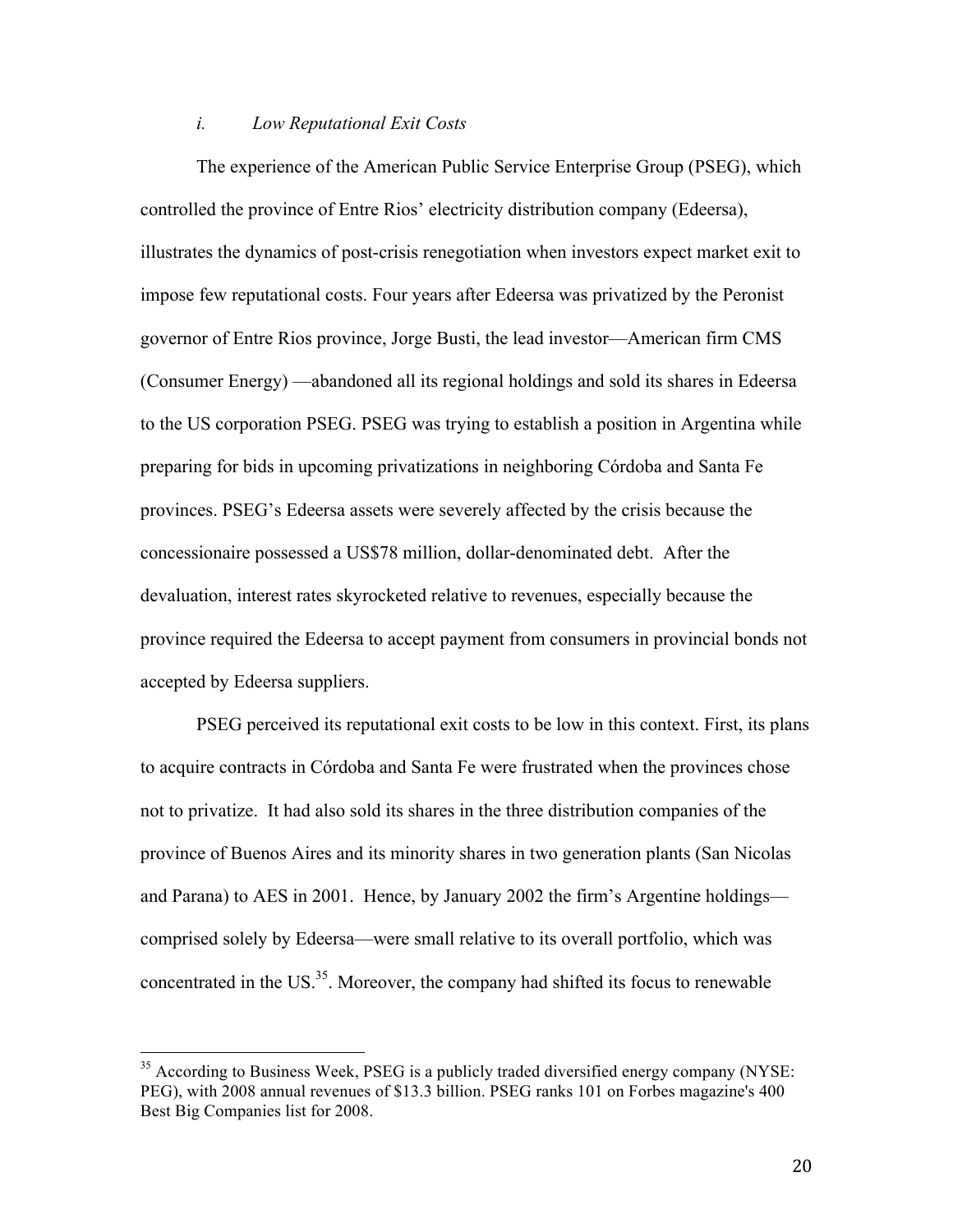energy in the US, further reducing the reputational cost of abandoning its Edeersa concession.

Instead of focusing contract renegotiations, PSEG instead sought to exit Edeersa, starting its search for buyers in October 2002. Failing to find any, PSEG transferred its Edeersa shares and the concessionaire's large debt to a trust and handed over ownership of the trust to the company's workers in 2003. In reaction, the provincial regulator rejected the transfer, the labor union lodged a legal complaint against the firm, and a judge issued an injunction against PSEG's action because the workers did not possess the capital or technical skills required of system operators under the concession contract.

In response to PSEG's abandonment of the concession, Radical Governor Jorge Montiel decreed provincial government takeover of the company in 2003. However, he failed to secure the legislative approval necessary to convert his decree into law because of divisions within his own party opposition by Peronist legislators. That same year, he was succeeded by former privatizing Peronist Governor Jorge Busti, who searched unsuccesfully for alternative private investors with sufficient technical expertise before submitting a bill that would become the law returning Edeersa to provincial control.

#### *ii. High Reputational Costs of Exit*

PSEG's experience with post-crisis negotiations while facing low reputational exit costs contrasts with the post-crisis orientation of its former partner AES Corporation, another American company with much larger international holdings in Latin America and, especially, in Argentina. This difference is illustrated by the case of Edelap, the

<u> 1989 - Johann Barbert, fransk politik (d. 1989)</u>

<sup>(</sup>http://investing.businessweek.com/research/stocks/private/snapshot.asp?privcapId=1049561). Accessed April 2, 2010.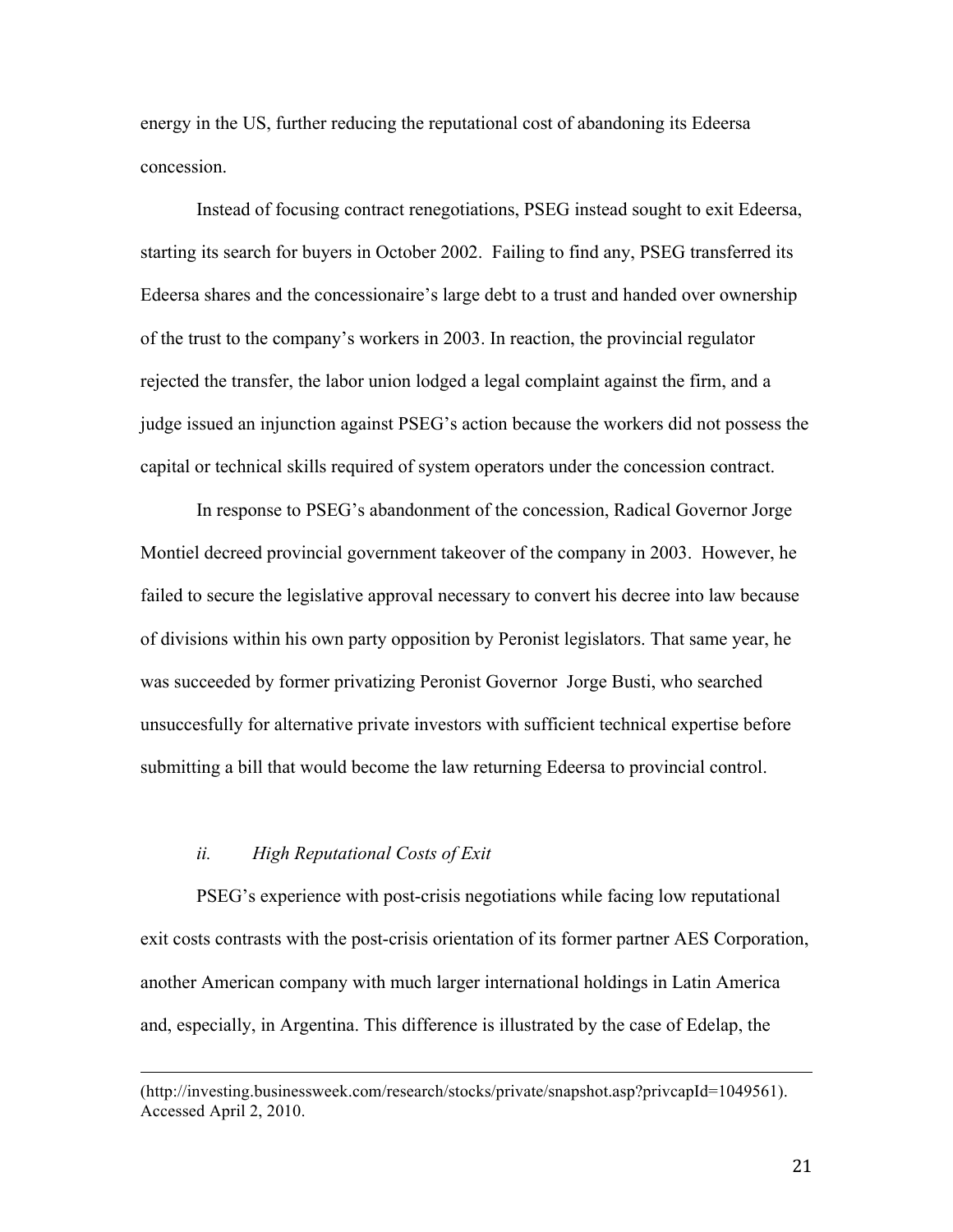distribution company serving the city of La Plata and its suburbs, in the province of Buenos Aires. Edelap had been part of a national state-owned enterprise that served the Buenos Aires metropolitan area and its suburbs, SEGBA, and therefore the federal government handled its 1992 privatization, granting the concession to a consortium led by US Houston Power. Along with the two other companies that were part of the former state distribution company—Edenor and Edesur in the city of Buenos Aires—Edelap was regulated by the federal electricity regulator.

Before the crisis, Houston Power sold the controlling stake in the concession to the U.S.-based AES, a publicly-owned company. AES subsequently bought from PSEG an additional minority stake in Edelap as well as two other distribution companies in the province of Buenos Aires and a generation utility in another part of the country regulated by the same federal agency.<sup>36</sup> After the crisis, and although suffering the freeze on prices and the impact of the devaluation, AES remained committed to the Argentine market as it faced higher reputational costs than PSEG given its large international exposure and the fact that Argentina anchored its Latin American portfolio, a major focus for the firm since the early 1990s. An exit from a high-profile Argentine project not only promised to affect its reputation in the international market, but was also likely to affect the investors' ongoing negotiations with the federal government and the national electricity regulator regarding its other Argentine holdings. AES was particularly concerned about regulatory policy affecting its still-profitable electricity generation assets, which were helping it cope with losses in its distribution companies.<sup>37</sup>

 <sup>36</sup> Business News Americas 2003.

 $37$  AES has ten generation utilities based on water, carbon, natural gas, diesel and biodiesel. See AES 2013.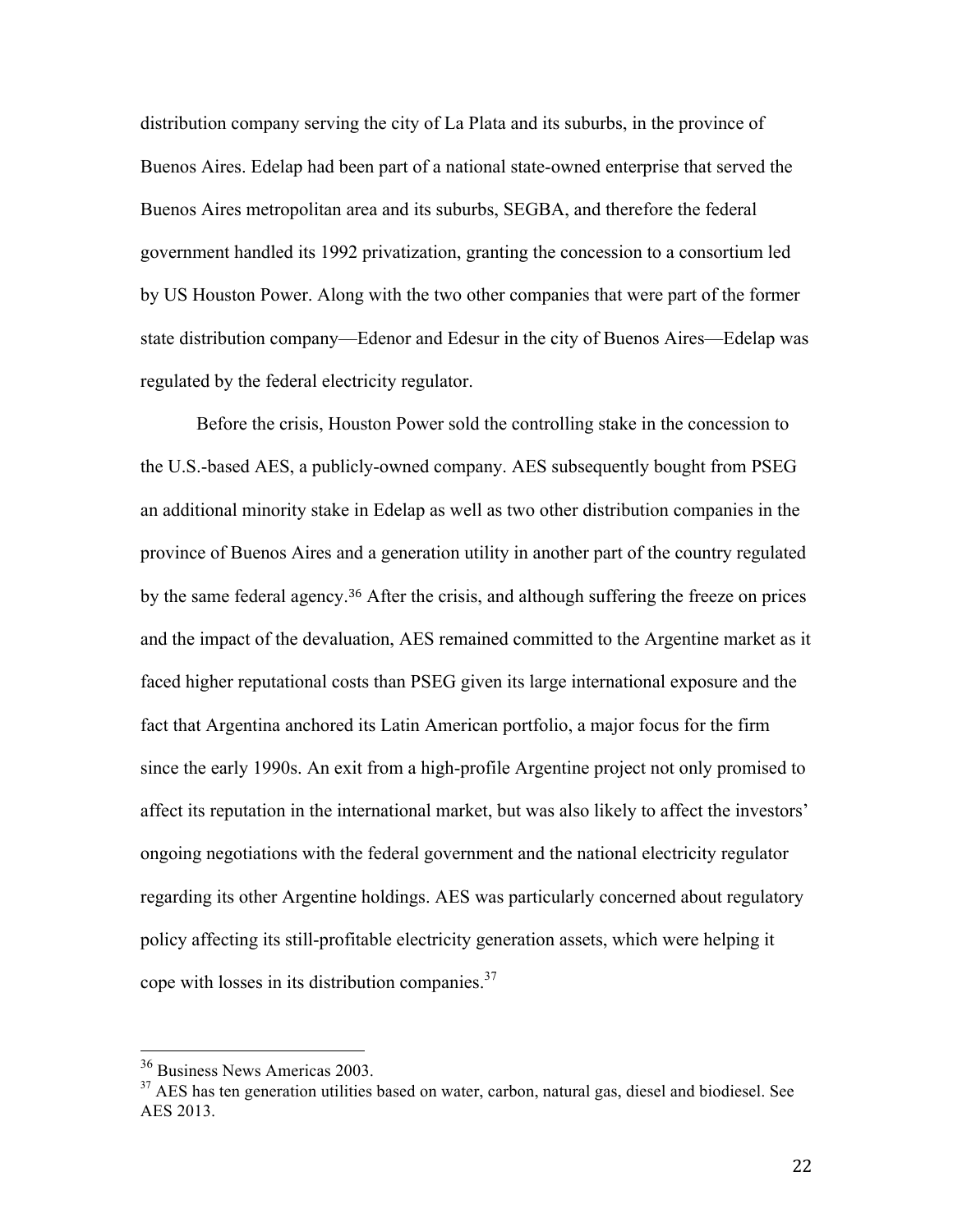While AES's reputational exit costs encouraged it to stay in the market, they also provided incentives to continue with contract renegotiations, which ultimately bore no fruit. AES demanded rate hikes of 30 to 35% in 2002, adding force to its demands by initiating international arbitration proceedings against Argentina with the International Centre for the Settlement of Investment Disputes (ICSID). The federal government did not give in to this pressure. A small, "emergency" rate hike of 9% decreed by interim President Eduardo Duhalde in 2002 was blocked by the courts. The Néstor Kirchner administration adopted a more aggressive stance after coming to power in 2003. Meanwhile, AES—acknowledging that its threats to sue Argentina had yielded no results, and suffering from mounting losses—moderated its demands.<sup>38</sup> Moderation allowed Edelap to reach its first, successful renegotiation agreement with the federal government, which was sanctioned by Congress in 2005. The accord established a rate hike effective until a new general renegotiation of the rate structure came into effect in 2006, in return for AES' retraction of its ICSID claims and an agreement to finally pay fines levied by the regulatory agency. Although the agreement was approved by both chambers of Congress and the President and AES suspended its ICSID claim, Kirchner blocked implementation of the agreement, leaving the contract in legal limbo. However, AES retained its controlling stake in Edelap and another distribution utility regulated by the province of Buenos Aires (Edes) while granting control of the third distribution company to its creditors.<sup>39</sup>

<sup>&</sup>lt;sup>38</sup> Not-for-attribution interviews confirmed this change in attitude. Edelap remained in the red between 2003 and 2008, according to the company. See *La Nación* 2008.

 $39$  It sold Eden, another concession in Buenos Aires province, to Ashmore Energy in 2006. AES' patience with Edelap finally paid off in November 2011, when the federal government agreed to transfer the the concession from the federal jurisdiction to the province of Buenos Aires. This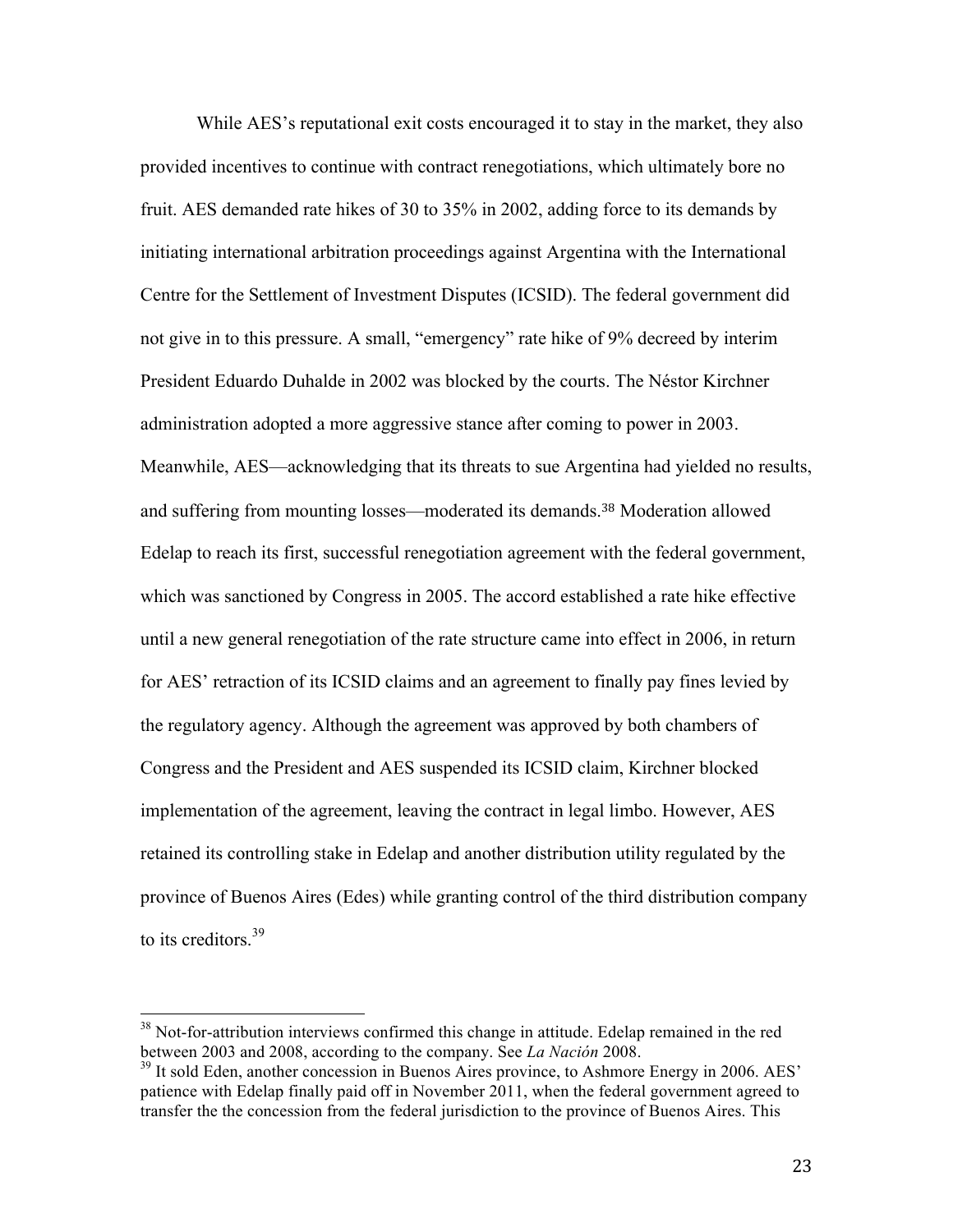These case studies show how high reputational exit costs encouraged AES to stay in the Edelap concession, whereas a lack of similar concerns meant PSEG saw few reasons not to pull out after the crisis. Importantly, factors emphasized by alternative theories appear to be doing little work. Both consortia were controlled by American firms without domestic joint venture partners.<sup>40</sup> The regulatory agency in Entre Rios enjoyed greater formal autonomy than the agency regulating Edelap, but this clearly did not yield better outcomes; PSEG decided to pull out even before contract negotiations with the executive branch got underway. The results also appear not to stem from a selection process in which investors with a larger portion of their portfolio in Argentina, and thus higher reputational costs of exit, obtained more favorable contracts given the similar characteristics among the original investors, and number and country origin of the original bidders. PSEG actually was pursuing a wider strategy of investment in Argentina at the time of entry and its reputational exit cost declined as it failed to acquire other distribution companies, sold other assets, and abandoned its international focus before the crisis.

# **Local Diversification and Contract Renegotiation: Case Studies of Water and Sanitation**

Comparing the post-crisis negotiating trajectories of two investors in Argentina's water and sanitation sector allows one to more concretely illustrate the ways in which local diversification contributes to firms' ability to successfully conclude contract renegotiations. This section will compare the post-crisis negotiating trajectories of two

<u> 1989 - Johann Barbert, fransk politik (d. 1989)</u>

change allowed AES to implement two succesive tariff hikes of 35% and 22% that had been granted in Buenos Aires province—and which had benefited its other distribution company.

 $\frac{40}{40}$  In both cases, the lead investor controlled 90% of the shares, with the remainder allocated to the union.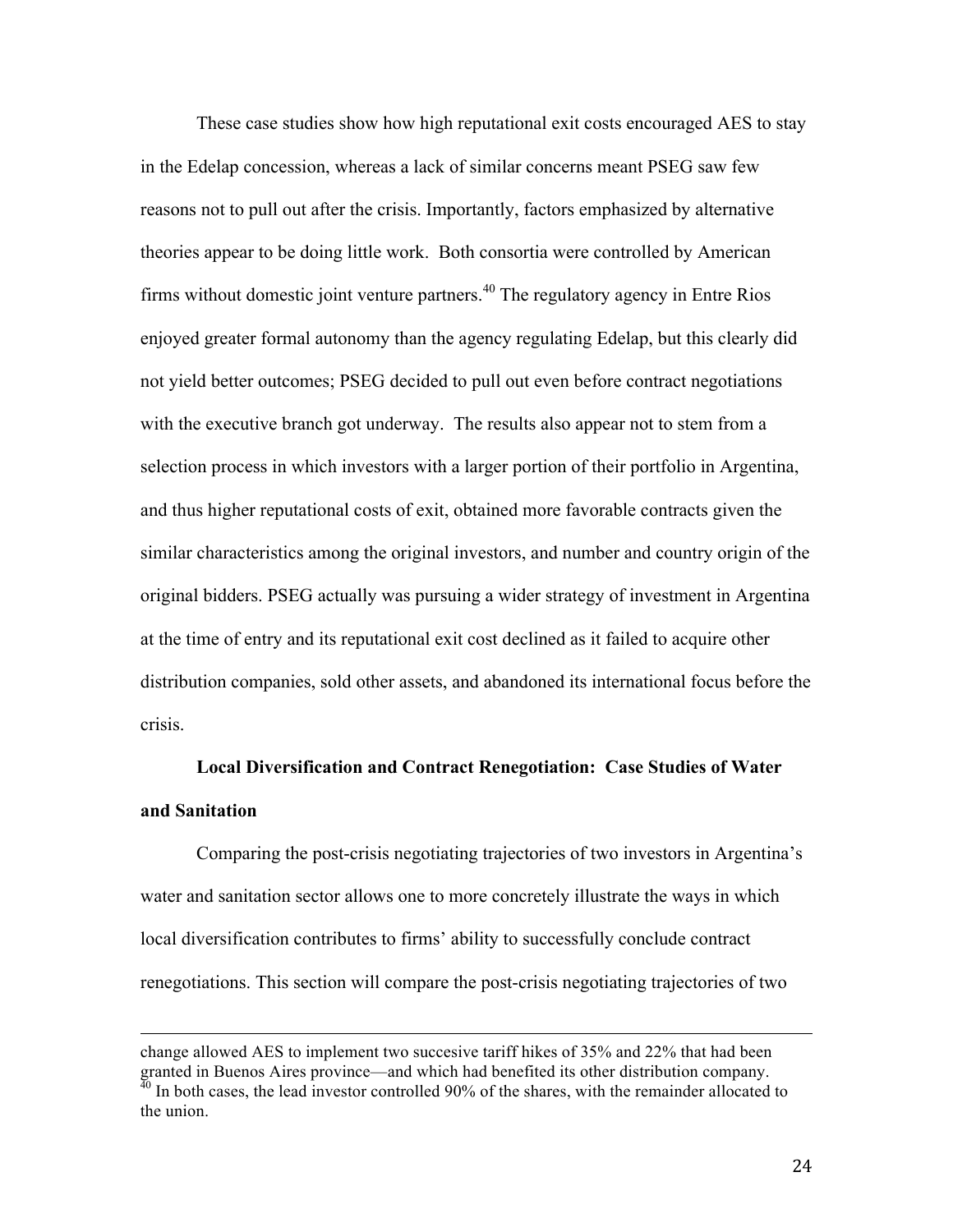domestic investors holding contracts of similar size located in two remote, low-income provinces in Argentina: Corrientes and Formosa.<sup>41</sup>

#### *i. Domestic Investor with Diverse Local Holdings Concludes Renegotiation*

The experience of the Chamas Group, lead investor in the water and sanitation concession in Corrientes province (Aguas de Corrientes), illustrates the ways in which investor diversification in their contract jurisdiction increased the likelihood of concluding a contract renegotiation successfully in the post-crisis period. While provincial officials originally granted the concession contract for the provincial water and sanitation system in 1991 to a group led by the Buenos Aires-based Macri Group—which possessed a minimal presence in the provincial economy—these outside investors grew frustrated after finding it difficult to work with provincial authorities. They sold their stakes in 1996 to the Chamas Group, a local, privately owned economic group that possessed diverse local operations in agriculture, construction, engineering, media, and real estate at the time it acquired the concession shares.

The 2001-2 Argentine crisis ushered in major challenges for the Corrientes concessionaire, as it did for concessionaires in other provinces. The devaluation brought about a tripling in the cost of imported inputs and eroded substantially consumers' ability and willingness to pay for services, while high inflation affected important input costs. The provincial government, like other provinces, adhered to the national economic emergency law, suspending the firm's existing contract and launching renegotiation proceedings.

<sup>&</sup>lt;sup>41</sup> Each of the concessions had a service area of less than 500,000 people, whereas concessions in large metropolitan areas in Argentina serviced millions ENOHSA-COFES 1999, 100, 111, 231.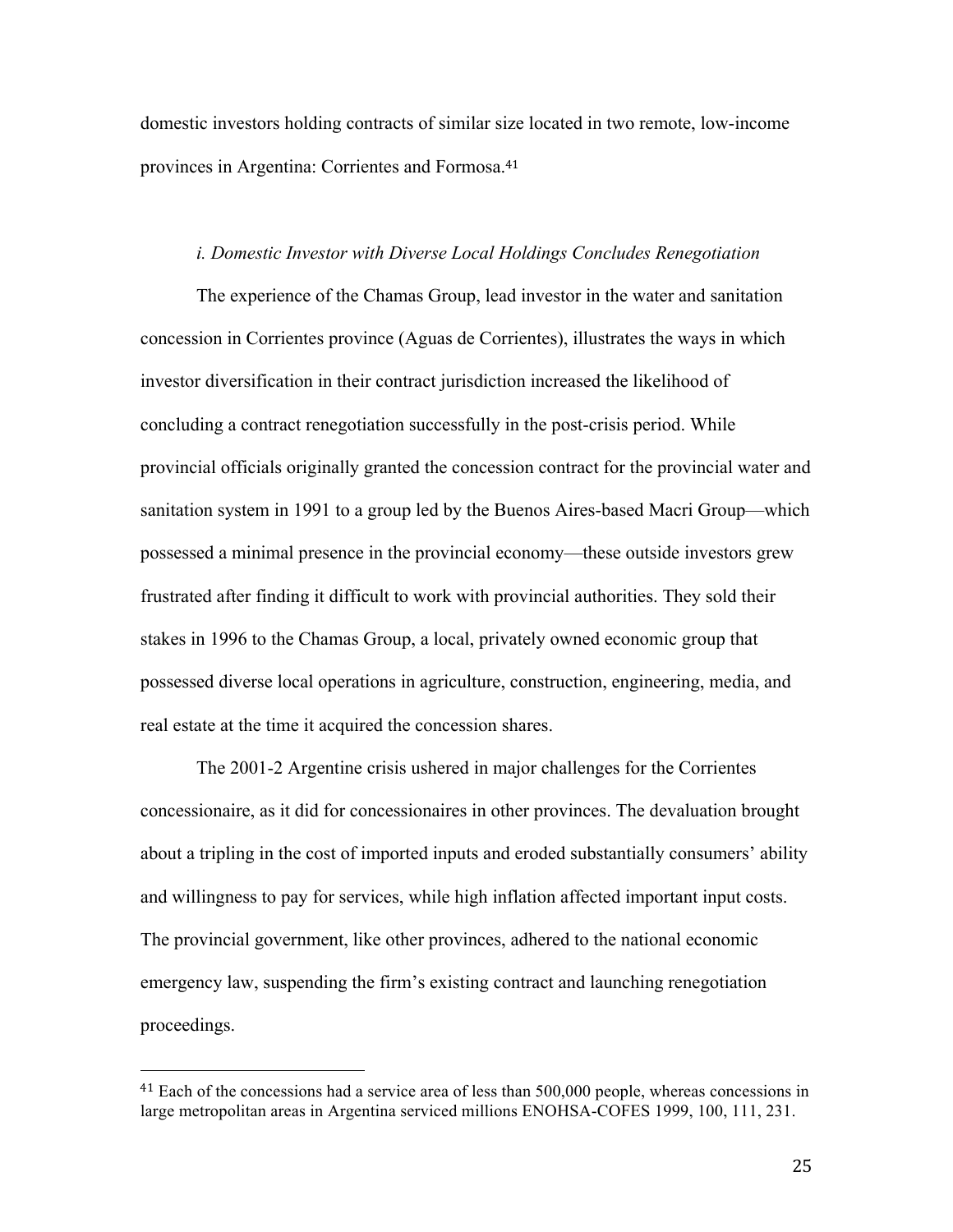The Chamas Group's diverse local holdings in the provincial economy influenced how it approached negotiations with the provincial establishment. The group's local ties offered owners access to local officials, but also forced them to moderate their requests.<sup>42</sup> With other investments and social relationships at stake in the province, the owners refrained from legal appeals to provincial courts, which would heighten tensions with political authorities. It also did not make the sorts of public threats to exit the concession commonly made by multinationals in other provinces. Rather, discussions proceeded incrementally and informally, the firm pushing for—and finally obtaining—annual rate increases of roughly 10% following the crisis, an amount that partially compensated for inflation. Small, repeated requests for rate increases proved much more palatable to provincial authorities than the "take-it-or-leave-it" demands for increases of 50-60% typically demanded by foreign investors without a strong local presence in other provinces. Importantly, the firm kept investing as negotiations proceeded.

During this protracted set of negotiations with multiple governors, the lead investor's diverse holdings in the province offered it opportunities to find mutually agreeable settlements. Although agreements did not include consumer rate increases large enough to fully address changes in the firm's cost structure, the lead investor's diverse holdings in the province offered the government opportunities to allow it to earn returns outside of the concession itself: 2005 legislation establishing a provincial fund for investments in water and sanitation did not prevent the concessionaire from contracting with related companies, and the province actively involved the firm in other state contracts. For example, the provincial government awarded the Chamas group a contract

 <sup>42</sup> Interview with Pablo Chamas, President of Aguas de Corrientes, June 2010.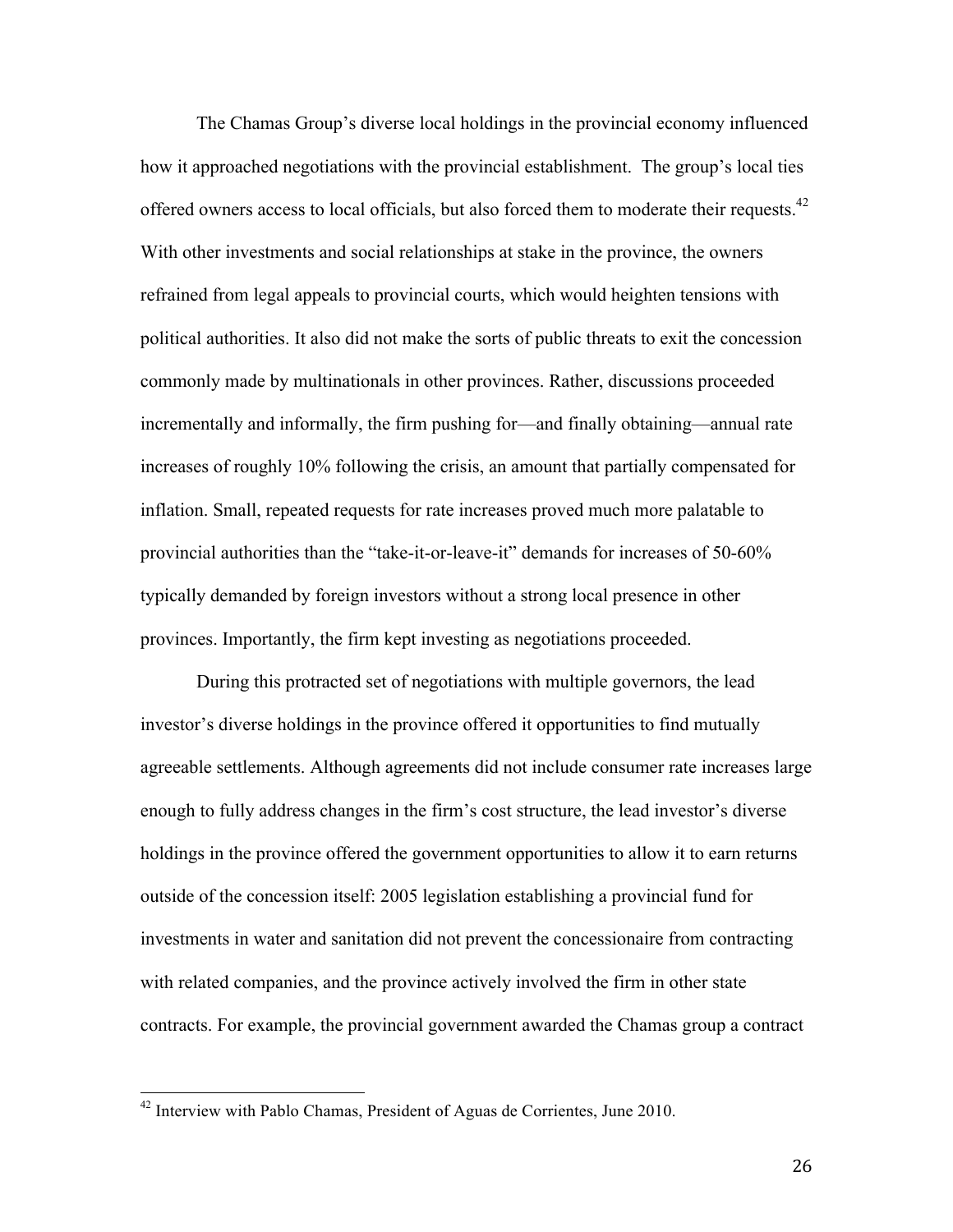to improve the management of the provincial electricity service in December 2007.<sup>43</sup> Government-funded rate subsidies for low-income consumers also raised collections for the firm. Importantly, the Chamas Group managed to achieve these accords within a very difficult political context: they negotiated effectively with governors of different political parties and levels of alignment with President Kirchner. The Chamas Group remained in control of the concession at the end of 2013.

## *ii. Domestic Investor without Local Holdings Fails to Secure Agreement*

Analyzing post-crisis negotiations between provincial authorities and the Argentine Sielecki Group, lead investor in the water and sanitation concession in Formosa province, reveals the extent to which investors *without* diverse local holdings faced greater difficulties than investors possessing diverse local operations. In August 1995, Formosa awarded a concession contract for the province's water and sanitation system to Sagua S.A., the subsidiary of the Buenos-Aires based Sielecki Group. The Sielecki Group, a family-owned economic group that worked in sectors as diverse as petrochemicals, pharmaceuticals, viniculture, and banking, did not possess significant holdings in other sectors in the province.

Conditions for both provincial residents and the concessionaire worsened considerably with the 2001-2 crisis. In addition to the problem of lower consumer payment rates and input cost inflation experienced in other provinces, the provincial government became so strapped for cash that it paid its employees in provincial bonds trading at roughly 70% of the value of the peso in 2002 and early 2003. The government

<sup>&</sup>lt;sup>43</sup> The group was first granted a consulting contract, which was converted into a management contract, which gave them 30% of the returns earned by the provincial electricity company. See: El Litoral 2006a; El Litoral 2006b; Corrientes al Día 2008.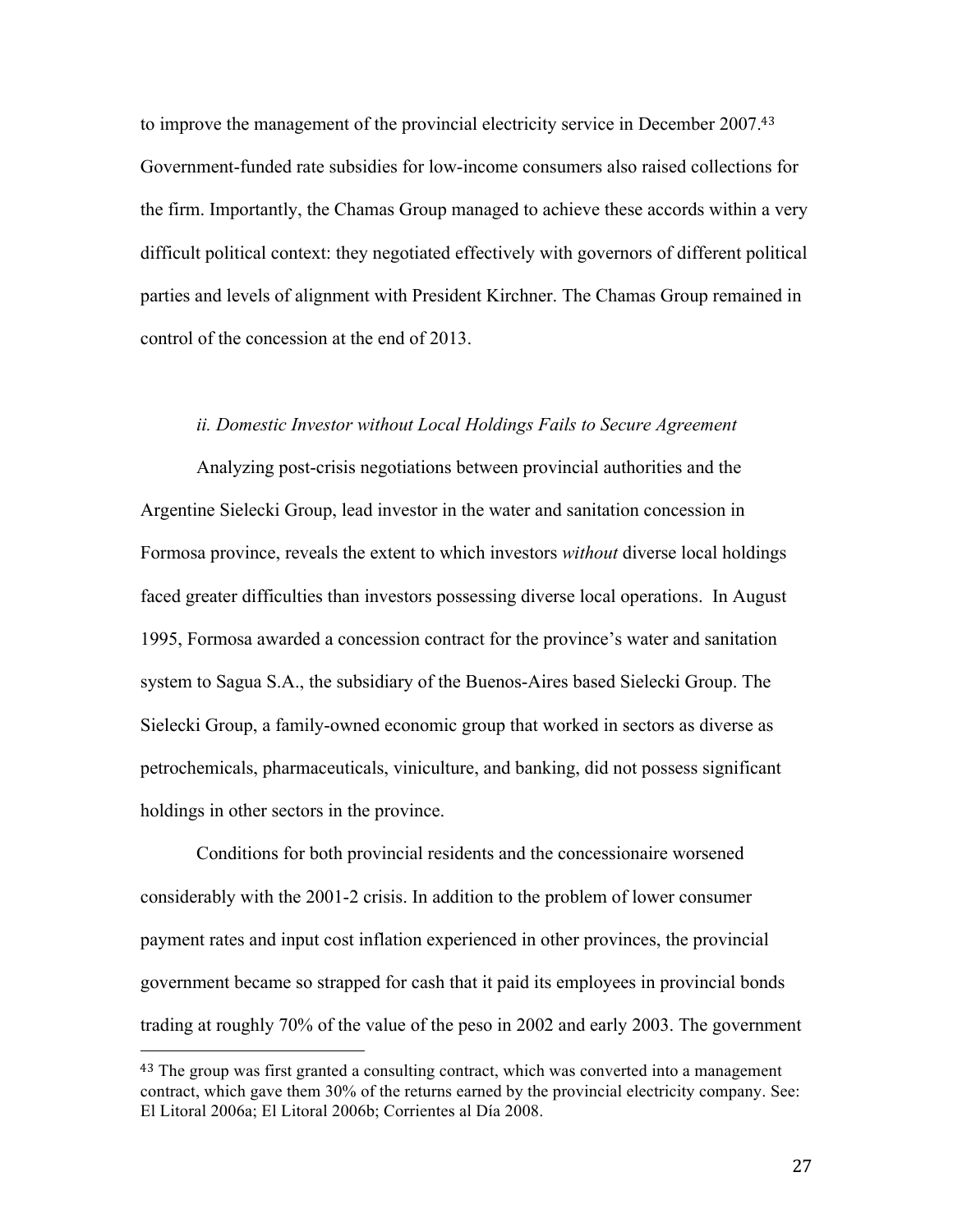required Aguas de Formosa to accept these bonds as payment. When the worst of the crisis subsided, however, contract renegotiations finally got off the ground.

Negotiations between Governor Insfran's administration and the Sielecki Group, however, failed to produce a full accord of the sort reached in Corrientes. While the group was essentially trapped in the province, given the lack of buyers for underperforming water concessions at the time and its desire to avoid having an open conflict affect its relations with other provincial governments where it held water contracts, the fact that this was the firm's only asset in the province led it to pursue different negotiating strategies than the Chamas Group in Corrientes. The group chose not to transfer additional funds to the concession to finance investment, which—given that the concession was operating at a loss after the crisis—meant that the concessionaire was unable to maintain and improve system infrastructure during the post-crisis period. With few other holdings, the Sielecki Group also did not possess alternative assets that would provide less public means by which the administration could compensate the firm for losses incurred by Aguas de Formosa. To make matters worse, in 2005 Insfrán managed to secure federal funding for a new water treatment plant for the capital city due, in part, to his political alignment with the Kirchners, further obviating the need to rely on the private sector for infrastructure investment.<sup>44</sup> All in all, Aguas de Formosa only managed to secure minor compensatory policies—such as a subsidy for low-income residents—that were insufficient to allow it to cover operating costs, much less investment $45$ 

<sup>44</sup> La Mañana 2006.

<sup>45</sup> Gubernatorial decree 91, 2005.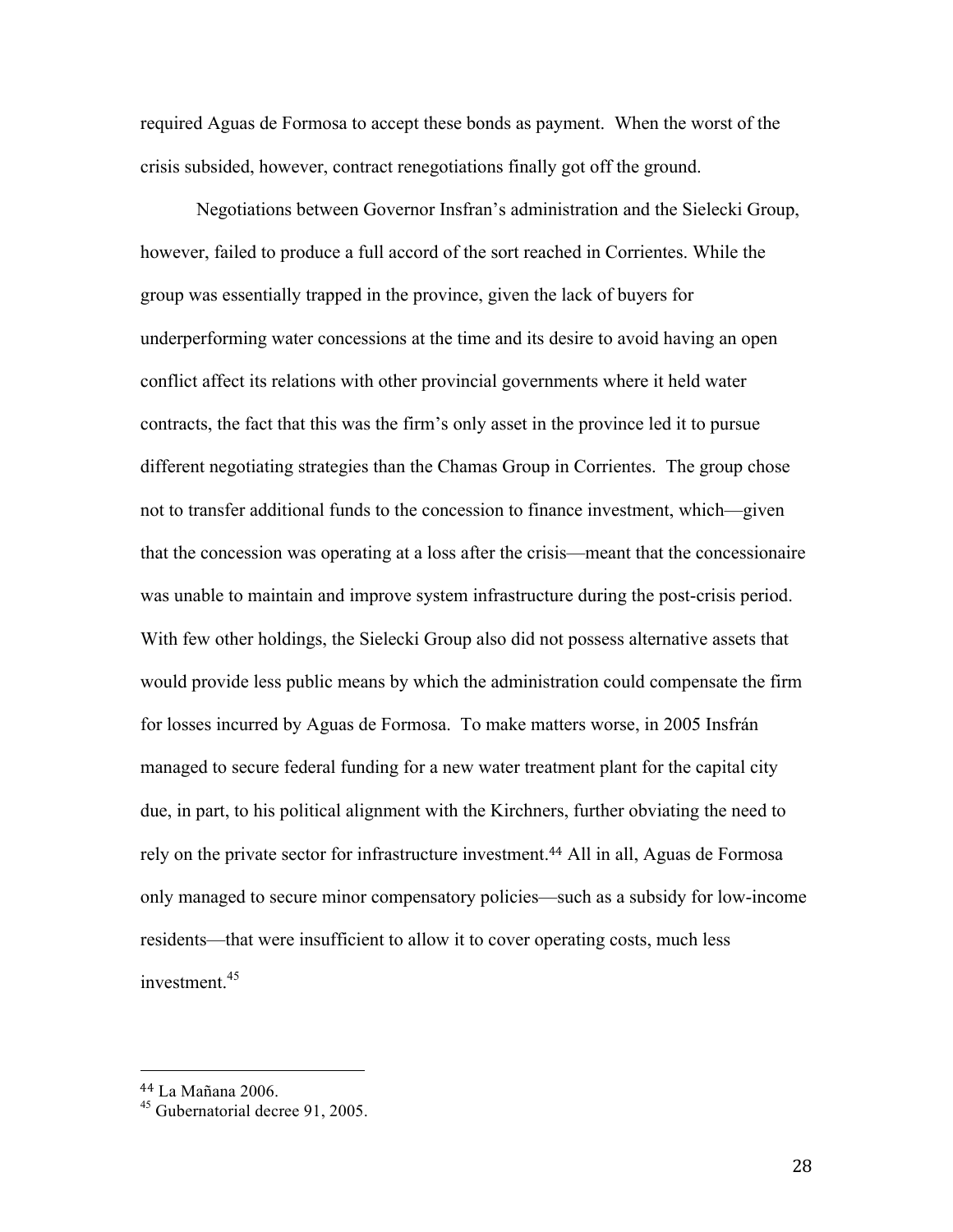Given that the firm would face court battles that would generate negative national press coverage about its operations in Formosa were it to pull out without provincial approval, the only option available in Formosa was to let services deteriorate to such a point that the provincial government was prompted to take them over when the political timing was opportune for the administration. Sagua finally withdrew from the concession in 2008 on amicable terms, after the federally funded water treatment plant had been completed. Overall, the Sielecki Group's failure to secure a workable post-crisis agreement and the investor's subsequent exit offers a stark contrast with the experience of the Chamas Group in Corrientes; the Buenos Aires-based investor in Formosa made much less headway despite the fact it had dealt with a single governor, rather than multiple governors.

These contrasting trajectories were not driven by factors highlighted by alternative explanations. Regulatory agencies in both provinces lacked formal independence; decisions could be appealed to the executive branch. "Checks and balances" scores for both provinces are virtually identical. The description of the sequence of events in the Corrientes case also alleviates concerns about endogeneity: the lead investor in the concession possessed diverse holdings *before* entering the contract and beginning post-crisis contract renegotiations, even if it did receive new business opportunities in other sectors during the negotiation process. These divergent trajectories also do not reflect a selection process by which investors with diverse local holdings secured better contracts because of local knowledge and connections. A domestic investor with diverse local holdings also bid for the Formosa contract originally, while the Corrientes concession was originally secured and managed by a domestic firm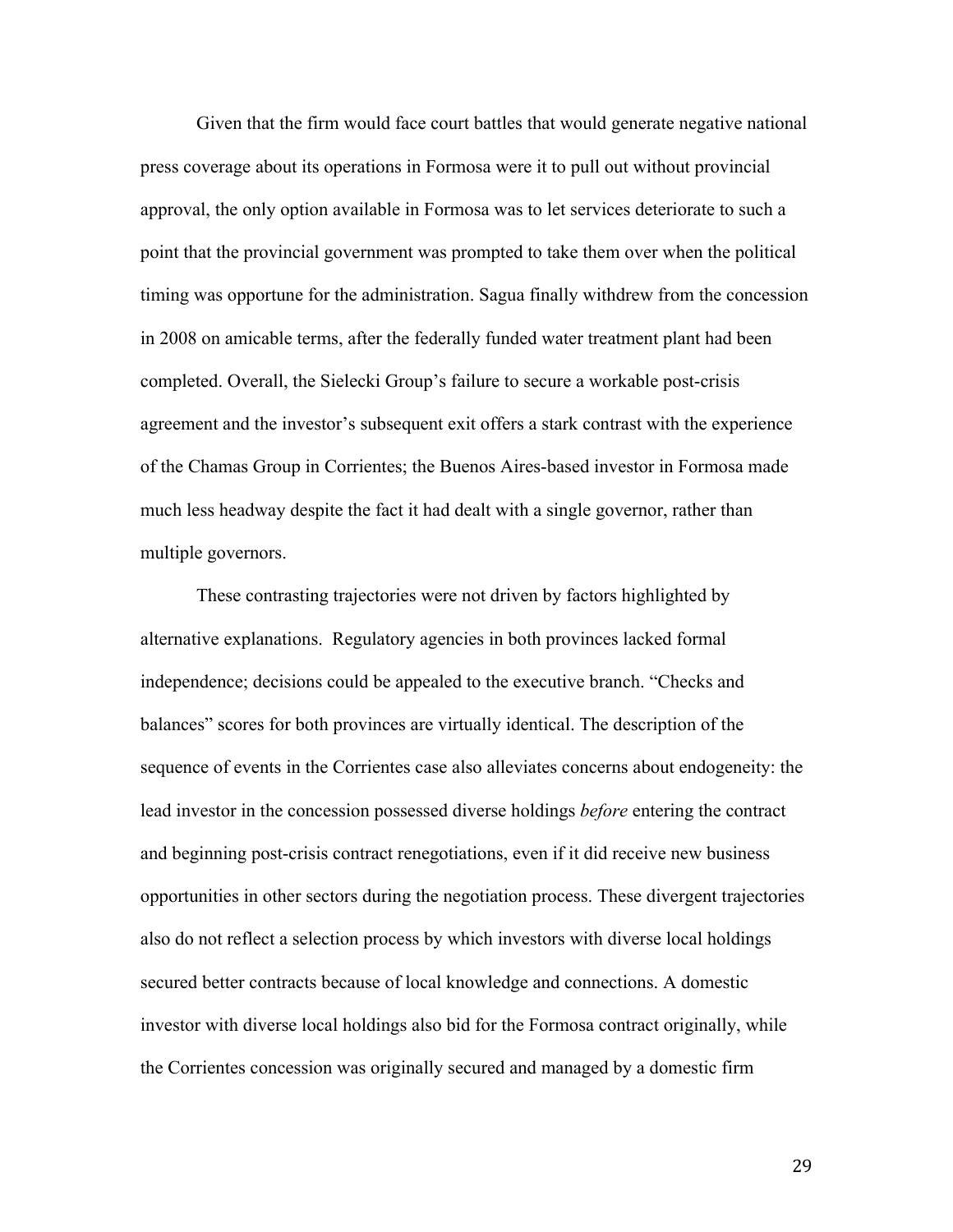without significant local operations, which eventually pulled out after failing to work well with the provincial government.<sup>46</sup>

In summary, the four case studies illustrate the dynamics described in our theoretical framework. In the two medium-sized electricity concessions, US multinational corporations displayed differing levels of patience in the market. The greater weight of the assets on its total portfolio and fear of consequences for its other regulated assets endowed AES with greater patience or "forced loyalty" than PSEG, inducing AES to wait for a politically opportune moment to push for compensatory policies. (Though AES ultimately achieved a renegotiation accord, it was never implemented). In the two water cases, renegotiation outcomes varied in quite similar environments. While the local investor in the Corrientes concession, which possessed a diverse portfolio in the province, was able to reach agreements that incrementally improved operating conditions, a domestic investor without additional local holdings in Formosa Province was unsuccessful.

## **V. Patterns of Investor Exit from Argentina**

To what extent are the dynamics highlighted in these case comparisons visible in the broader set of contracts in Argentina? Our quantitative analysis of the full set of contracts first examines the association between investors' prior choices regarding portfolio structure and the length of time they are willing to wait before exiting their contracts, if they choose to exit at all, using repeated events Cox proportional hazard models. 47

 $46$  Further documentation on both cases can be found in Post 2014.

<sup>&</sup>lt;sup>47</sup> Duration models model the time until an event, and can accommodate censoring. The Cox proportional hazard model, a semi-parametric duration model, allows one to estimate the extent to which particular explanatory variables are associated with the risk of "failure." The advantage of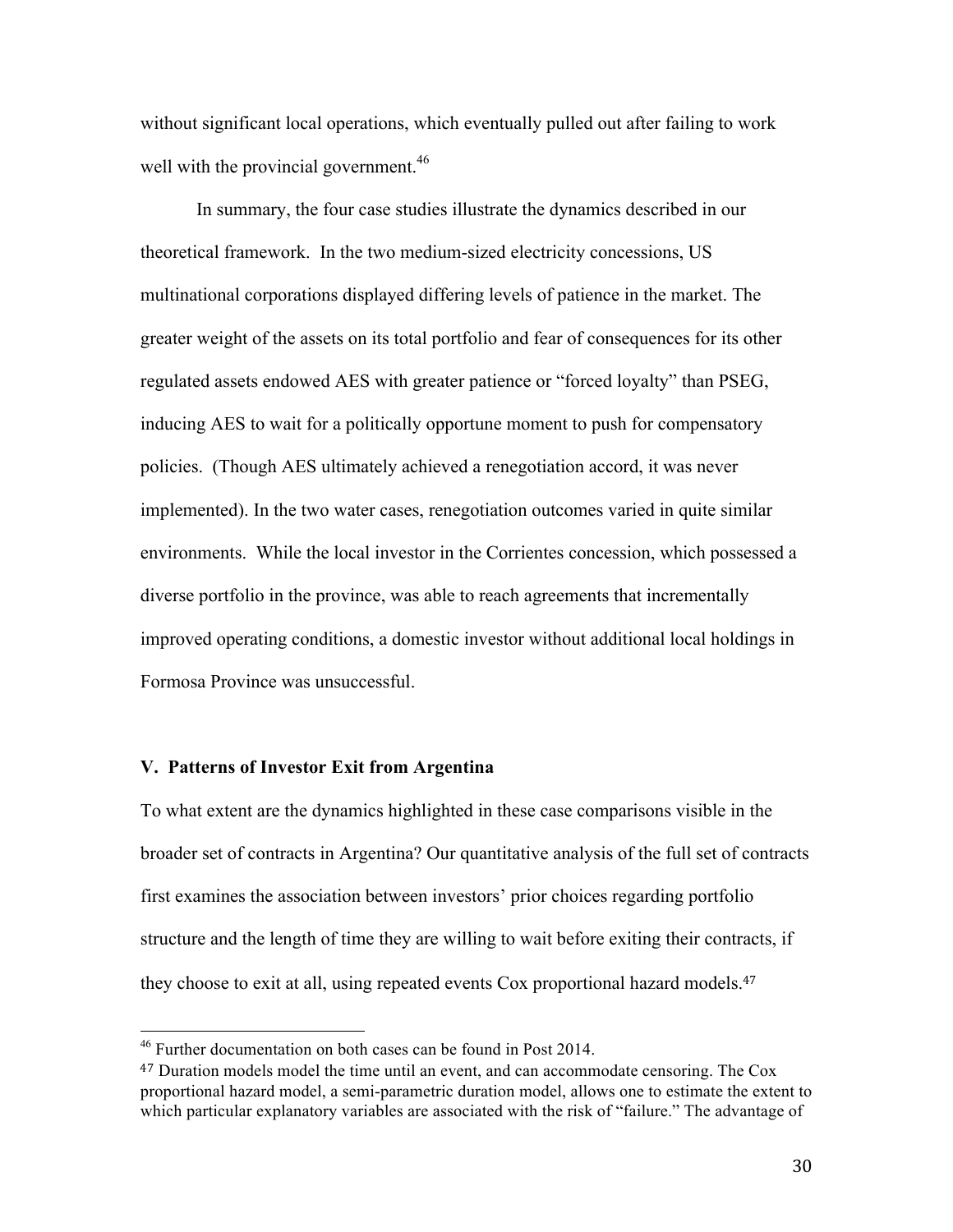Repeated events models accommodate cases in which multiple "failures" occur for a given unit, in our case a concession contract. This approach allows us to capture the fact that when investors exit via a share sale, another investor can enter the same contract, and can in turn also exit during the study period. We utilize a "conditional gap time" version of the repeated events model, in which the counter re-sets following each "failure" and units are only at risk of a second failure after experiencing a first. <sup>48</sup> We employ this particular version of the repeated events approach because one set of majority investors cannot enter a given contract until the previous set of investors has left. Observations correspond to an investor-year in a given concession contract. Results are very similar when a conditional frailty model, rather than a conditional gap time variance correction model, is used (results available upon request).

Table 1 presents results from a number of specifications, all of which cluster standard errors by province and contract and stratify by utilities sector.<sup>49</sup> (Tests for nonproportionality of hazards examining the correlation between the scaled Schoenfeld residuals and each covariate do not suggest problems for any of these specifications.) The first specification, Model 1, examines the association between investors' prior choices

<u> 1989 - Johann Barbert, fransk politik (d. 1989)</u>

the Cox over other types of duration analysis is that one need make fewer assumptions regarding the functional form of duration dependence. In cases where an investor exit culminates in a contract cancellation rather than sale to a new investor before the end of our study period and no renegotiation agreement has been reached, cases are treated as censored, following King et al. 1990.

<sup>48</sup> Box-Steffensmeier and Zorn 2002; Box-Steffensmeier and Jones 2004 provide an overview of the different approaches to modeling repeated events using the Cox proportional hazard model and detailed discussions of the conditional gap time model.

<sup>49</sup> Conditional gap survival models by definition involve clustering standard errors by the units containing multiple "failures": individual concession contracts in our case. Following Primo, Jacobsmeier, and Milyo 2007., we also cluster standard errors by province because we expect provincial observations to exhibit interdependence, and also include provincial-level variables in the analysis. When the province-clustered standard errors are dropped from the specification, however, the results are almost identical. Sector is not statistically significant if included as an independent variable.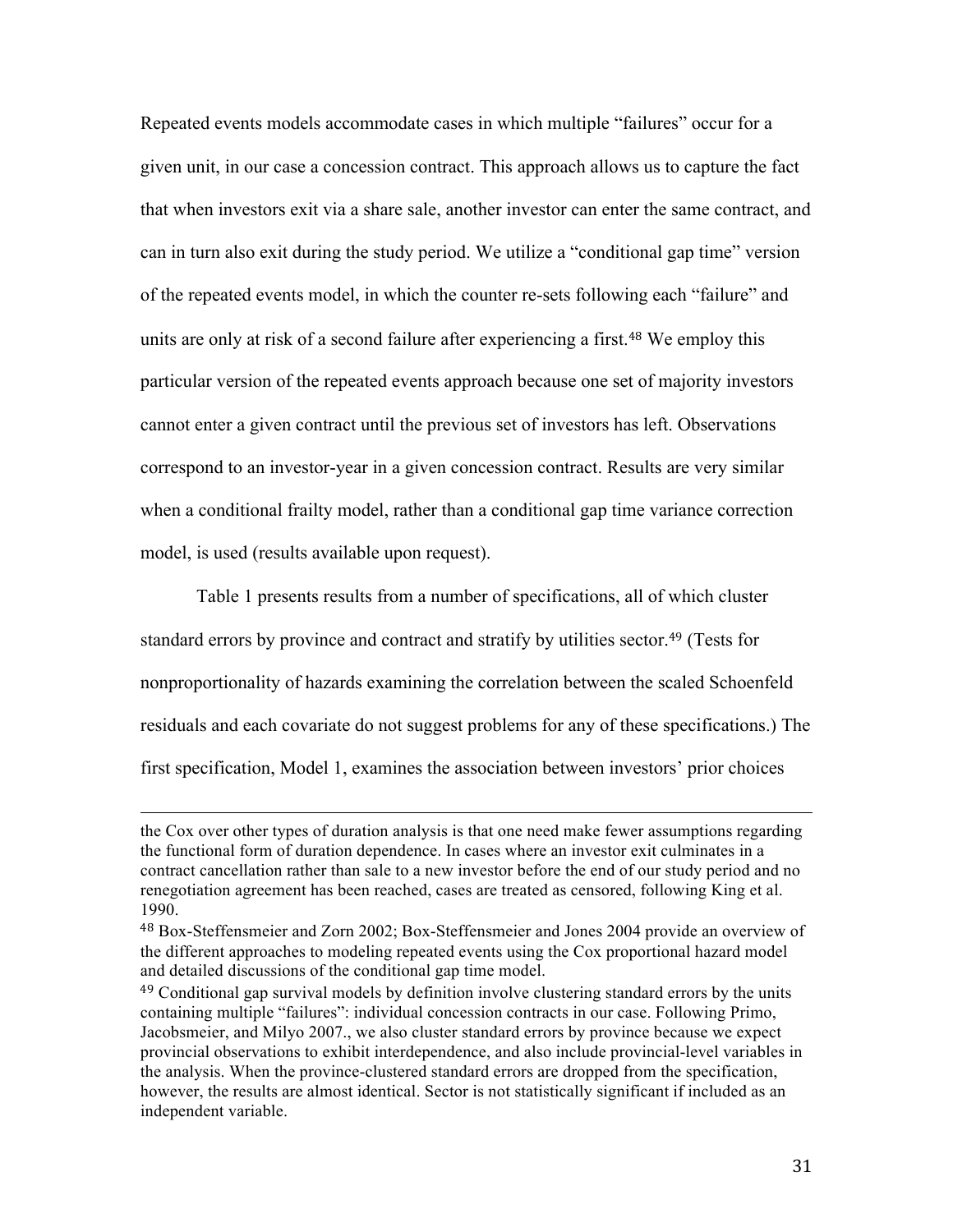about their portfolios and their willingness to persist in their concession contracts. High reputational costs of exit and investor diversification in the contract jurisdiction are associated with longer durations in the market. The models suggest that the association between reputational exit costs and persistence is very strong in substantive terms: a oneunit increase in the exit cost score (e.g. from "low" to "medium") is associated with more than a twofold decrease in probability of exit at a given point in time. Similar patterns are evident in raw data on exit rates conditional on reputational exit costs, displayed in Table 2. Financial exit costs, on the other hand, are associated with higher rates of exit, suggesting that many investors are able to cope with such costs through political risk insurance and international arbitration.

# [INSERT TABLES 1 & 2 ABOUT HERE]

The effect of reputational exit costs and local diversification remains large and significant even after adding variables capturing investor origin (CME, LME or the baseline category, developing country origin) and whether or not investors are publicly listed (Model 2). While private ownership is associated with lower probabilities of exit, as the literature suggests, investors from different types of home markets do not exhibit strong differences.<sup>50</sup>

Our results are robust to the inclusion of other control variables. When we include our measure of the size and attractiveness of the market, the coefficients for reputational exit costs and diversification remain large and significant.<sup>51</sup> The association between reputational exit costs and longer durations in the market persists when we include our

<sup>&</sup>lt;sup>50</sup> The AIC score for a model including the portfolio variables and the private term is similar to that reported for model 2.

 $51$  Private is interacted with the log of the years since the Argentine crisis to ensure that hazards are proportional, following Box-Steffenmeier and Zorn (2002).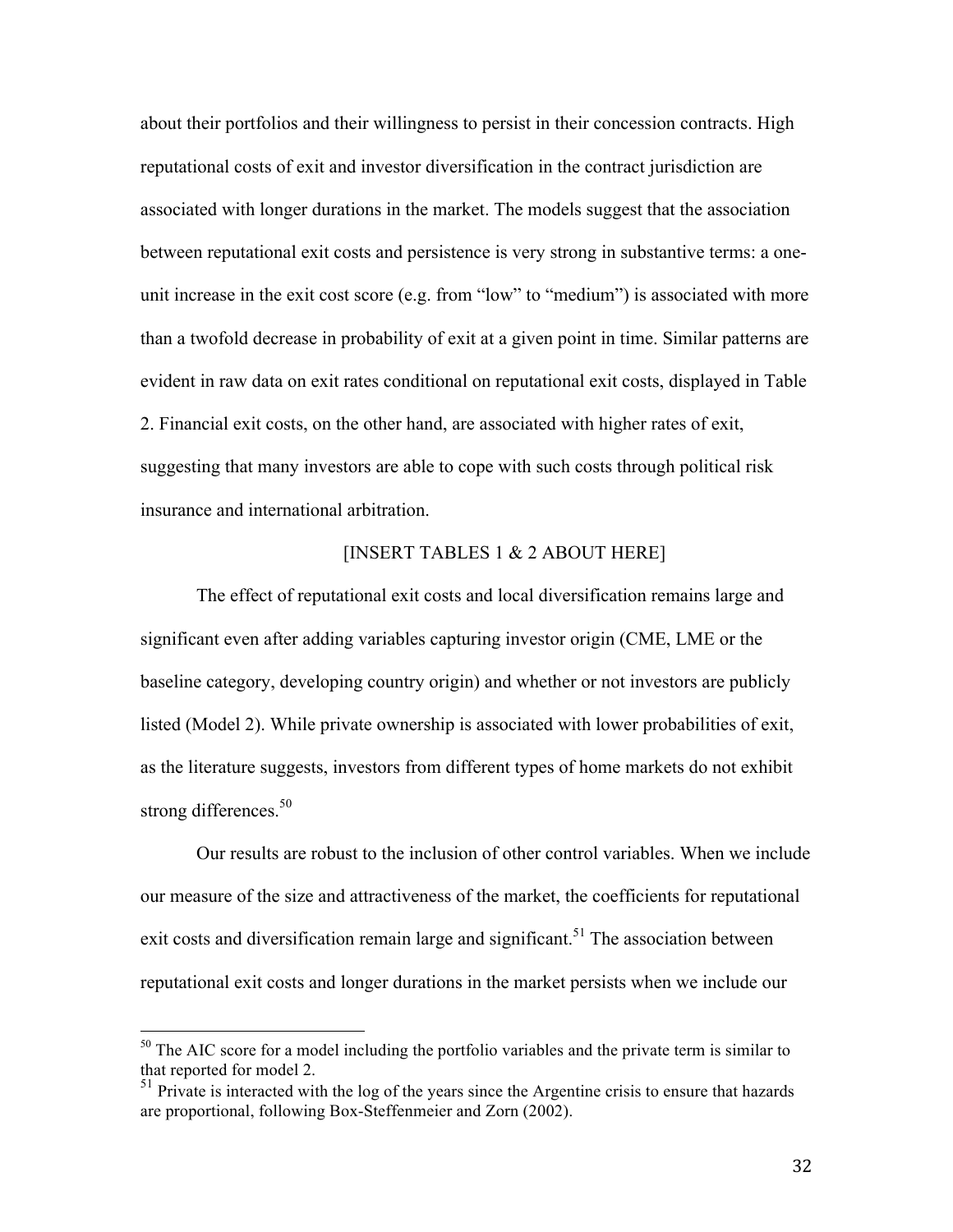measures of formal regulatory independence—no formal provisions for appeals of regulatory decisions—and local institutional checks and balances (Giraudy's "dispersion of authority" index) as well (Model 4 and 5). $52$ 

Model 7 examines the association between time-varying factors and investor persistence. The coefficient for gubernatorial alignment with the national government is insignificant. The effective number of parties, our proxy for electoral contestation, meanwhile, appears to be unrelated to investors' exit decisions. Finally, contract renegotiation is not a strong predictor of investors' willingness to stay in the market. $53$ This last result suggests that the full accords reached in Argentina, though significant, were not sufficiently generous to sway investors' decisions regarding whether or not to leave the market. Importantly, the results presented here are quite robust (see the table notes and online appendix). We now turn to analyzing which investors were more likely to reach such agreements.

### **VI. Contract Renegotiation in Argentina**

This section examines the respective explanatory power of our portfolio-based approach and alternative theoretical perspectives for understanding overall patterns of contract renegotiation. Because achieving an agreement earlier rather than later is preferable to investors, and renegotiation processes were still underway by the end of our study period in some cases, we conduct duration analysis using a Cox proportional hazard model. Results for Cox proportional hazard models predicting full accords are presented

<sup>&</sup>lt;sup>52</sup> "Dispersion of authority" also fails to achieve statistical significance when investor characteristics are excluded from the model.

 $<sup>53</sup>$  In Model 7, this variable measures whether or not a full accord has been reached by a given</sup> year. Another model including the achievement of partial, instead of full, accords yields similar results.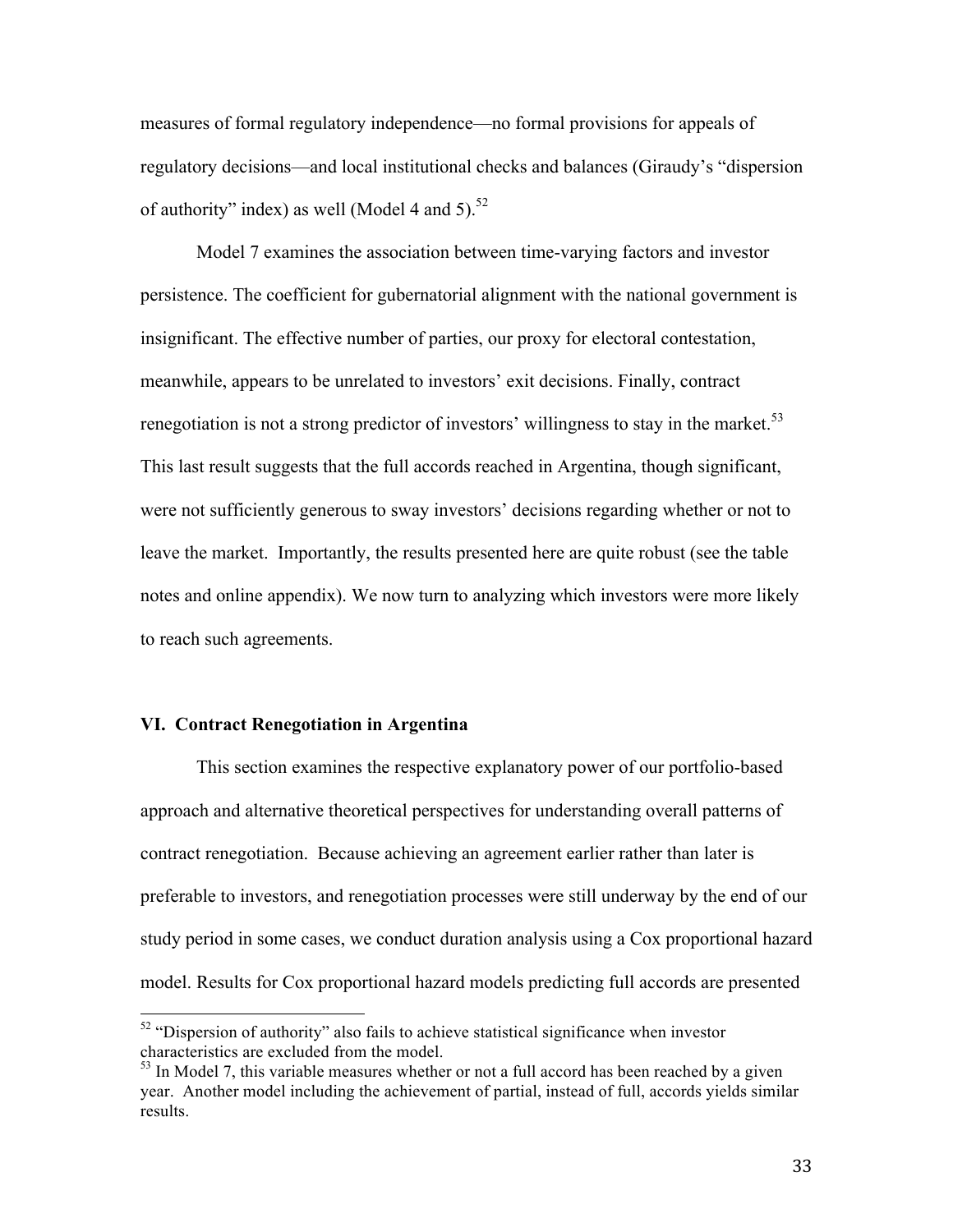in Table 4. Regressions are stratified by sector, allowing hazard rates for each variable to differ by sector. $54$ 

Model 1 shows that cross-sector diversification in the contract jurisdiction is strongly associated with the achievement of full renegotiation accords. According the model, an investor with diverse local holdings more than three times more likely to conclude a full accord in a given year than an investor without local holdings, holding all other variables at their means. This is consistent with the higher rates of contract renegotiation observed among diversified investors in both sectors in the raw data (Table 3).

#### [INSERT TABLES 3&4 ABOUT HERE]

Model 2 and 3 add variables reflecting private ownership and investor home market characteristics (CME, LME, or developing country origin, the baseline category). The coefficient for local diversification remains significant when these variables are included. The conditional relationship between private ownership (i.e. not allowing one's stock to be publicly traded) and contract cancelation is insignificant (Model 2), while control by a CME investor is.<sup>55</sup> While the literature suggests that developing country firms would be more likely to negotiate effectively with host governments than firms from the developed world, we would not expect CME firms to be at a disadvantage relative to LME firms. The strong, negative effect observed here reflects the fact that no CME investor achieved a full renegotiation agreement in either sector in Argentina during our study period.

 $54$  Sector is insignificant when included as an independent variable, and worsens model fit when included.

<sup>&</sup>lt;sup>55</sup> Note that the size of the CME coefficient reflects the fact that no full renegotiation agreements were concluded by investors from CMEs.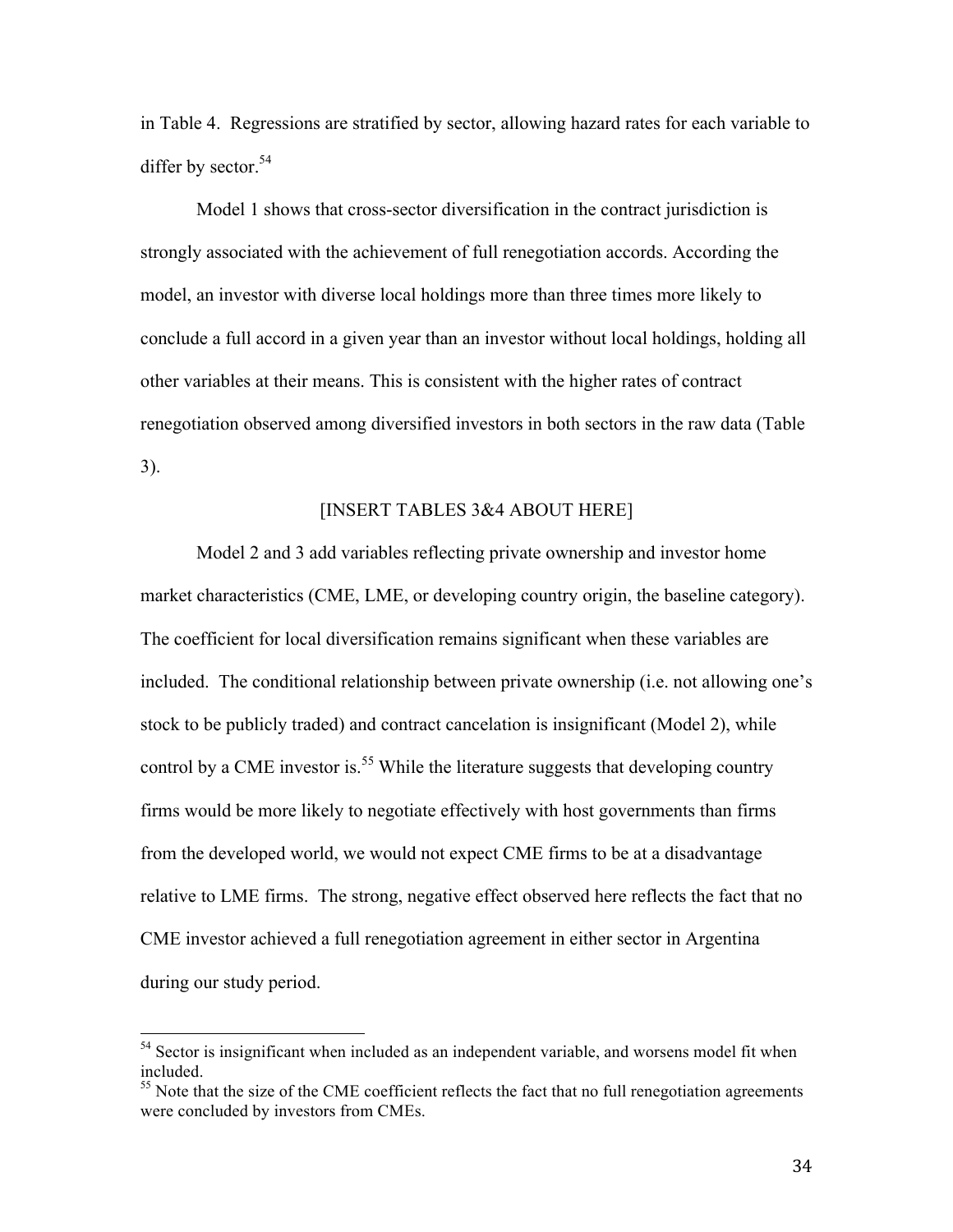The positive association between local diversification and the achievement of full accords is robust to the inclusion of a number of environmental controls. Model 4 includes a variable capturing the size of the local market, which is insignificant. Our proxy for institutional checks and balances in the contract jurisdiction is also not associated with renegotiation, suggesting that the sorts of arguments used to understand cross-country variation in the enforcement of property rights are less useful here (Model 5). Meanwhile, our indicator of formal regulatory independence—the absence of provisions for appeals of regulatory decisions to the executive branch—is not associated with the achievement of a full accord (Model 6). A measure of the competitiveness of the provincial party system, the effective number of parties competing in elections to represent the province in Congress, is also insignificant (Model 7).

Models 8 assesses whether a post-treatment control variable, political alignment between the sitting governor and the president, is associated with the achievement of accords. The coefficient for alignment is large, significant, and negative, suggesting that aligned governors were far less likely to conclude full accords with investors.

In summary, our aggregate analysis of post-crisis contract renegotiation in Argentina suggests that investors with diversified holdings in their contract jurisdiction were more likely to secure compensatory policies more rapidly. At the same time, control by a CME investor was negatively correlated with reaching agreements at a given point in time, contrary to expectations from the literature. Agreements were more difficult to reach when governors were aligned with the national government. As a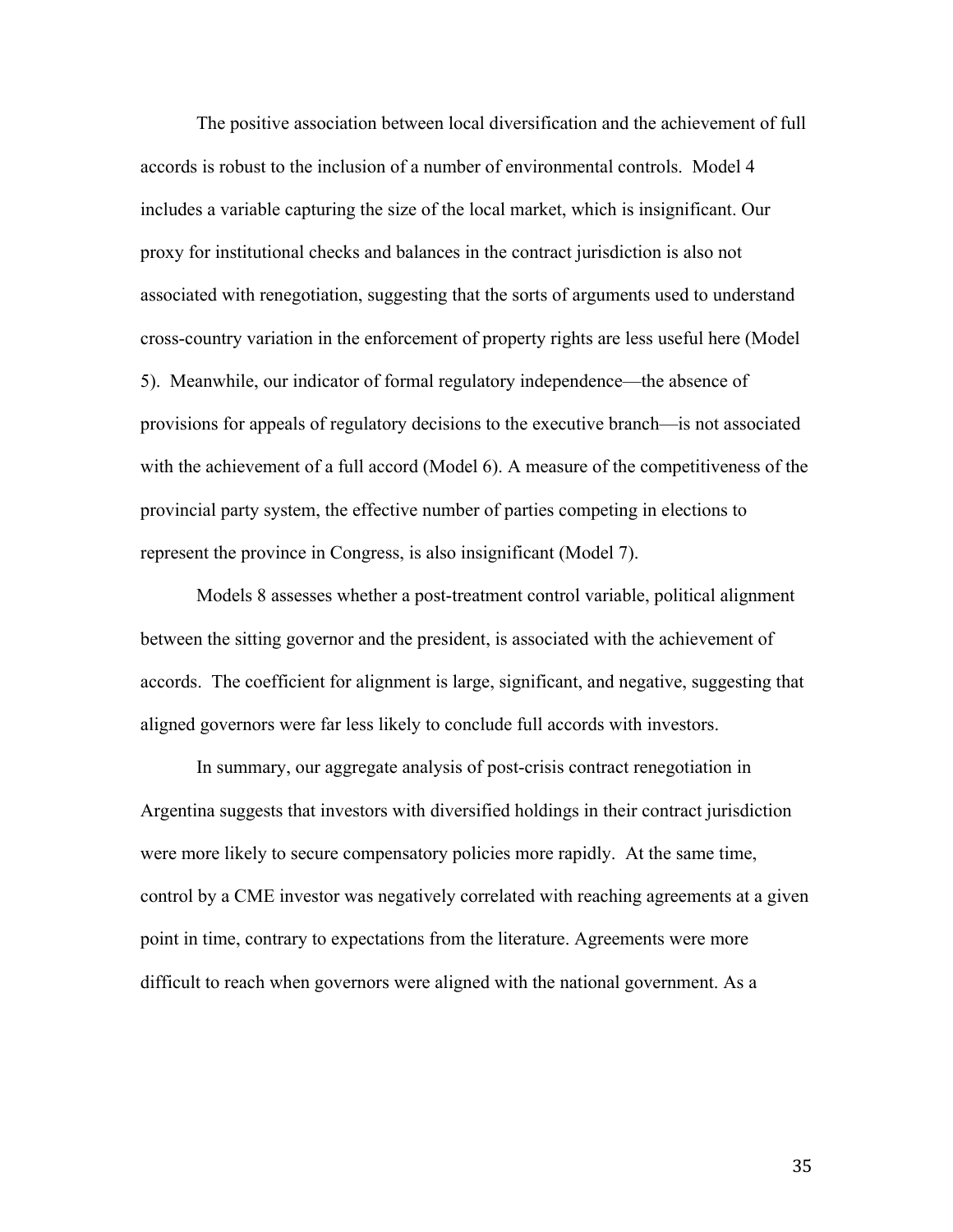robustness check, we ran our models with partial accords as the dependent variable and obtain very similar results (online appendix). 56

Overall, the results of both analyses provide support for our argument. First, we found that diversification within the local jurisdiction is strongly associated with higher probabilities of contract renegotiation at a given point in time in both sectors. Second, we find that reputational—but not financial—exit costs are associated with lower rates of investor exit across both sectors. In other words, our theory complements prior insights about the advantages of developing country investors and the existence of veto players by focusing on investor-specific characteristics that can vary within sectors and within countries, and which are especially influential for investor-government relations in weak institutional environments.

#### **VII. Conclusion**

This article introduces a new explanation of variation in the regulatory experience of infrastructure investors facing "obsolescing bargains," which emphasizes the impact of investors' prior choices regarding portfolio structure on their subsequent regulatory experience. Higher reputational exit costs, and especially having a large fraction of one's assets in the country, induce "forced loyalty" among investors, which discourages them from leaving the market, even in the absence of compensatory policies. "Loyal" investors' ability to secure favorable policies under such circumstances, in turn depends upon whether or not they possess diverse operations in their contract jurisdiction.

<sup>&</sup>lt;sup>56</sup> These models include concession contracts in which investors ultimately reach full accords, but simply model the probability of reaching the partial accords reached before the full accords. Logit, ordered logit and OLS models were also estimated using one observation per investor (online appendix). These also show a strong association between diverse local holdings and contract renegotiation.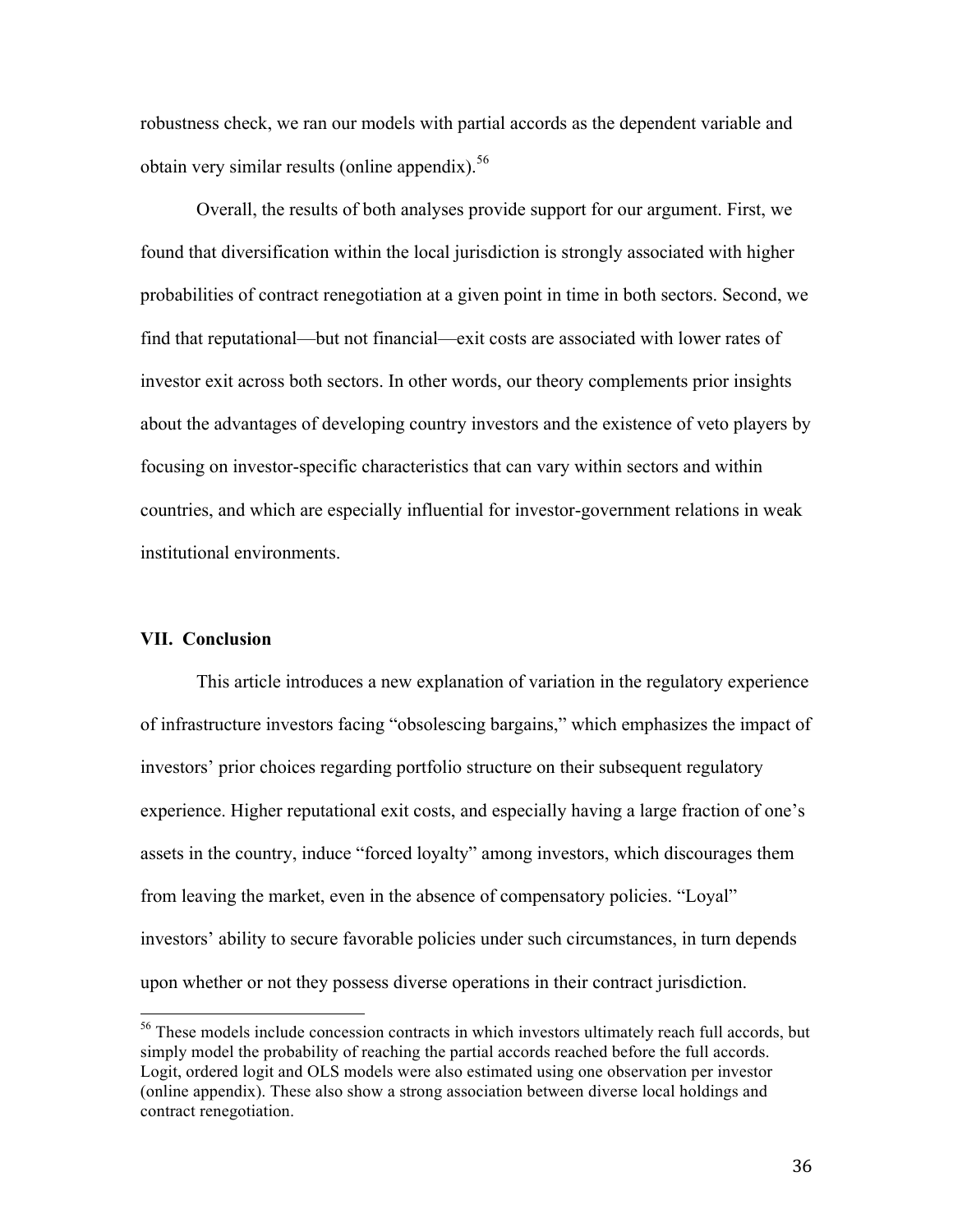Diverse assets provide both patience and greater flexibility in negotiations, and thereby increase the probability of securing favorable policies.

Our empirical assessment of the argument focuses on two utilities sectors in Argentina following its 2001-2 macroeconomic crisis, which allowed us to control for capital-intensity and national institutional environment. It also permitted us to collect, code, and analyze granular data about firm characteristics and contract renegotiation outcomes for a set of fifty-four investors in thirty contracts. We expect future research on other cases to assess its broader comparative scope.

This study makes a number of contributions to the existing literature on property rights and development, with its emphasis on asset specificity and institutional effects. In particular, we identify conditions that explain variation in regulatory outcomes within or across countries with weak institutions that promote regulatory instability. Our argument regarding the effects of investors' prior organizational choices provides an explanation of project-level variation in capital-intensive sectors in weak institutional environments. In presenting this argument, we join a small but growing group of scholars outlining investor strategies that affect corporate fortunes in context of weak property rights, the identification of which could provide avenues for strengthening property rights.<sup>57</sup>

Our study also contributes to growing literature on corporate risk management strategies in developing countries. As others have noted, the diversified economic groups that dominated developing country economies prior to liberalization efforts in the 1990s adapted readily to their new context.<sup>58</sup> Scholars have shown that business groups seized

<sup>57</sup> See for example Frye 2006; Holburn and Zelner 2010; Markus 2012.

<sup>58</sup> Schneider 2008; Schneider 2009.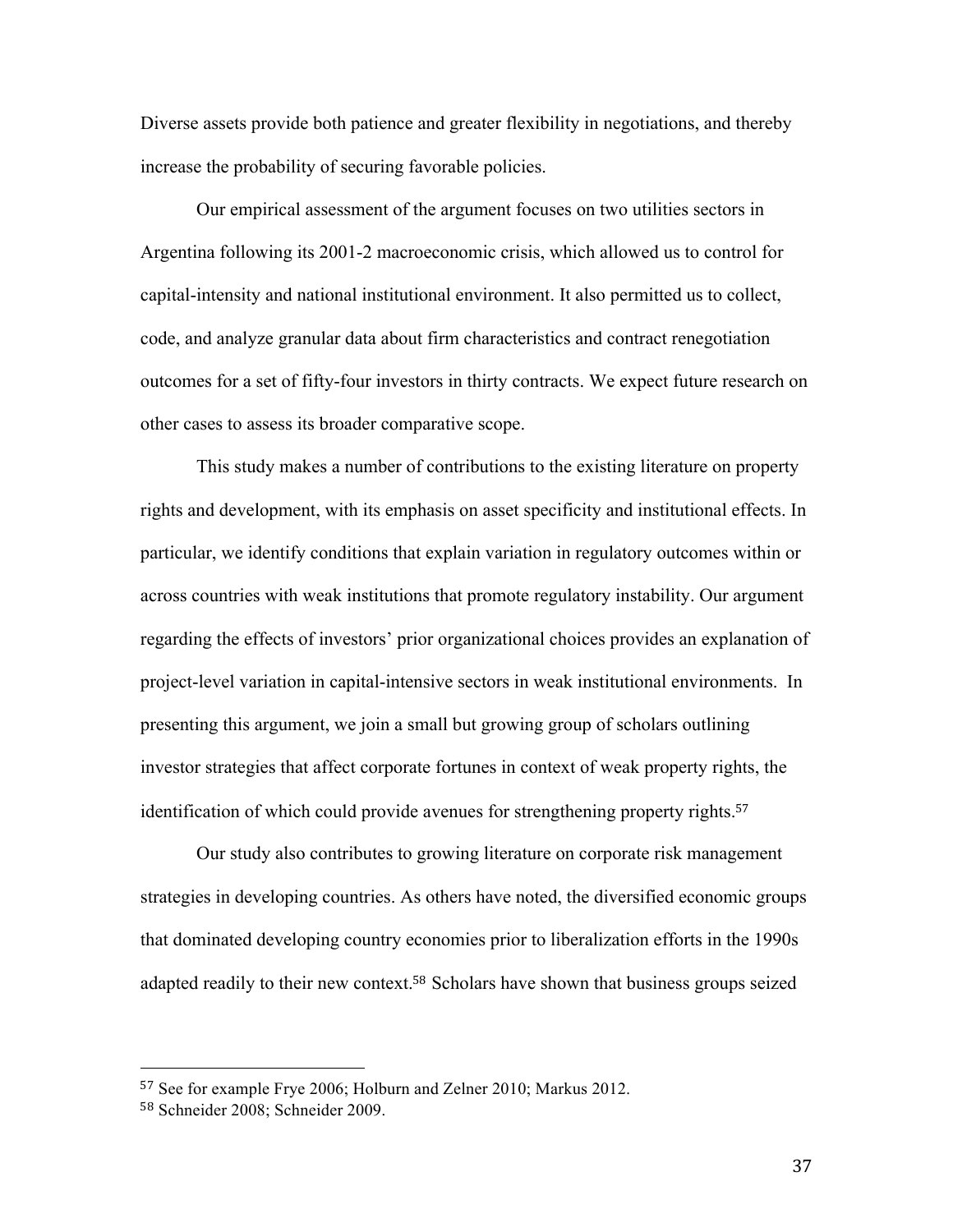upon privatization programs as an opportunity to further diversify their holdings.<sup>59</sup> Other research suggests that during the same time period, developing country business groups also expanded into other developing country markets, sometimes retaining their diverse operations at home.<sup>60</sup> There is, however, little scholarship examining how cross-sector diversification and strong regional portfolios affect firms' regulatory experience, especially following economic shocks. Our paper also highlights the importance of not just equating capital intensity and high exit costs, but considering how reputational concerns, which can vary independently from physical assets, may factor into exit decisions. More broadly, our work suggests that theoretical work on the obsolescing bargain should devote more attention to reputational costs. Our findings also suggest that while the standard "policy substitutes" for strong property rights protections, provisions for international arbitration, may help investors cope with financial losses incurred following policy changes after crisis, they will not compensate firms for important reputational costs. Further research should examine whether reputational exit costs affect investment decisions in less capital-intensive sectors and more generally patterns of comparative advantage in emerging markets.

The implications of our findings for infrastructure investment in development in developing countries, and consumer interests more specifically, are less clear. Agreements reached by more "flexible" locally diversified investors are more likely to secure post-crisis renegotiations that include rate increases for consumers, albeit phased in over time. These rate increases certainly represent a loss in the short-run for consumers—even if they are not large enough to return rates to pre-crisis levels or even

 <sup>59</sup> Manzetti 1999; Guillén 2001.

<sup>60</sup> Schneider 2009; Ramamurti and Singh 2009.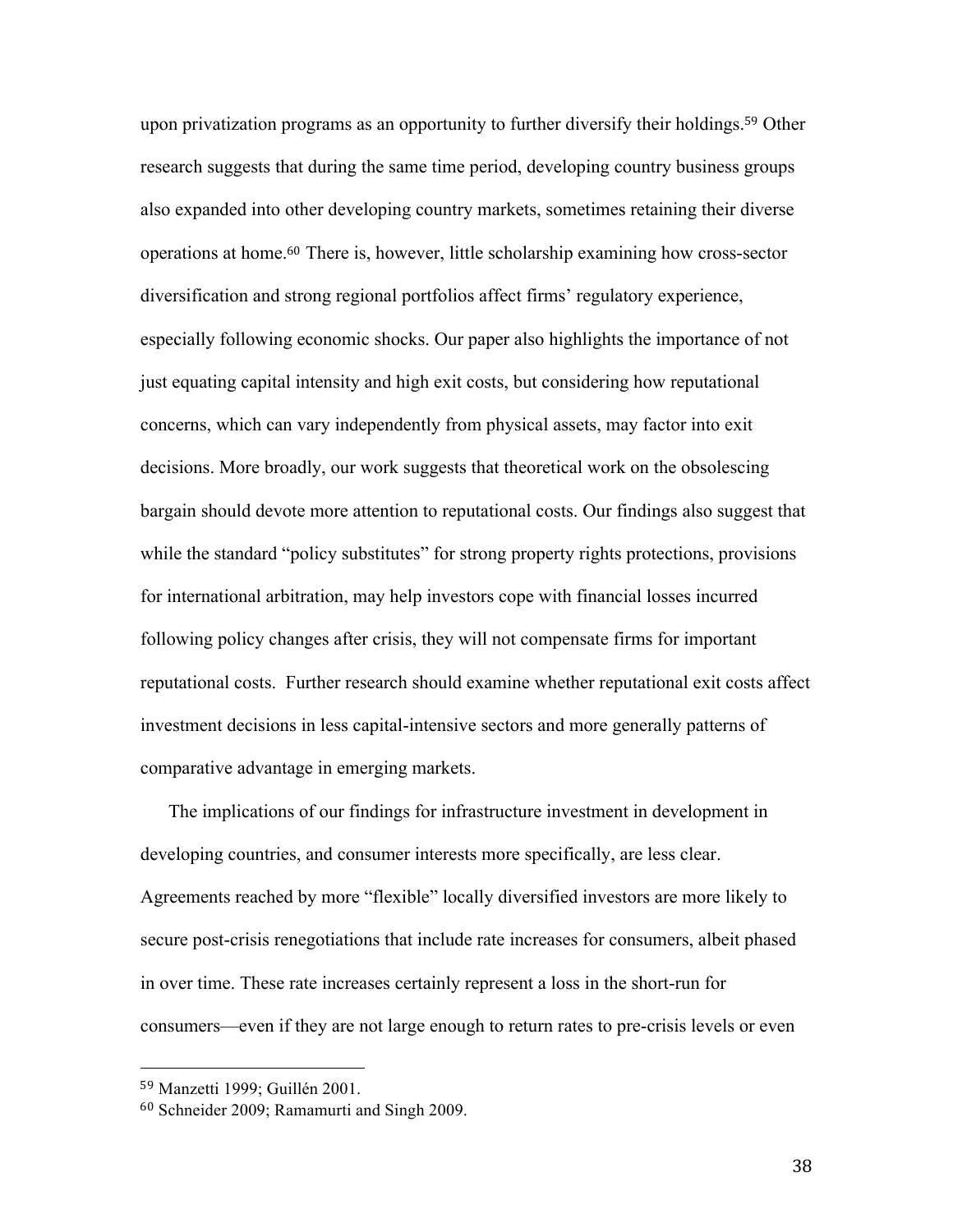keep up with inflation. This being said, higher consumer rates mean that concessionaires have more funds for investment and maintenance, which if spent efficiently rather than paid out as dividends or squandered, may benefit consumers in the long run. Negotiation agreements with locally diversified investors are also more likely to involve side payments that come at the public's expense. We leave an assessment of the net effect of these short-run costs and long-run benefits, as well as comparisons of within sector benefits to outside costs, to future research.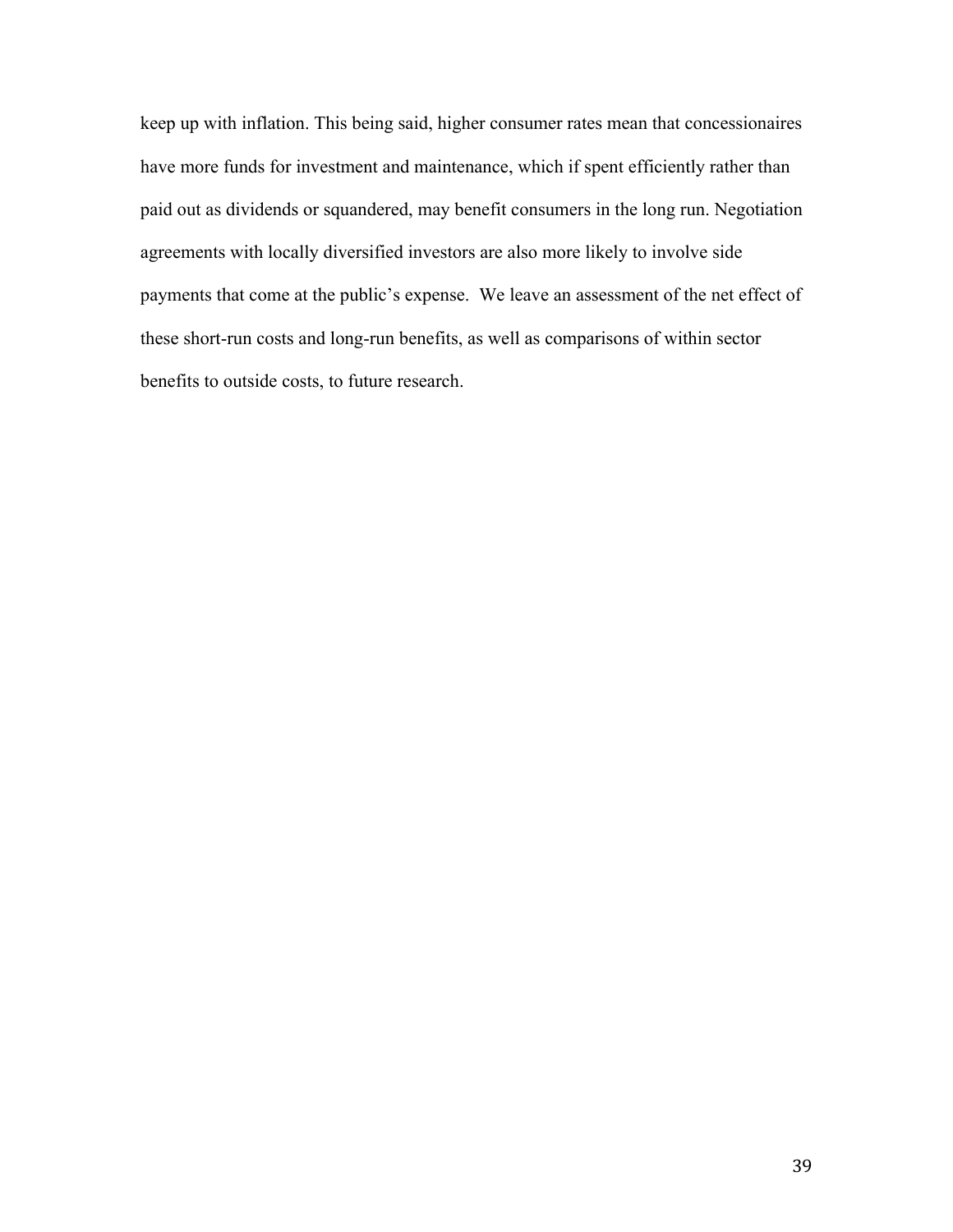|                                            | Core       | $Core +$   |                    | + environmental controls |            |            | $+$ time   |
|--------------------------------------------|------------|------------|--------------------|--------------------------|------------|------------|------------|
|                                            | model      | additional |                    |                          |            |            | varying    |
|                                            | (portfolio | investor   |                    |                          |            |            | covariates |
|                                            | variables) | traits     |                    |                          |            |            |            |
|                                            | Model 1    | Model 2    | Model <sub>3</sub> | Model 4                  | Model 5    | Model 6    | Model 7    |
| Reputational                               | $-1.14***$ | $-0.82**$  | $-1.24***$         | $-1.18***$               | $-1.05***$ | $-1.16***$ | $-0.93***$ |
| exit costs                                 | (0.24)     | (0.33)     | (0.21)             | (0.21)                   | (0.31)     | (0.22)     | (0.33)     |
| Financial                                  | 0.27       | $1.06***$  | $0.63**$           | $0.77***$                | $0.89***$  | $0.71**$   | $0.81***$  |
| exit costs                                 | (0.27)     | (0.34)     | (0.25)             | (0.26)                   | (0.31)     | (0.33)     | (0.26)     |
| Investor                                   | $-0.94*$   | $-1.15*$   | $-1.12*$           | $-0.99$                  | $-1.30**$  | $-1.35*$   | $-0.89$    |
| diversified in<br>contract<br>jurisdiction | (0.51)     | (0.62)     | (0.63)             | (0.62)                   | (0.56)     | (0.72)     | (0.57)     |
| <b>CME</b>                                 |            | 0.28       |                    |                          |            |            |            |
| Investor                                   |            | (0.87)     |                    |                          |            |            |            |
| <b>LME</b>                                 |            | 1.15       |                    |                          |            |            |            |
| Investor                                   |            | (0.71)     |                    |                          |            |            |            |
| Privately-                                 |            | $-1.10**$  | $-14.56***$        | $-13.77***$              | $-1.14***$ |            | $-1.07**$  |
| owned                                      |            | (0.50)     | (5.55)             | (5.07)                   | (0.43)     | 13.94**    | (0.47)     |
| investor                                   |            |            |                    |                          |            | $\ast$     |            |
|                                            |            |            |                    |                          |            | (4.78)     |            |
| Log(Years                                  |            |            | $-4.83**$          | $-3.97**$                |            | $-4.47**$  |            |
| since Crisis)                              |            |            | (2.23)             | (1.84)                   |            | (2.18)     |            |
| Private * log                              |            |            | $8.57***$          | $7.90***$                |            | $8.19***$  |            |
| (Years since                               |            |            | (3.25)             | (2.87)                   |            | (2.80)     |            |
| Crisis)                                    |            |            |                    |                          |            |            |            |
| Market size                                |            |            | 0.38               |                          |            | 0.11       |            |
|                                            |            |            | (0.24)             |                          |            | (0.35)     |            |
|                                            |            |            |                    |                          |            |            |            |
| Formal                                     |            |            |                    | 0.15                     |            |            |            |
| regulatory                                 |            |            |                    | (0.27)                   |            |            |            |
| independenc<br>e                           |            |            |                    |                          |            |            |            |
| Checks and                                 |            |            |                    |                          | $-0.78$    |            |            |
| balances                                   |            |            |                    |                          | (0.64)     |            |            |
| Governor                                   |            |            |                    |                          |            |            | $-0.49$    |
| aligned                                    |            |            |                    |                          |            |            | (0.35)     |
| Effective                                  |            |            |                    |                          |            | 0.12       | $-0.31$    |
| number of                                  |            |            |                    |                          |            | (0.17)     | (0.29)     |
| parties                                    |            |            |                    |                          |            |            |            |
| Contract                                   |            |            |                    |                          |            |            | $-0.41$    |
| renegotiation                              |            |            |                    |                          |            |            | (0.42)     |
| concluded                                  |            |            |                    |                          |            |            |            |
| ${\bf N}$                                  | 235        | 235        | 235                | 235                      | 192        | 210        | 210        |

#### **Table 1. Conditional Gap Time Cox Proportional Hazard Analysis of Investor Exit from Electricity and W&S Contracts, 2003 – 2009**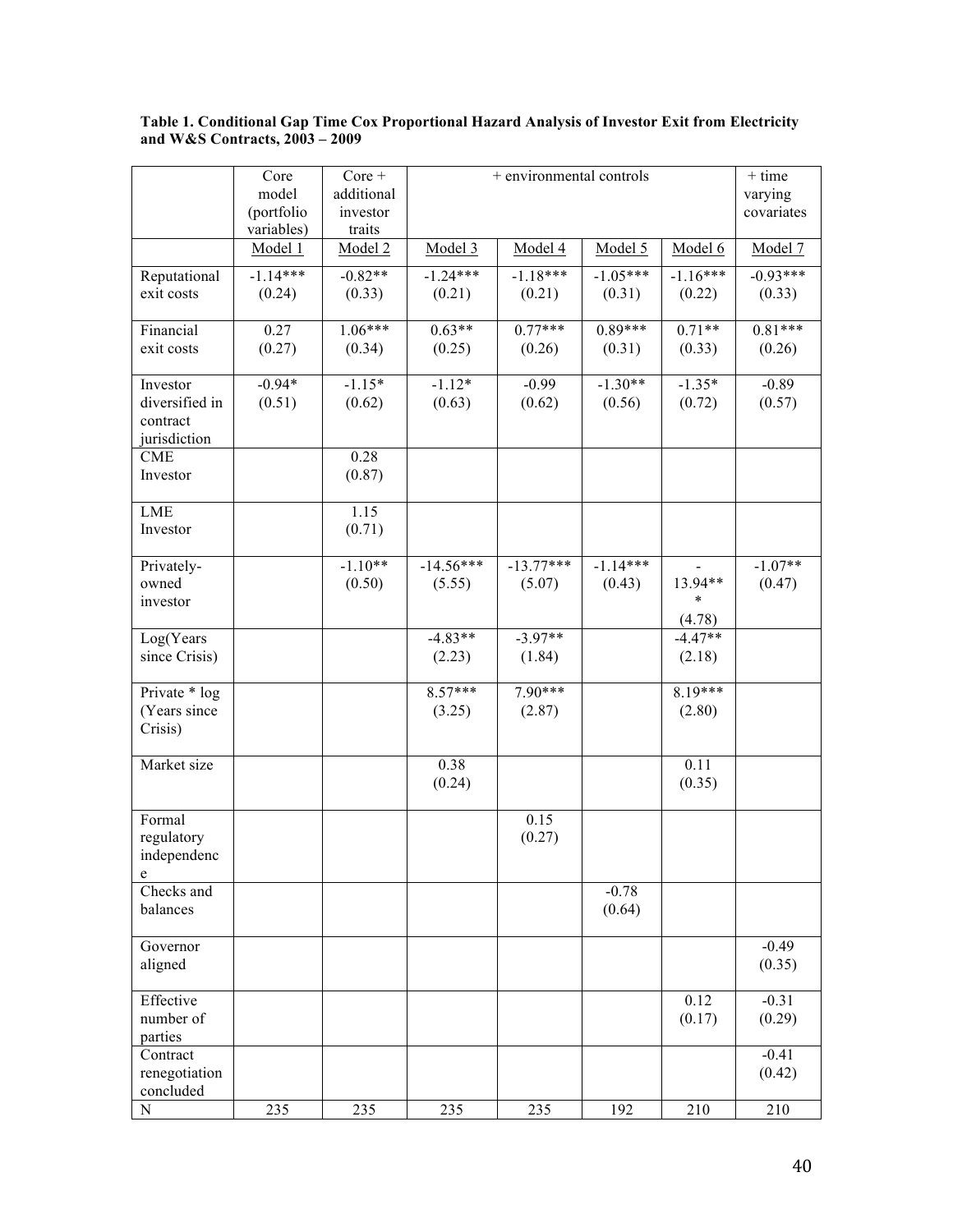| Wald test | $29.24$ on 3 | 45.48 on    | 54.4 on 7   | $66.49$ on  | 52.4 on 5 | 45.47     | 48.79 on    |
|-----------|--------------|-------------|-------------|-------------|-----------|-----------|-------------|
|           | df.          | 6 df.       | df.         | 7 df.       | df.       | on 8 df.  | 7 df.       |
|           | $p=1.99e-06$ | $p=3.757e-$ | $p=1.964e-$ | $p=7.535e-$ | p=4.469e  | $p=2.997$ | $p=2.493e-$ |
|           |              | 08          | 09          |             | $-10$     | $e-07$    | 08          |
| AIC       | 94.87        | 94.98       | 86.38       | 87.31       | 73.92     | 78.60     | 85.18       |

*Notes:* Positive coefficients indicate that an increase in risk, or a decrease in duration, is associated with a particular variable. All models are stratified by sector. (Sector is insignificant if included in the models.) Robust standard errors are clustered by concession and province. For cases in which ownership is split 50/50 between two main investors, observations are created for each investor and weighted by 0.5 in the analysis. (In R, the weight function applies sampling weights (Therneau and Grambsch 2000: 163). Results are similar without weighting and without clustered standard errors. The ENP score in Model 5 and model 7 is a time series variable corresponding to the effective number of competing parties in provincial elections for national legislative representatives. (Scores correspond to elections in that year and the subsequent one. The period average is not used in model 5 because it introduces nonproportionality.) The private variable is interacted with the log of years since the crisis in several models in order to address nonproportionality. Model 4 includes fewer observations because the Giraudy dataset is missing scores for the province of Catamarca and the national government, which regulated a W&S concession and three electricity concessions for the Buenos Aires Metropolitan Area. Similarly, Models 5 and 7 contain fewer observations because the Effective Number of Parties score is calculated based on provincial elections for national legislators, and thus does not include observations for the cases regulated by the national government. Analysis of dfbetas to identify observations with disproportionate influence upon the coefficients for key variables of interest (reputational exit costs, diversification) do not reveal problems; the most influential observations are depressing, rather than increasing, the absolute value of the coefficients. Results are similar when another version of our additive reputational exit cost measure, which does not incorporate case-specific considerations affecting the importance of Argentine assets for a firm's portfolio (see the online appendix).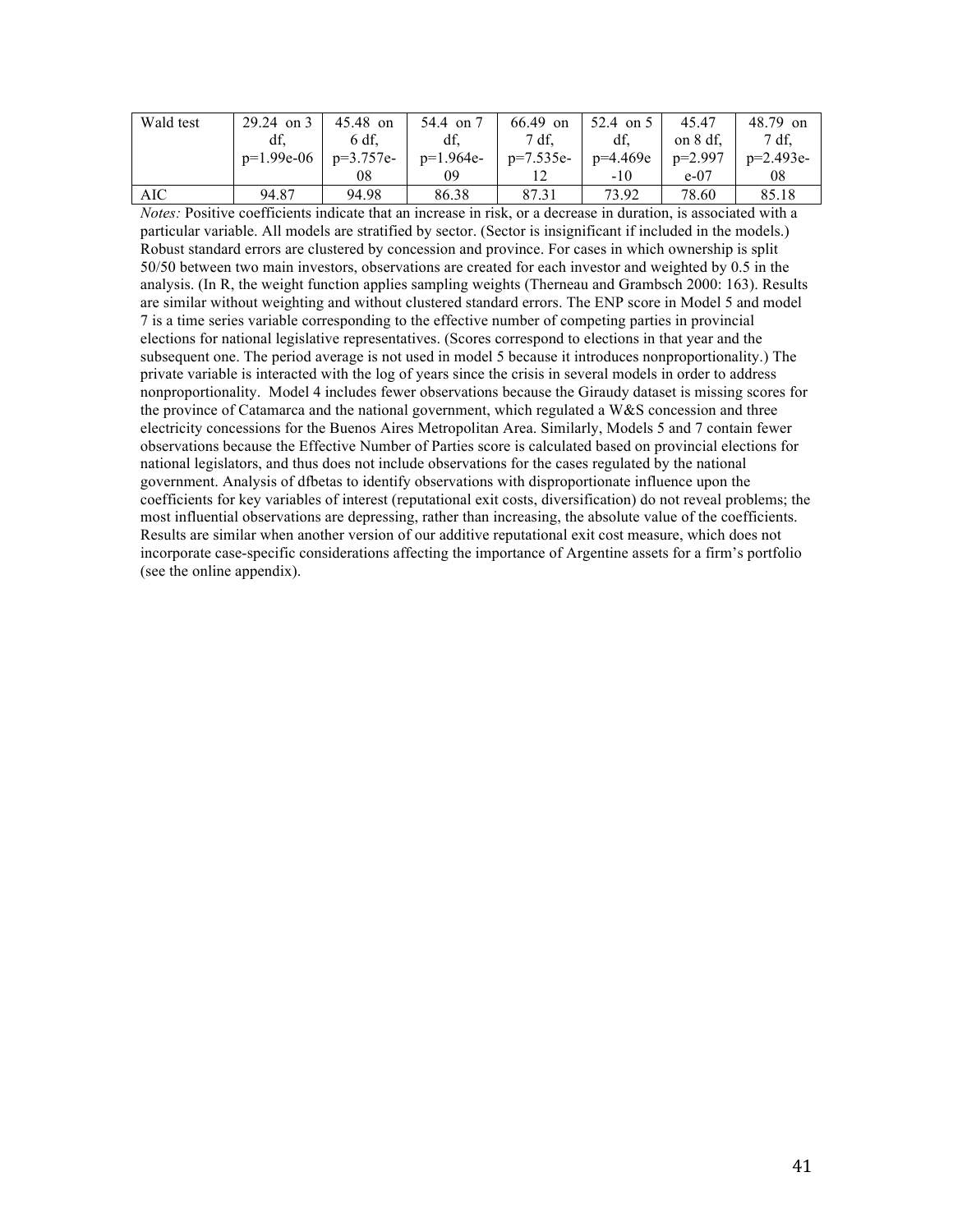# **Table 2. Rates of Exit for Investors with Varying Reputational Exit Costs (2003 – 2009)**

|                           |                          | Exits          | Total cases |
|---------------------------|--------------------------|----------------|-------------|
| <b>Electricity Sector</b> | <b>High Reputational</b> |                | 11          |
|                           | <b>Exit Costs</b>        |                |             |
|                           | Medium Reputational      | $\overline{4}$ | 5           |
|                           | <b>Exit Costs</b>        |                |             |
|                           | Low Reputational         | 15.5           | 17.5        |
|                           | <b>Exit Costs</b>        |                |             |
| <b>Water Sector</b>       | <b>High Reputational</b> | 3              | 6           |
|                           | <b>Exit Costs</b>        |                |             |
|                           | Medium Reputational      | 5              | 6           |
|                           | <b>Exit Costs</b>        |                |             |
|                           | Low Reputational         | 1.5            | 1.5         |
|                           | <b>Exit Costs</b>        |                |             |

*Note*: One observation per lead investor. Observations weighted by 0.5 when ownership was split 50/50 between investors. (This reduces the total number of lead investors from 54 to 47.)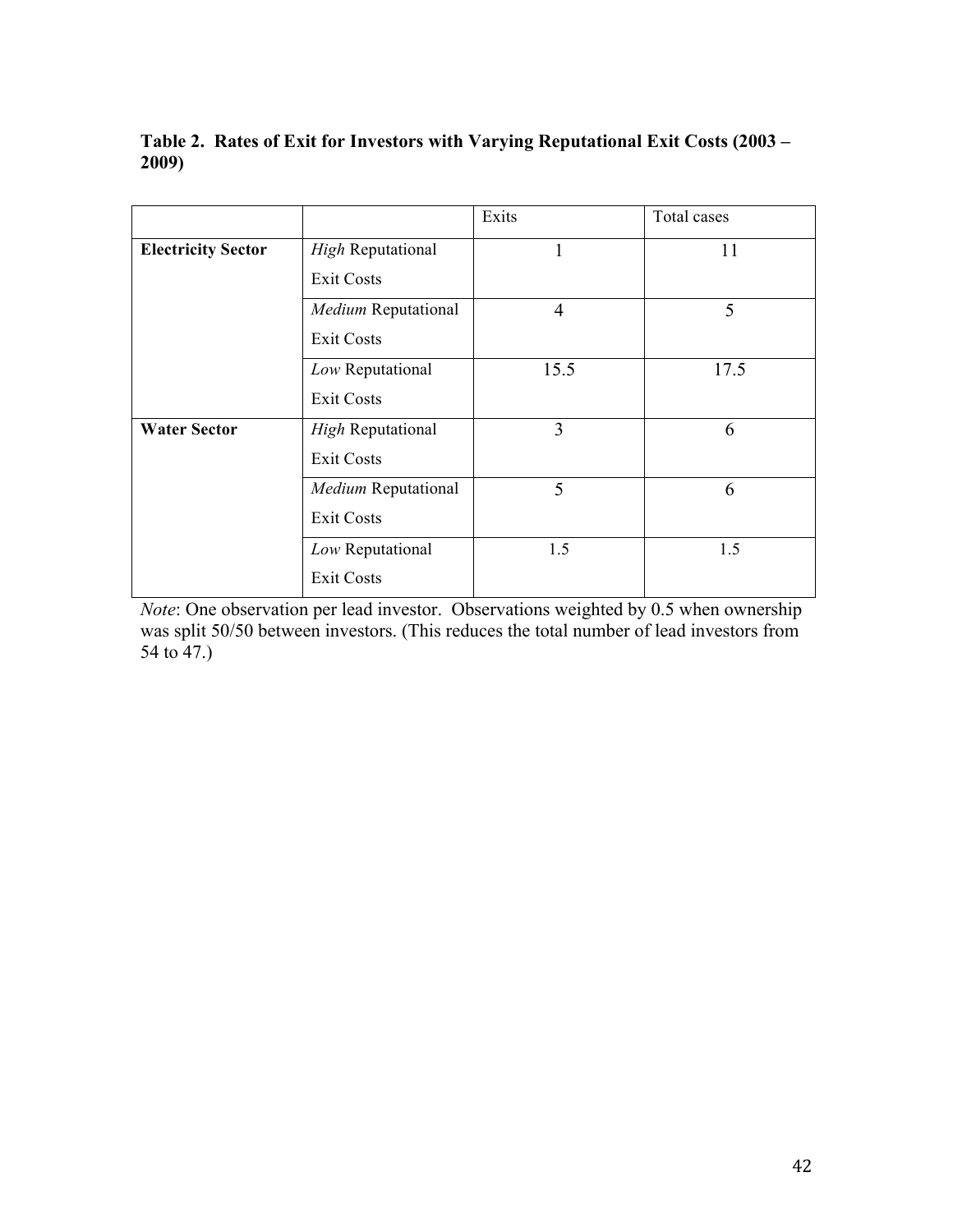|                           |                              | Cases w/ Full Accord | Total cases |
|---------------------------|------------------------------|----------------------|-------------|
| <b>Electricity Sector</b> | Diversified in               |                      | 6           |
|                           | <b>Contract Jurisdiction</b> |                      |             |
|                           | Not Diversified              | 3                    | 23.5        |
| <b>Water Sector</b>       | Diversified in               | 2.5                  | 4           |
|                           | <b>Contract Jurisdiction</b> |                      |             |
|                           | Not Diversified              |                      | 8.5         |

# **Table 3. Rates of Contract Renegotiation for Diversified vs. Non-diversified Investors (2003 – 2009)**

*Note:* One observation per lead investor. Observations weighted by 0.5 when ownership was split 50/50 between investors. (This reduces the total number of lead investors from 49 to 42; note that the totals are smaller than in table 2 because we do not include cases in which new lead investors took over contracts following a full accord.)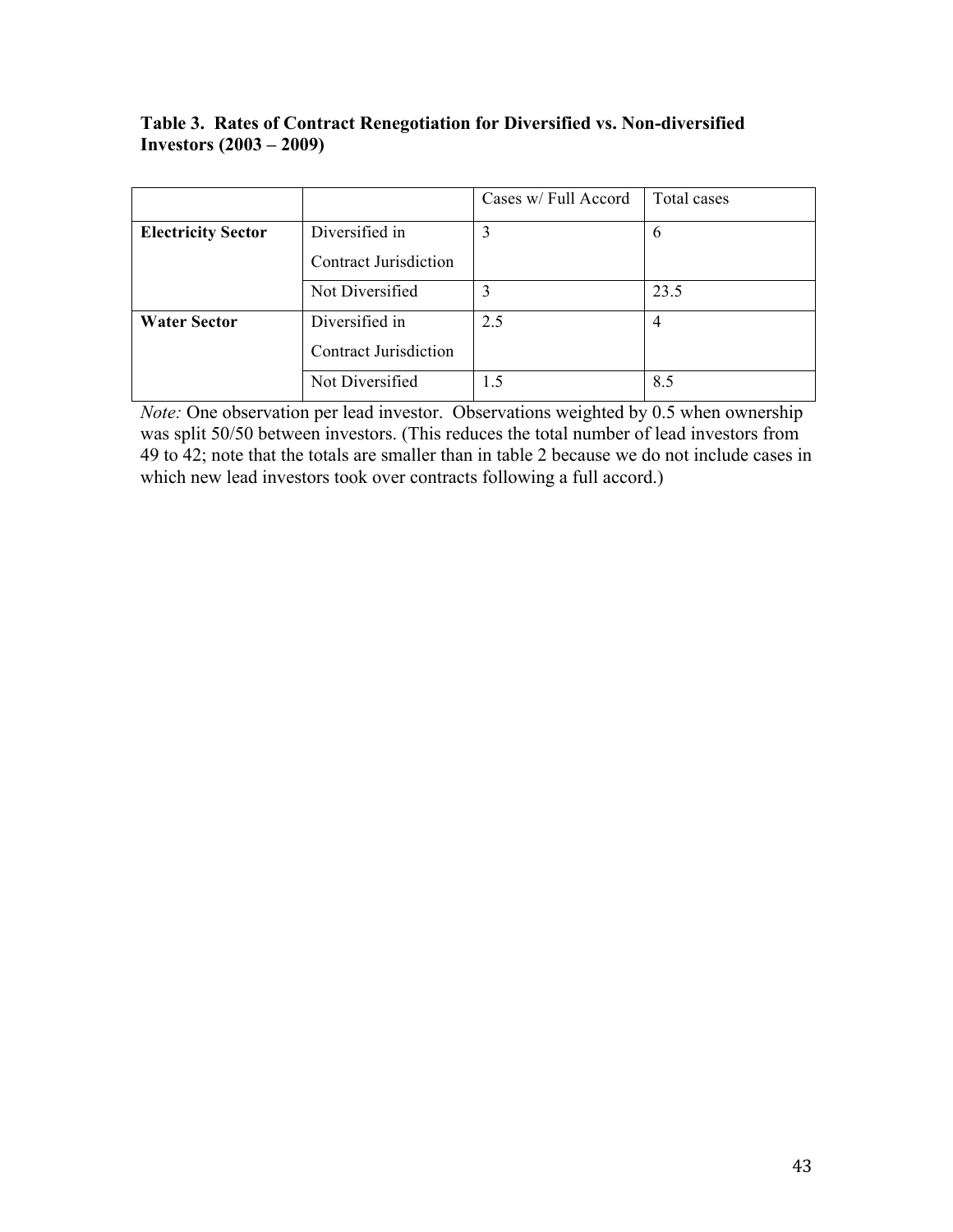|                                                        | Base<br>Model<br>(portfolio<br>variables) |                                            | Base +<br>other Investor traits             |                                              | + environmental controls                   |                                               |                                            | $+$ time<br>varying<br>covariates           |
|--------------------------------------------------------|-------------------------------------------|--------------------------------------------|---------------------------------------------|----------------------------------------------|--------------------------------------------|-----------------------------------------------|--------------------------------------------|---------------------------------------------|
|                                                        | Model 1                                   | Model 2                                    | Model 3                                     | Model 4                                      | Model 5                                    | Model 6                                       | Model 7                                    | Model 8                                     |
| Investor<br>diversified<br>in contract<br>jurisdiction | $1.44**$<br>(0.57)                        | $1.76***$<br>(0.62)                        | $1.90***$<br>(0.68)                         | $2.42***$<br>(0.68)                          | $3.11***$<br>(0.85)                        | $1.90***$<br>(0.70)                           | $3.93***$<br>(1.20)                        | $2.86***$<br>(0.63)                         |
| Reputation-<br>al exit costs                           | $-0.15$<br>(0.52)                         | $-0.02$<br>(0.51)                          | $-0.86**$<br>(0.44)                         | $-0.50$<br>(0.56)                            | 2.71<br>(0.64)                             | $-0.79*$<br>(0.43)                            | 0.54<br>(0.51)                             |                                             |
| Financial<br>exit costs                                | 0.55<br>(0.39)                            | $-0.04$<br>(0.48)                          | $-0.18$<br>(0.44)                           |                                              |                                            |                                               |                                            |                                             |
| <b>CME</b><br>investor                                 |                                           |                                            | 21.26***<br>(0.77)                          | $-20.19***$<br>(0.85)                        | $-17.76***$<br>(2.01)                      | $-21.11***$<br>(0.61)                         | $-17.41***$<br>(1.36)                      | $-19.23***$<br>(0.63)                       |
| LME<br>investor                                        |                                           |                                            | $-1.11$<br>(0.79)                           | $-0.50$<br>(0.77)                            | 0.30<br>(1.01)                             | $-1.20*$<br>(0.65)                            | 0.95<br>(1.14)                             |                                             |
| Privately-<br>owned<br>investor                        |                                           | 1.37<br>(0.86)                             |                                             |                                              |                                            |                                               |                                            |                                             |
| Market Size<br>Score                                   |                                           |                                            |                                             | $-0.81$<br>(0.50)                            |                                            |                                               | $-0.31$<br>(0.71)                          | $-1.21**$<br>(0.48)                         |
| Formal<br>regulatory<br>independen<br>ce               |                                           |                                            |                                             |                                              |                                            | 0.97<br>(0.60)                                |                                            |                                             |
| Checks and<br>balances                                 |                                           |                                            |                                             |                                              | $\overline{-2.51}$<br>(2.70)               |                                               |                                            |                                             |
| Governor<br>aligned                                    |                                           |                                            |                                             |                                              |                                            |                                               |                                            | $-1.82***$<br>(0.61)                        |
| Effective<br>number of<br>parties                      |                                           |                                            |                                             |                                              |                                            |                                               | $-0.74$<br>(0.66)                          |                                             |
| N<br>Likelihood<br>ratio test                          | 188<br>6.55 on 3<br>df,<br>p=0.0877<br>9  | 188<br>8.73 on 4<br>df,<br>$p=0.068$<br>32 | 188<br>14.06 on<br>5 df,<br>$p=0.015$<br>24 | 188<br>15.35 on<br>5 df,<br>$p=0.0089$<br>78 | 145<br>15.68 on 5<br>df,<br>p=0.0078<br>28 | 188<br>15.32 on 5<br>df, p<br>$=0.00906$<br>9 | 163<br>17.43 on 6<br>df,<br>p=0.0078<br>38 | 188<br>19.46 on<br>4 df,<br>p=0.00063<br>82 |
| <b>AIC</b>                                             | 45.37                                     | 45.12                                      | 41.85                                       | 40.56                                        | 36.21                                      | 40.58                                         | 37.03                                      | 34.45                                       |

#### **Table 4. Cox Proportional Hazard Analysis of Contract Renegotiation (Full Accords) for Electricity and W&S Contracts, 2003 – 2009**

*Notes:* Positive coefficients indicate that an increase in risk, or a decrease in duration, is associated with a particular variable. All models are stratified by sector. Standard errors are clustered by concession and by province. For cases in which ownership is split 50/50 between two main investors, observations are created for each investor and weighted by 0.5 in the analysis. (In R, the weight function applies sampling weights. See Therneau and Grambsch (2000: 163). Results are similar, though somewhat weaker, without weighting. Likelihood ratio, rather than Wald Test statistics are presented because for models containing the investor nationality variable, Wald test statistics are invalid because there are no positive cases of renegotiation for cases involving CME investors. Coefficient estimates and standard errors are similar without clustered standard errors, except that the coefficient for CME investors becomes insignificant in most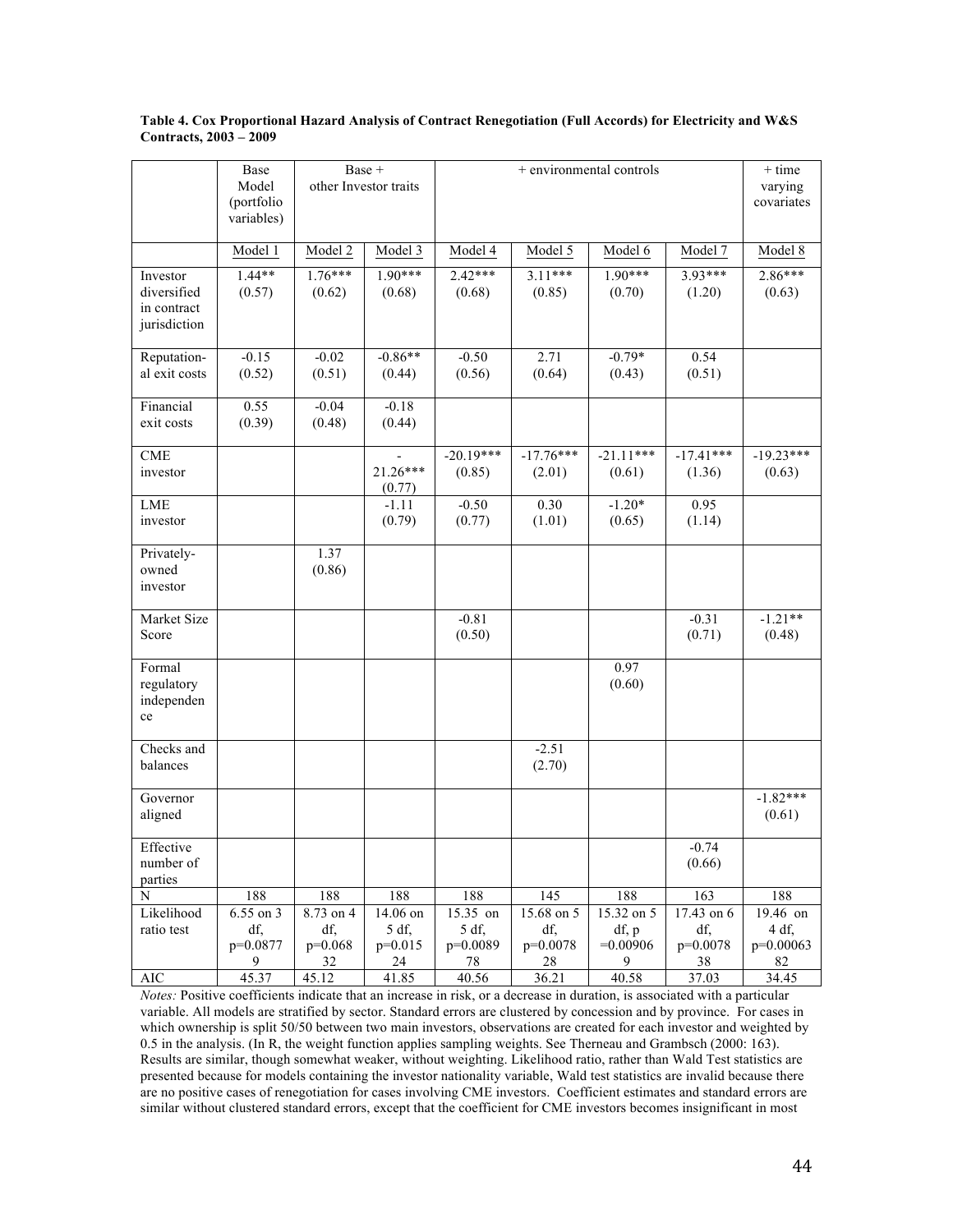cases. Model 5 includes fewer observations because the Giraudy dataset is missing scores for the province of Catamarca and the national government, which regulated a W&S concession and three electricity concessions for the Buenos Aires Metropolitan Area. Similarly, Model 7 contains fewer observations because the Effective Number of Parties score is calculated based on provincial elections for national legislators, and thus does not include observations for the cases regulated by the national government. Model 8 drops the reputational exit cost variable because including it results in incorrectable problems of nonproportionality. Including that variable, however, yields a similar coefficient for diversification but makes alignment insignificant. A dummy variable for CME investor is included rather than the categorical variable for all three investor types (LDC, LME, CME) in order to address nonproportionality as well. Analysis of dfbetas to identify observations with disproportionate influence upon the coefficients for key variables of interest (diversification, gubernatorial alignment) do not reveal problems; the most influential observations are depressing, rather than increasing, the absolute value of the coefficients.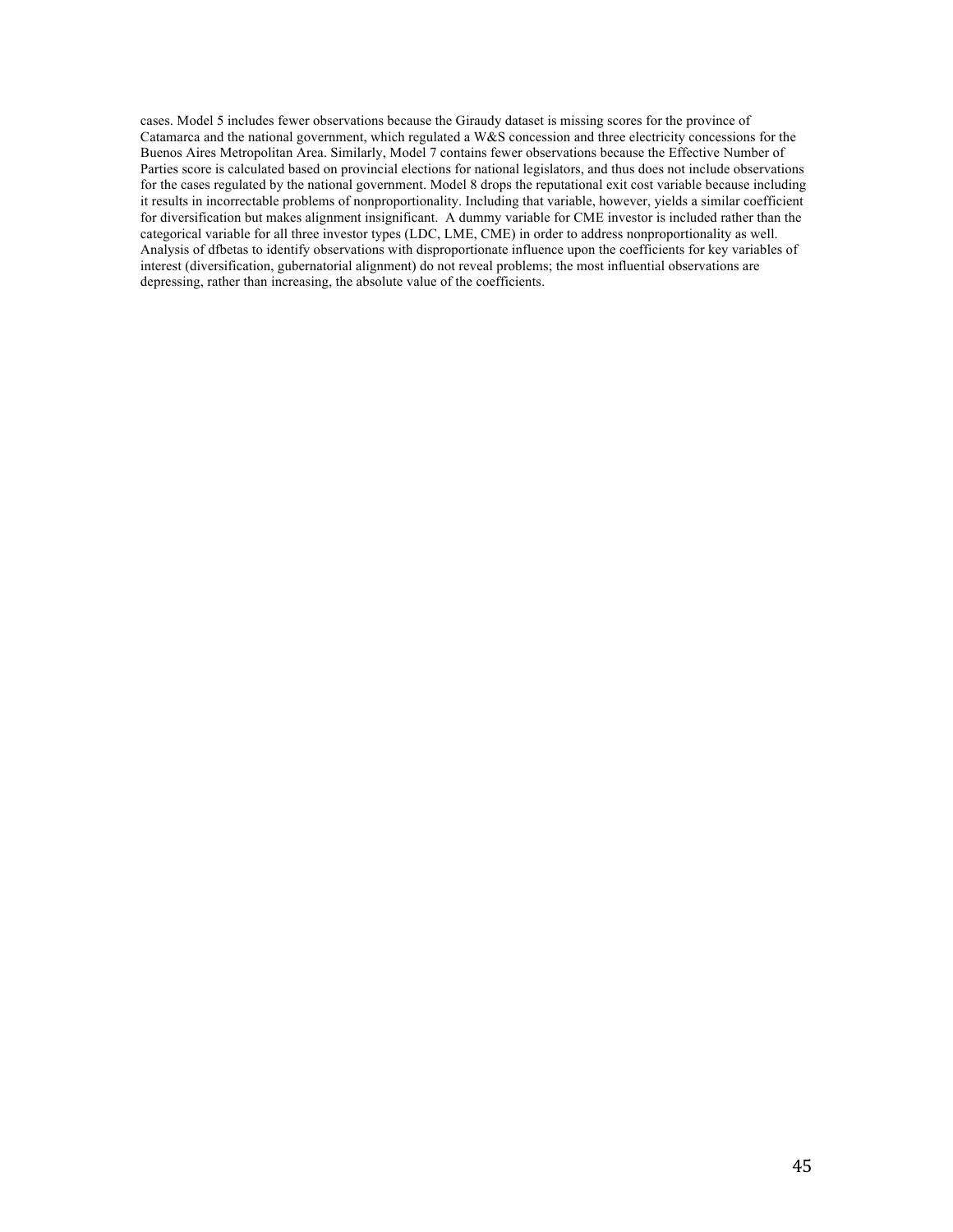| Variable                        | <b>Definition</b>                             | <b>Source</b>        | Min.         | Max.           | Mean | St. Dev. |
|---------------------------------|-----------------------------------------------|----------------------|--------------|----------------|------|----------|
| <b>Investor Exit</b>            | Dichotomous variable                          | Coded by             | $\theta$     |                | 0.14 | 0.35     |
| (DV)                            | reflecting whether or                         | authors*             |              |                |      |          |
|                                 | not lead investor exits                       |                      |              |                |      |          |
|                                 | market in given year                          |                      |              |                |      |          |
|                                 | $(2003 - 2009)$                               |                      |              |                |      |          |
| Full Contractual                | Dichotomous variable                          | Coded by<br>authors* | $\theta$     | $\mathbf{1}$   | 0.06 | 0.25     |
| Renegotiation<br>Concluded (DV) | reflecting whether or<br>not lead investor    |                      |              |                |      |          |
|                                 | concludes full accord                         |                      |              |                |      |          |
|                                 | with host government                          |                      |              |                |      |          |
|                                 | in given year $(2003 -$                       |                      |              |                |      |          |
|                                 | 2009)                                         |                      |              |                |      |          |
| Market Size                     | Low $(1)$ / Medium $(2)$ /                    | Coded by             | -1           | 3              | 1.63 | 0.77     |
|                                 | High(3) score. For                            | authors*             |              |                |      |          |
|                                 | water, based on                               |                      |              |                |      |          |
|                                 | population served in                          |                      |              |                |      |          |
|                                 | 2001 and provincial                           |                      |              |                |      |          |
|                                 | GDP per capita; for<br>electricity, based on  |                      |              |                |      |          |
|                                 | Gwh of consumption                            |                      |              |                |      |          |
|                                 | in 2004.                                      |                      |              |                |      |          |
| <b>Investor Locally</b>         | Dichotomous variable                          | Coded by             | $\theta$     | $\mathbf{1}$   | 0.29 | 0.46     |
| Diversified                     | reflecting whether                            | authors*             |              |                |      |          |
|                                 | prior to concession                           |                      |              |                |      |          |
|                                 | award lead investor                           |                      |              |                |      |          |
|                                 | possessed holdings in                         |                      |              |                |      |          |
|                                 | other sectors in                              |                      |              |                |      |          |
| Reputational                    | contract jurisdiction<br>Low(1) / Medium(2)   | Coded by             | 1            | $\overline{3}$ | 2.26 | 0.79     |
| <b>Exit Costs</b>               | / $High(3)$ : additive                        | authors*             |              |                |      |          |
|                                 | score reflecting: a)                          |                      |              |                |      |          |
|                                 | whether at least 10%                          |                      |              |                |      |          |
|                                 | of holdings in AR; b)                         |                      |              |                |      |          |
|                                 | whether or not lead                           |                      |              |                |      |          |
|                                 | investor possesses                            |                      |              |                |      |          |
|                                 | brand name in sector;                         |                      |              |                |      |          |
|                                 | c) and whether or not                         |                      |              |                |      |          |
|                                 | lead investor holds<br>other regulated assets |                      |              |                |      |          |
|                                 | in the country.                               |                      |              |                |      |          |
| Financial Exit                  | Low(1) / Medium(2) /                          | Coded by             | 1            | 3              | 1.82 | 0.76     |
| Costs                           | High(3) score                                 | authors*             |              |                |      |          |
|                                 | reflecting size of lead                       |                      |              |                |      |          |
|                                 | investors' liabilities for                    |                      |              |                |      |          |
|                                 | contract relative to size                     |                      |              |                |      |          |
|                                 | of overall portfolio                          |                      |              |                |      |          |
| LDC Investor                    | Dichotomous variable                          | Coded by             | $\mathbf{0}$ | $\mathbf{1}$   | 0.54 | 0.50     |
|                                 | reflect whether or not<br>lead investor from  | authors*             |              |                |      |          |
|                                 | developing country                            |                      |              |                |      |          |
| Privately-owned                 | Dichotomous variable                          | Coded by             | $\mathbf{0}$ | $\mathbf{1}$   | 0.44 | 0.50     |
| Investor                        | reflecting whether or                         | authors*             |              |                |      |          |
|                                 | not lead investor                             |                      |              |                |      |          |

**Table A.I. Variables Used in the Exit and Renegotiation Analysis**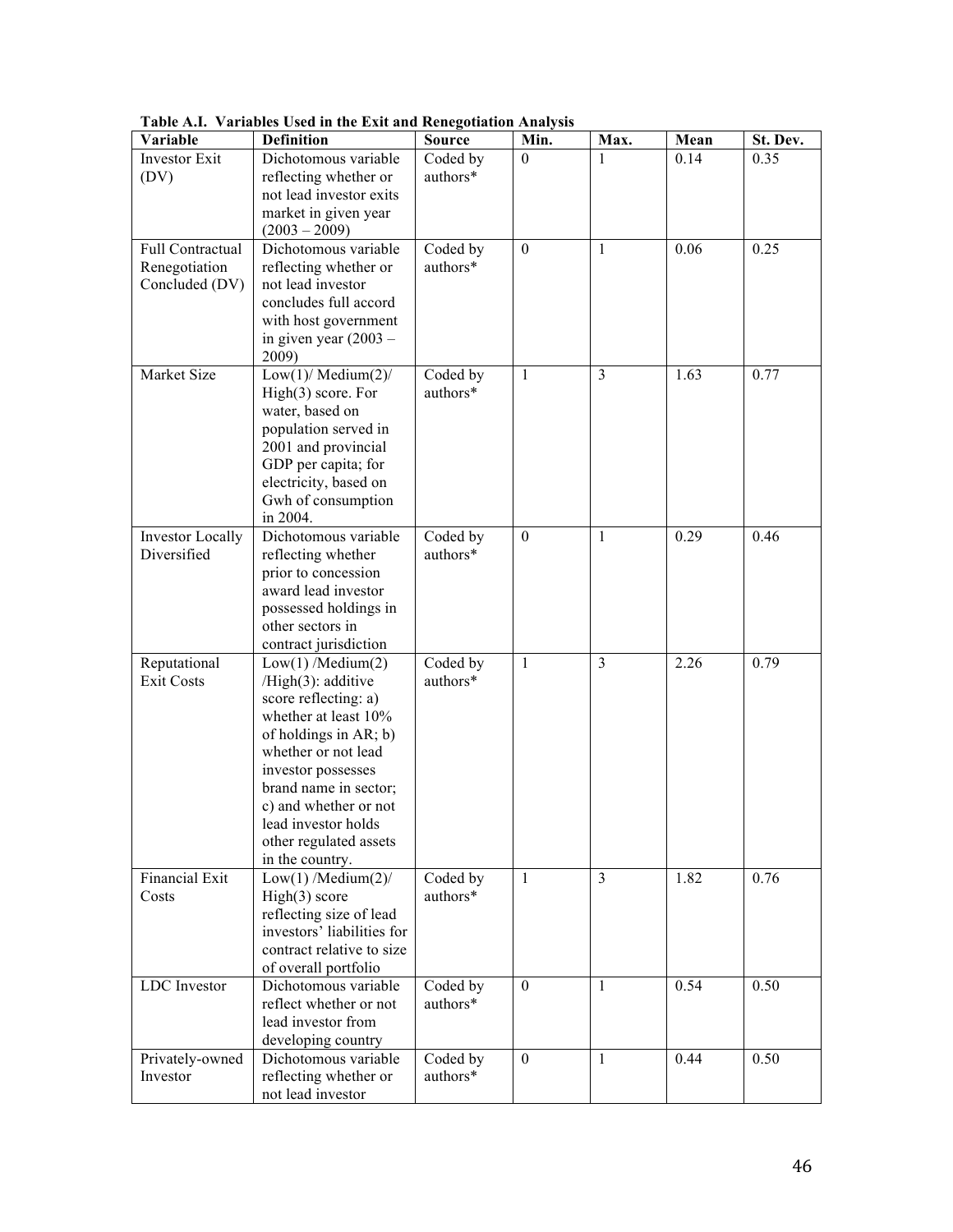|                                      | publicly listed                                                                                                                                                                                                                                       |                                                          |              |              |      |      |
|--------------------------------------|-------------------------------------------------------------------------------------------------------------------------------------------------------------------------------------------------------------------------------------------------------|----------------------------------------------------------|--------------|--------------|------|------|
| Formal<br>Regulatory<br>Independence | Dichtomous variable<br>reflecting whether<br>regulatory decisions<br>could be formally<br>appealed to executive<br>branch                                                                                                                             | Azpiazu et<br>al. 2008                                   | $\mathbf{0}$ | $\mathbf{1}$ | 0.33 | 0.47 |
| Checks and<br><b>Balances</b>        | Dispersion of authority<br>score, based on<br>average tenure of<br>provincial supreme<br>court justices, a<br>measure of<br>government patronage,<br>and a measure of the<br>governor's level of<br>fiscal discretion.<br>Average for 1983 -<br>2006. | Giraudy<br>2009                                          | 0.22         | 0.67         | 0.49 | 0.12 |
| Governor<br>Aligned                  | Dichotomous variable<br>reflecting whether<br>governor of province<br>was aligned with the<br>Kirchners (2003 -<br>2009)                                                                                                                              | Author<br>extension of<br>Gervasoni<br>(2010)<br>coding* | $\Omega$     | $\mathbf{1}$ | 0.78 | 0.41 |
| Effective<br>Number of<br>Parties    | Laakso-Taagepera<br>index for number of<br>parties competing in<br>Argentine provincial<br>elections for national<br>deputies in given year.<br>(Score for previous<br>year applied to<br>following if no<br>election.)                               | Ministry of<br>Interior,<br>Argentina                    | 1.65         | 10.85        | 3.75 | 1.72 |

\*Further documentation in online appendix. Note that minimums, maximums, and standard deviations were calculated for the full dataset (annual observations  $2003 - 2009$ ) except for contract renegotiations. While the investor exit analyses utilize all of this data, the contract renegotiation analyses use a subset because contracts leave the analysis once a renegotiation is concluded.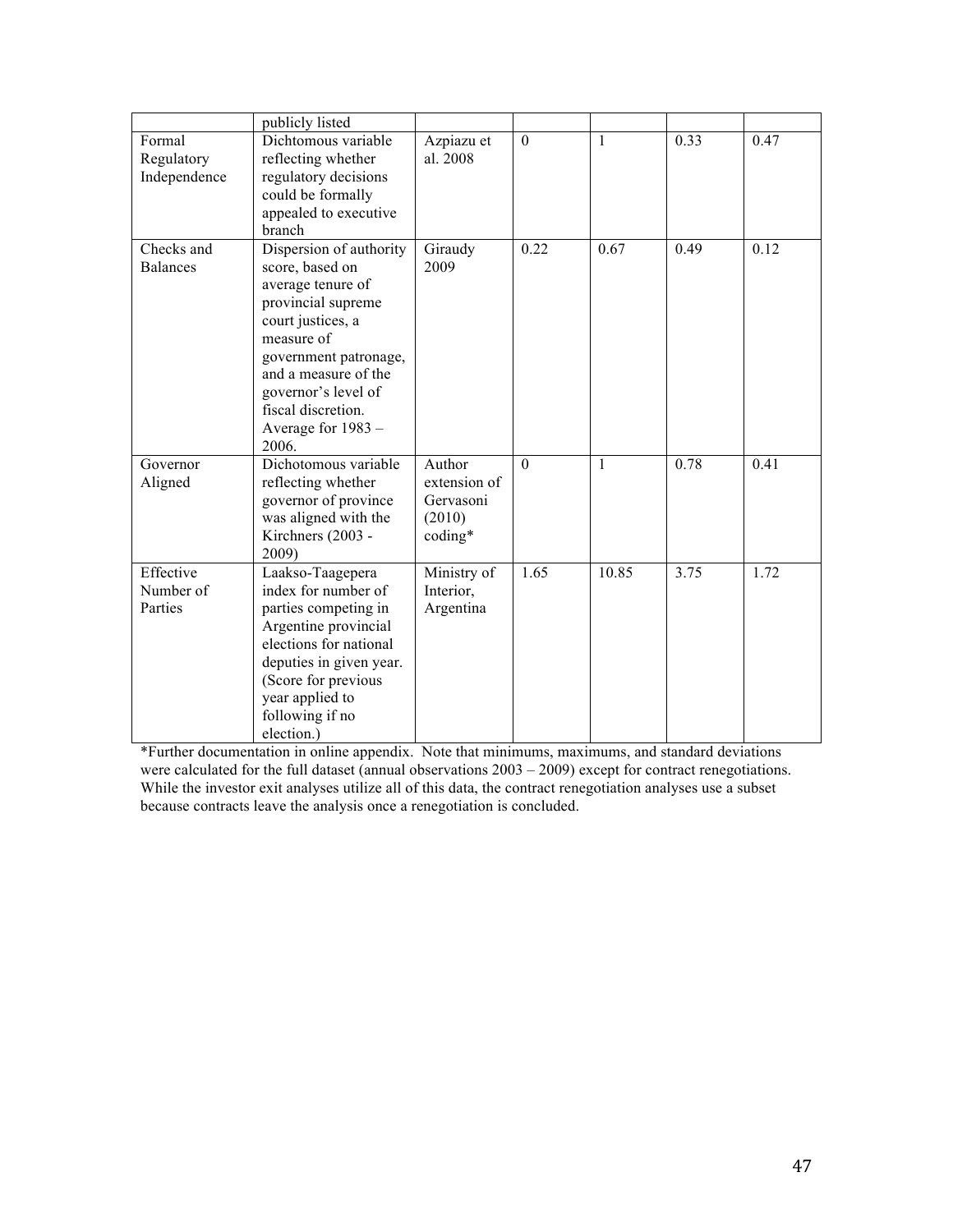### **References**

- Acemoglu, Daron, Simon Johnson, James Robinson, and Thaicharoen Yunyong. 2003. "Institutional Causes, macroeconomic Symptoms: Volatility, Crisis and Growth". *Journal of Monetary Economics* 50 no.1: 49-123.
- Alt, James, and Barry Eichengreen. 1989. "Parallel and Overlapping Games, Theory and Application to the European Gas Trade". *Economics & Politics* 1 no. 2: 119-44.
- Azpiazu, Daniel, Nicolás Bonofiglio, and Carolina Nahón. 2008. "Agua y Energía: Mapa de situación y problemáticas regulatorias de los servicios públicos en el interior del país". Documento de Trabajo no. 18. Buenos Aires, Argentina: FLACSO.
- Bates, Robert H., and Da-Hsiang Donald Lien. 1985. "A Note on Taxation, Development, and Representative Government". *Politics & Society* 14 no. 1: 53- 70.
- Business News Americas. 2003. January 29.
- Chan, Henry, and Raymond E. Levitt. 2011. "To Talk or to Fight? Effects of Strategic, Cultural and Institutional Factors on Renegotiation Approaches in Public-Private Concessions". In W. Richard Scott, Raymond E. Levitt, and Ryan J. Orr, eds., *Global Projects: Institutions and Challenges*. Cambridge, UK: Cambridge University Press.
- Clark, G.L., and N. Wrigley. 1997. "Exit, the firm and sunk costs: reconceptualizing the corporate geography of disinvestment and plant closure". *Progress in Human Geography* 21 no. 3: 338-358.
- Corrientes al Día. 2008. "Cuando el sistema democrático se convierte en un buen negocio". *www.corrientesaldia.com.ar*, February 11.
- Daude, Christian, and Ernesto Stein. 2007. "The Quality of Institutions and Foreign Direct Investment". *Economics & Politics* 19 no. 3: 317-344.
- Davis, Cristina. 2004. "International Institutions and Issue Linkage: Building Support for Agricultural Trade Liberalization". *American Political Science Review* 98 no. 1: 154-169.
- Eichengreen, Barry, and Jeffry Frieden. 1993. "The Political Economy of European Monetary Unification: An Analytical Introduction". *Economics & Politics* 5 no. 2: 85-104.
- El Litoral. 2006a. "Una empresa del Grupo Aguas brindará asesoramiento a la Dirección de Energía". *www.el-litoral.com.ar*, December 23.
	- ———. 2006b. "Urbatec asoma por la ventanilla de la Dpec". *www.el-litoral.com.ar*, December 27.
- ENOHSA-COFES. 1999. "La Cobrabilidad de los Servicios Sanitarios en Argentina". Buenos Aires, Argentina: ENOHSA-COFES.
- Foster, Vivien. 2004. "Toward a Social Policy for Argentine Infrastructure Sector: Evaluating the Past and Exploring the Future". Policy Research Working Paper 3422. Washington, D.C.: World Bank.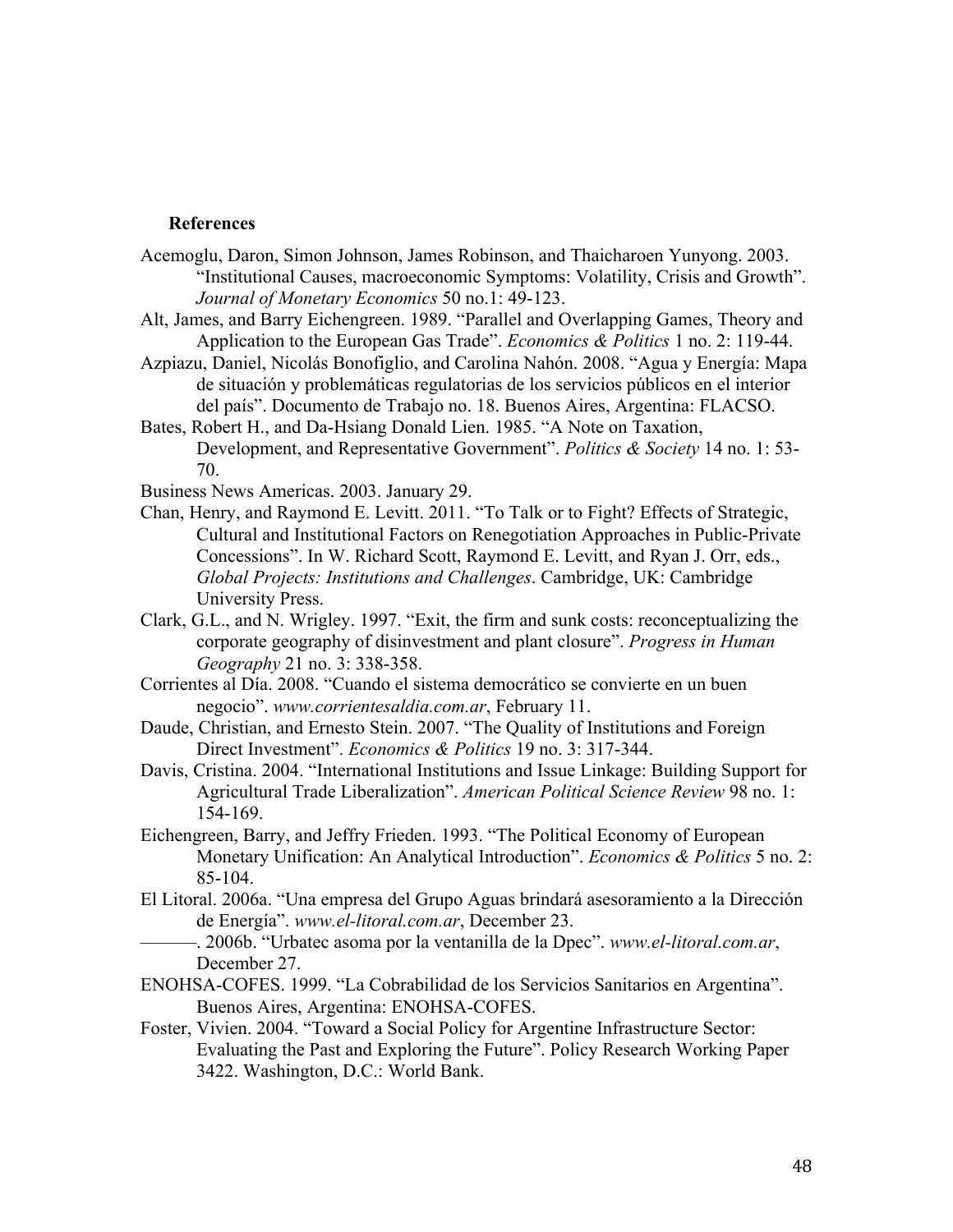- Frieden, Jeffrey. 1991. *Debt, Development & Democracy*. Princeton, N.J.: Princeton University Press.
- Frye, Timothy. 2006. "Original Sin, Good Works, and Property Rights in Russia". *World Politics* 58 no. 4: 479-504.
- Ghosal, Sumantra, and D. Eleanor Westney. 2005. "Introdution and Overview of the Second Edition". In Sumantra Ghosal, and D. Eleanor Westney, eds., *Organization Theory and the Multinational Corporation*. New York, N.Y.: Palgrave MacMillan.
- Guillén, Mauro. 2001. *The Limits of Convergence: Globalization and Organizational Change in Argentina, South Korea and Spain*. Princeton, N.J.: Princeton University Press.
- Henisz, Witold J. 2002. *Politics and International Investment: Measuring Risks and Protecting Profits*. Cheltenham, UK: Edward Elgar Publishing.
- Henisz, Witold J., and Bennet A. Zelner. 2005. "Legitimacy, Interest Group Pressures, and Change in Emergent Institutions: The case of Foreign Investors and Host Country Governments". *Academy of Management Review* 30 no. 2: 361-382.
- Holburn, Guy, and Bennet A. Zelner. 2010. "Political Capabilities, Policy Risk and International Investment Strategy: Evidence from the Global Electric Power Industry". *Strategic Management Journal* 21 no. 12: 1290-1315.
- Jensen, Nathan. 2006. *Nation-States and the Multinational Corporation: The Political Economy of Foreign Direct Investment*. Princeton, N.J.: Princeton University Press.
- Khanna, Taru, and Yishay Yafeh. 2007. "Business Groups in Emerging Markets: Paragons or Parasites". *Journal of Economic Literature* 45 no. 2: 331-372.
- Kindleberger, Charles Poor. 1969. *American Business Abroad: Six Lectures on Direct Investment*. New Haven, Conn.: Yale University Press.
- King, Gary, James E. Alt, Nancy Elizabeth Burns, and Michael Laver. 1990. "A Unified Model of Cabinet Dissolution in Parliamentary Democracies". *American Journal of Political Science* 34 no. 3: 846-71.
- La Mañana. 2006. "El nuevo servicio de agua demandará una inversión de 110 millones de pesos". April 7.
- La Nación. 2008. "El gobierno denuncia hoy en la justicia a la electrica Edelap". December 4.
- Laffont, Jean-Jacques, and Jean Tirole. 1993. *A Theory of Incentives in Procurement and Regulation*. Cambridge Mass.: MIT Press.
	- ———, eds. 1996. *Regulations, Institutions, and Commitment: Comparative Studies of Telecommunications*. New York, N.Y.: Cambridge University Press.
- Levy, Brian, and Pablo Spiller. 1994. "The Institutional Foundations of Regulatory Commitment: A Comparative Analysis of Telecommunications Regulations". *Journal of Law Economics and Organization* 10 no. 2: 201-246.
- Lindblom, Charles E. 1977. *Politics and Markets: The World's Political-Economic Systems*. New York, N.Y.: Basic Books.
- Lohmann, Susanne. 1995. "Linkage Politics". *Journal of Conflict Resolution* 41 no. 1: 38-67.
- Manzetti, Luigi. 1999. *Privatization South American Style*. Oxford, UK: Oxford University Press.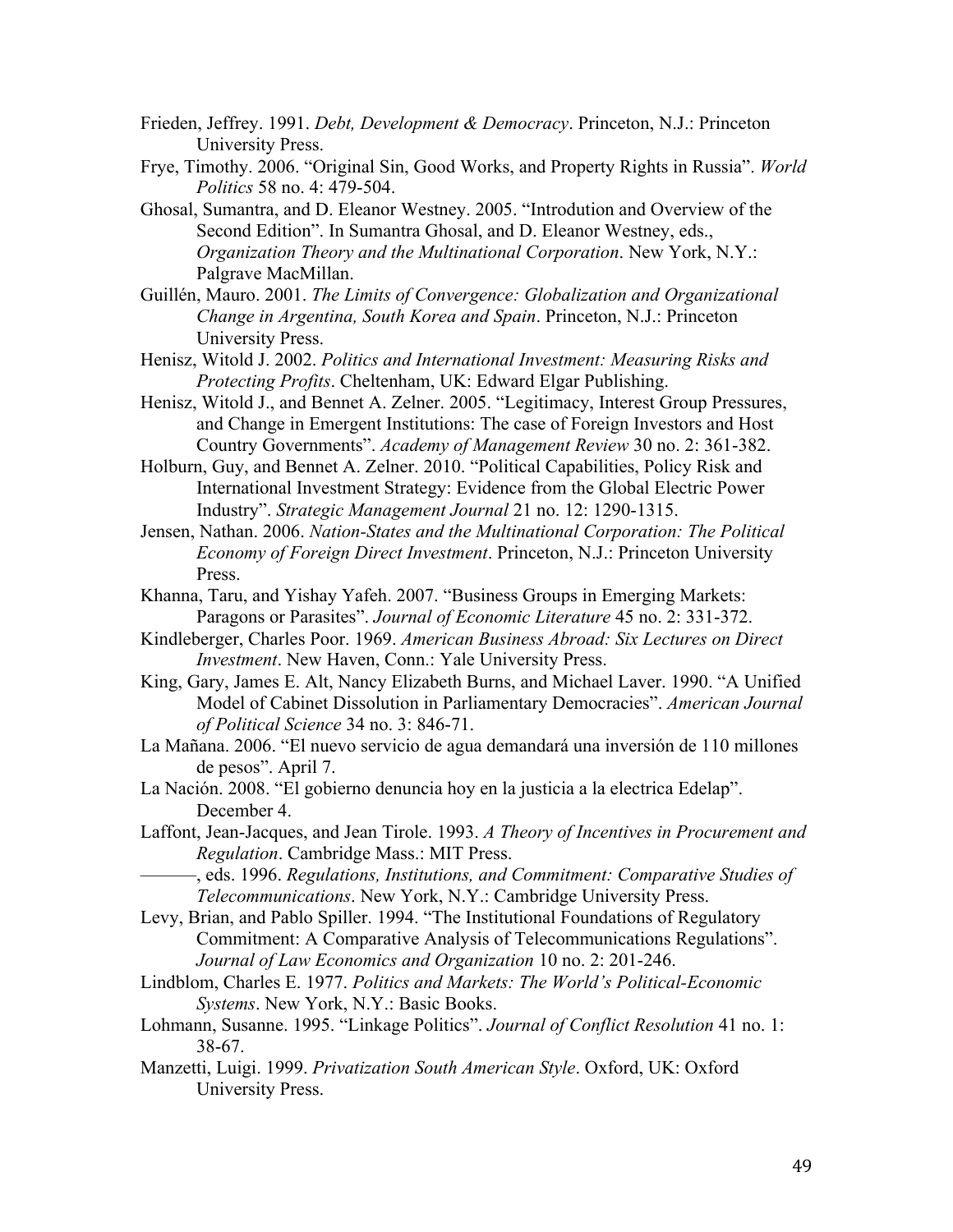- Manzetti, Luigi, and Carlos Rufin. 2006. "Private Utility Supply in a Hostile Environment: The Experience of Water, Sanitation, and Electricity Distribution Utilities in Northern Colombia, the Dominican Republic, and Ecuador". Washington, D.C.: Inter-American Development Bank.
- Markus, Stanislav. 2012. "Secure Property as a Bottom-Up Process: Firms, Stakeholders, and Predators in Weak States". *World Politics* 64 no. 2: 242-277.
- Modi, Vijay, Susan McDade, Dominique Lallement, and Jamal Saghir. 2005. *Energy Services for the Millennium Development Goals*. Washington, D.C., and New York, N.Y.: UN Millennium Project. IMF/World Bank/ESMAP/UNDP.
- North, Douglass C., and Barry Weingast. 1989. "Constitutions and Credible Commitments: The Evolution of the Institutions of Public Choice in Seventeenth-Century England". *Journal of Economic History* 49 no. 4: 803-832.
- PPIAF-World Bank. "Private Participation in Infrastructure Database". http://ppi.worldbank.org. Accessed 2011
- Primo, David M., Matthew L. Jacobsmeier, and Jeffrey Milyo. 2007. "Estimating the Impact of State Policies and institutions with Mixed-Level Data". *State Politics & Policy Quarterly* 7 no. 4: 446-459.
- Ramamurti, Ravi, and Jitendra V. Singh, eds. 2009. *Emerging Multinationals in Emerging Markets*. Cambridge, UK: Cambridge University Press.
- Rodrigue, Jean-Paul, Claude Comtois, and Brian Slack. 2009. *The Geography of Transport Systems*. 2nd. ed. New York, N.Y.: Routledge.
- Savedoff, William D., and Pablo T. Spiller, eds. 1999. *Spilled water: institutional commitment in the provision of water services*. Washington, D.C: Inter-American Development Bank.
	- ———. 2009. "A Comparative Political Economy of Diversified Business Groups, or How States Organize Big Business". *Review of International Political Economy* 16 no. 2: 178-201.
- Schneider, Ben Ross. 2008. "Economic Liberalization and Corporate Governance: The Resilience of Business Groups in Latin America". *Comparative Politics* 40 no. 4: 379-397.
- Shafer, D. Michael. 1994. *Winners and Losers: How Sectors Shape the Developmental Prospects of States*. Ithaca, N.Y.: Cornell University Press.
- Box-Steffensmeier, Janet M., and Bradford S. Jones. 2004. *Event History Modeling: A Guide for Social Scientists*. New York, N.Y.: Cambridge University Press.
- Box-Steffensmeier, Janet M., and Christopher Zorn. 2002. "Duration Models for Repeated Events". *The Journal of Politics* 64 no. 4: 1069-1094.
- UNICEF-WHO [World Health Organization and United Nations Children's Fund Joint Monitoring Programme for Water Supply and Sanitation (JMP)]. 2008. *Progress on Drinking Water and Sanitation: Special Focus on Sanitation*. New York, N.Y., and Geneva, Switzerland: UNICEF and WHO.
- Vernon, Raymond. 1971. *Sovereignty at Bay: The Multinational Spread of U.S. Enterprises*. New York, N.Y.: Basic Books.
- Vernon, Raymond, and Louis Wells. 1986. *Manager in the International Economy*. 5th ed. Englewood Cliffs, N.J.: Simon & Schuster.
- Wells, Louis, and Rafiq Ahmed. 2007. *Making Foreign Investment Safe: Property Rights and National Sovereignty*. Oxford, UK: Oxford University Press.